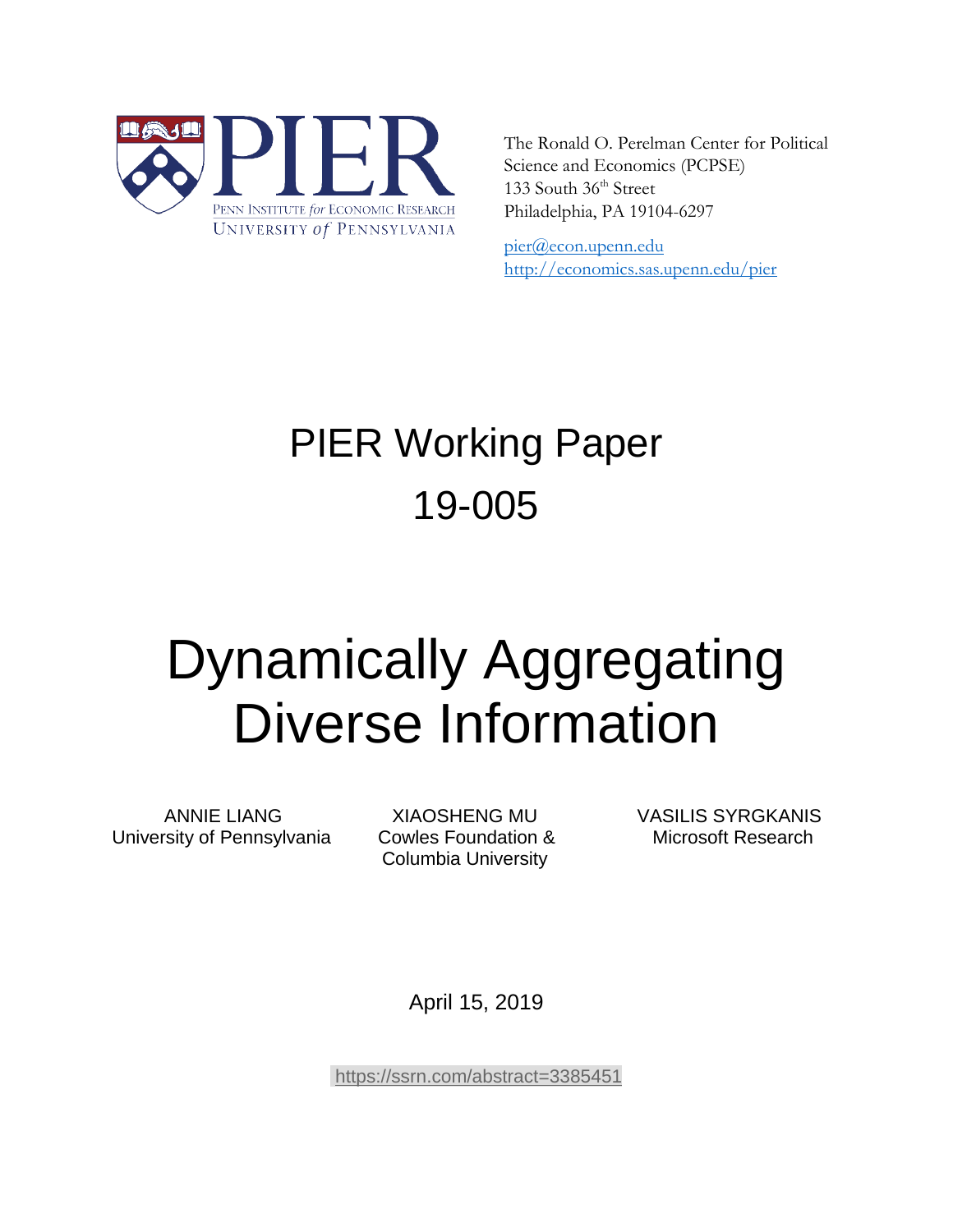# Dynamically Aggregating Diverse Information<sup>\*†</sup>

Annie Liang‡ Xiaosheng Mu§ Vasilis Syrgkanis¶

April 15, 2019

#### Abstract

An agent has access to multiple data sources, each of which provides information about a different attribute of an unknown state. Information is acquired continuously—where the agent chooses both which sources to sample from, and also how to allocate resources across them—until an endogenously chosen time. We show that the optimal information acquisition strategy proceeds in stages, where resource allocation is constant over a fixed set of providers during each stage, and at each subsequent stage a new provider is added to the set. We additionally apply this characterization to derive results regarding: (1) equilibrium information provision by competing data providers, and (2) endogenous information acquisition in a binary choice problem.

<sup>∗</sup>This paper grew out of and subsumes part of our working paper "Optimal and Myopic Information Acquisition." The current paper considers a continuous-time formulation and characterizes the optimal information acquisition strategy, while "Optimal and Myopic Information Acquisition" focuses on the myopic information acquisition strategy and studies its optimality properties in discrete time.

<sup>†</sup>We are grateful to Drew Fudenberg and Peter Norman Sørensen for helpful comments and suggestions. ‡Department of Economics, University of Pennsylvania

<sup>§</sup>Cowles Foundation and Columbia University

<sup>¶</sup>Microsoft Research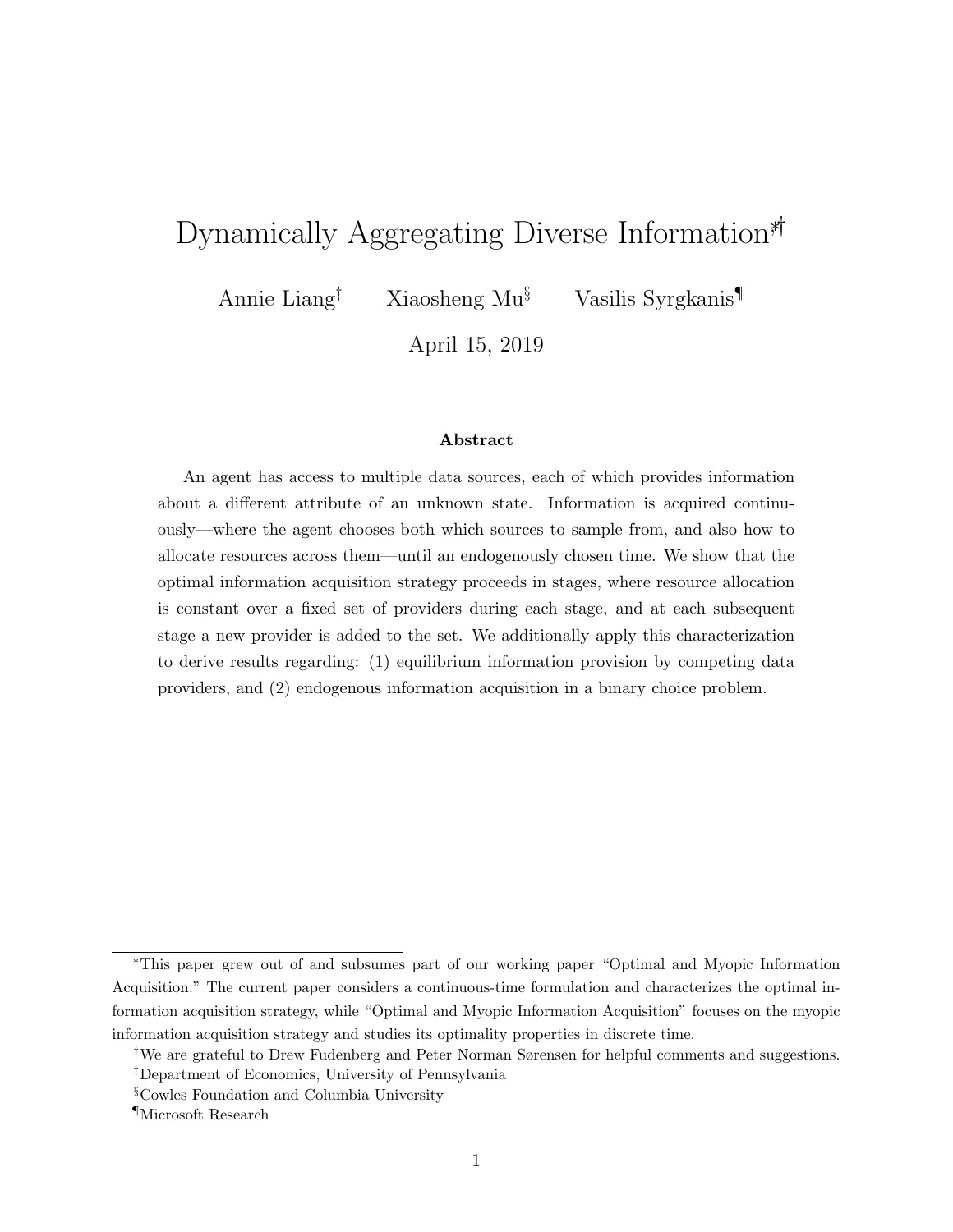# 1 Introduction

Markets are increasingly saturated with numerous and diverse sources of information about consumers. Determining how to acquire information in these environments thus often involves a question of how to aggregate information across different sources. For example, suppose a hotel chain wants to forecast demand for a new location in Puerto Rico. Multiple data sets may be relevant to this forecasting problem—e.g. the hotel can acquire data on discretionary spending from US-based credit card companies to predict vacation travel from the United States, or acquire search trend data from Google to predict travel demand from Mexico, or acquire demographic data from data brokers to predict the volume of business travel to this location. The firm chooses which sources to acquire data from, and also how to allocate potentially limited time and resources across them. If additionally it can supplement current data with more data in the future, then the information acquisition decisions should also take this into account.

In this work, we consider a firm that has access to various *data sources*, each modeled as a Brownian motion whose drift is an unknown attribute that the data source provides information about. The firm can continuously allocate a budget of resources (e.g. employee hours) across these Brownian motions, where more resources allocated to any data source results in greater precision of information about the corresponding attribute value.<sup>[1](#page-2-0)</sup> The firm acquires information until an endogenously chosen time, at which point it implements a decision based on the information acquired so far. Our key assumption is that the firm's final decision depends (only) on a weighted sum of the attribute values, which we call the payoff-relevant state.

What complicates the firm's information acquisition problem is the possibility for the different attribute values to be correlated. For example, one data source may provide information about vacation travel demand from American travelers, while another provides information about vacation travel demand from Canadian travelers. Although these two demand levels factor separately into the firm's total demand forecast, their correlation means that information about one affects the value of information about the other. Thus, the firm has to choose the optimal proportion of resources to allocate to each data source at any given moment, taking into account the potential complementarity or substitution among the different data sources.

<span id="page-2-0"></span><sup>1</sup>Often firms purchase raw data which must be re-processed, analyzed, or cross-referenced to existing data before it is useful. We can interpret allocation of attention/resources to the data source as allocation of employee hours towards extracting information from the given data set.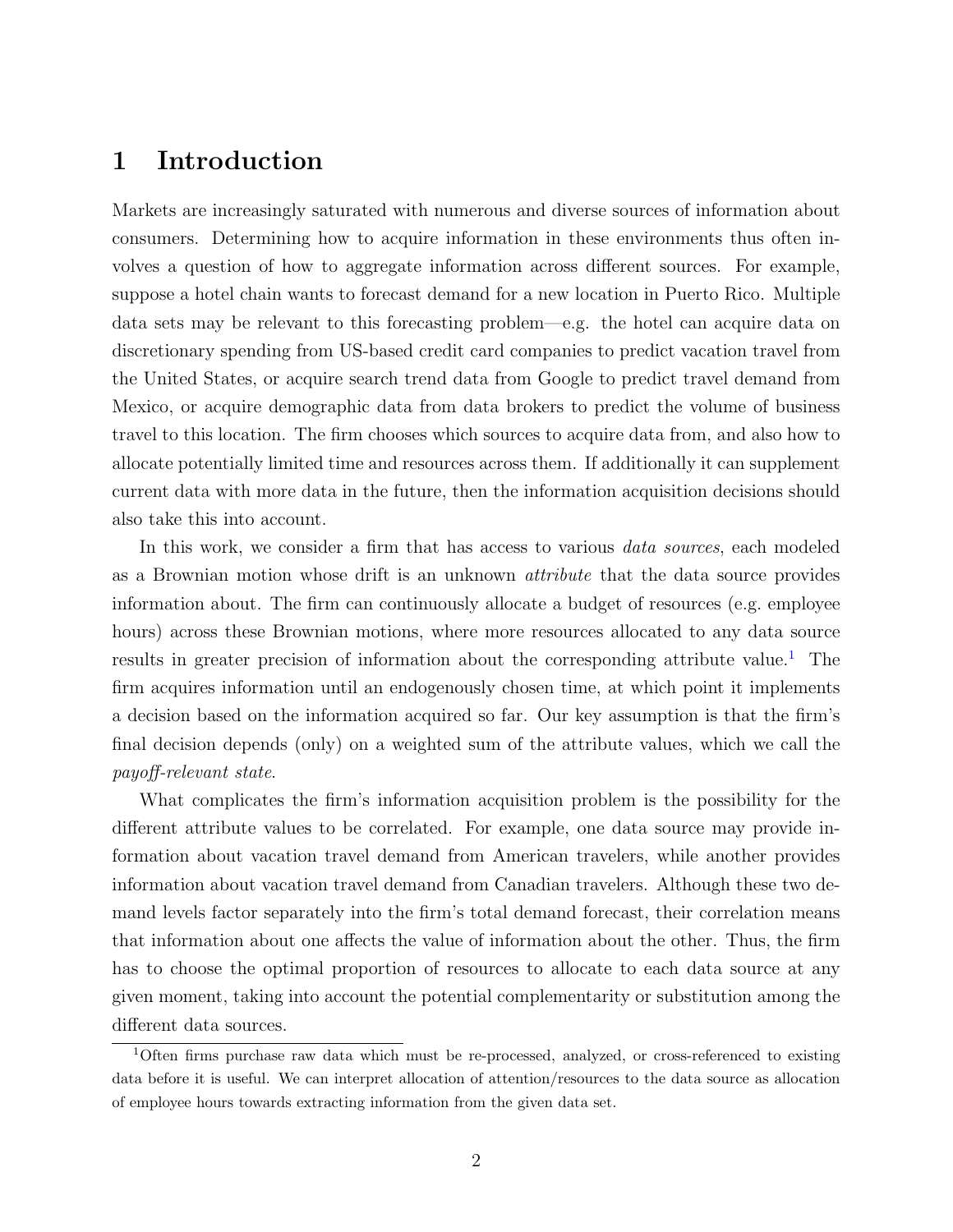Under a condition on the prior that we provide, the optimal dynamic data acquisition strategy turns out to take a simple form. It consists of  $K$  stages, where  $K$  is the number of data sources. In the first stage, the firm exclusively observes the single most informative data source. In each subsequent stage  $k$ , the firm acquires information from one additional data source, and allocates resources in a constant fraction across these k sources. Once the firm reaches the final stage, it acquires information in a constant fraction over all data sources from that point on. Both the nested support sets of data sources observed at each stage, as well as the mixtures over them, are history-independent, and can be determined directly from the informational primitives.

This characterization reveals several properties about optimal information acquisition in our setting. First, despite the complexity of the information environment (i.e. multiple sources, flexible correlation), the firm's optimal rule is simple: Once it starts acquiring information from a given data source, it continues to acquire information from that source. At fixed times, the firm adds in a new source, re-weighting its resources over the sources observed in the past as well as the new source. Since the times at which the firm brings in new sources, and also the fraction of resources across these sources, do not depend on the history of signal realizations, the firm can map out and implement a deterministic plan for information acquisition from time 0.

Second, the optimal information acquisition strategy does not depend on the firm's payoff function or its choice of when to stop acquiring information, provided that the payoff-relevant state does not change. Returning to our previous example, so long as the (forecast of) demand for the Puerto Rico location remains a sufficient statistic for the firm's decision, the optimal strategy described above is robust to changes in the decision as well as changes in the firm's discount factor. That is, if the hotel's objective changed from pricing the Puerto Rico location to a decision about whether to open the location at all, its past resource allocations would remain optimal for this new objective. Likewise if the firm's data acquisition budget were unexpectedly cancelled, its choices up to that point would coincide with those it would have made had it foreseen this outcome.

The condition that we assume on the prior belief roughly requires that the covariances of the different attributes are small in magnitude relative to their variances. For the case of two attributes, it is sufficient for the covariances to be smaller than the variances; in general "how much smaller" will depend on the number of data sources. Intuitively, such a condition puts an upper bound on the possible complementarity or substitution effects between different data sources. As a result, the firm's short-run and long-run information acquisition incentives are aligned, so that it is optimal to focus on the most informative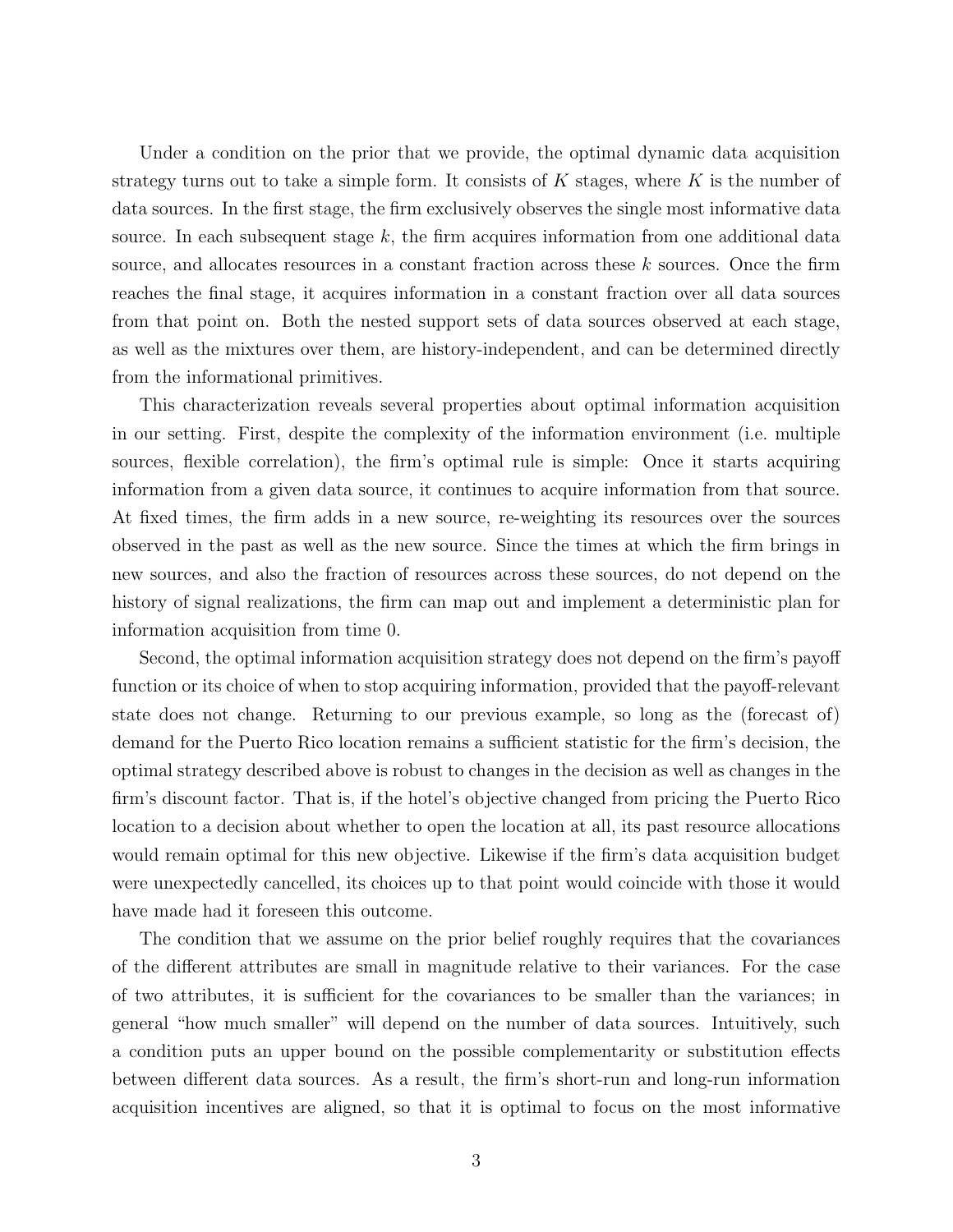sources at this moment.<sup>[2](#page-4-0)</sup> Although our condition on the prior belief is restrictive, we show that under optimal sampling from *any* prior belief, the firm's posterior beliefs will eventually satisfy the condition, at which point our characterization applies.

We conclude by showing how our characterization of the optimal information acquisition strategy can be applied to make advances in other problems. First, we consider an extension of our environment in which the data providers are themselves strategic, and can control the precision of the information that they provide.<sup>[3](#page-4-1)</sup> We suppose that a mass of forward-looking firms optimally acquire information from the providers over time. Using our characterization of the agents' information acquisition strategy, we derive the equilibrium choices of precision. These precision levels turn out to be monotonically increasing in the data providers' discount rate and in the degree to which the unknown attributes are correlated. That is, the more patient the providers are, and the less correlated the attributes are, the lower the precision of the signals.

Second, we turn to a different but related setting: endogenous information acquisition for binary choice. In the classic binary choice problem, a consumer can choose between two goods with unknown payoffs, and learn about either payoff before making his decision. A result in [Fudenberg et al.](#page-38-0) [\(2018\)](#page-38-0) considers endogenous allocation of attention across learning about either payoff, and characterizes the optimal attention allocation strategy under the assumption that payoffs are independent and identically distributed.

The binary choice problem corresponds to the special case of our setting with two unknown attributes, where the agent wants to learn a difference of the attributes. The optimal attention allocation strategy we demonstrate holds in this case for all prior beliefs, thus generalizing the result in [Fudenberg et al.](#page-38-0) [\(2018\)](#page-38-0) to allow for correlation across the two payoffs. (We would expect payoffs to be correlated, for example, if the values of the goods depended on a common source of uncertainty—e.g., different portfolio choices, or consumer goods with shared features.) Using our characterization, we derive a new comparative static result with respect to prior uncertainty. We show that an increase in initial uncertainty about either payoff results in a uniform change in attention (that is, either weakly more attention paid to learning about that payoff at every instant, or weakly less), but the direction depends on the size of correlation between the unknown payoffs. Specifically: an increase in the initial uncertainty about one payoff results in higher attention to the corresponding data source

<span id="page-4-0"></span><sup>2</sup>Formally, these are the sources that maximize the marginal reduction in the posterior variance of the payoff-relevant state.

<span id="page-4-1"></span><sup>3</sup>For example, Google may decide whether to provide search trend data aggregated at the hour-level or the week-level.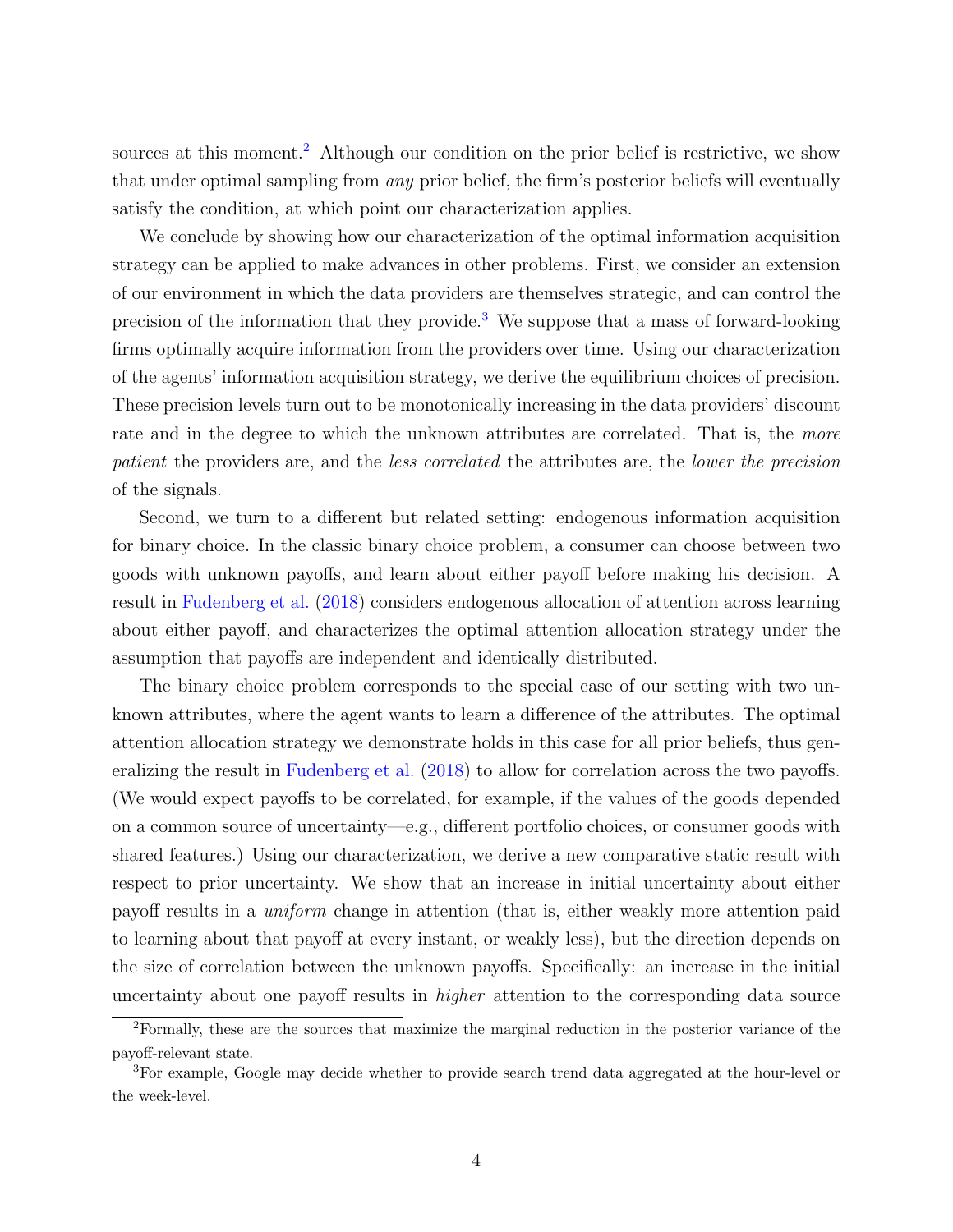when the two payoffs are weakly correlated in the prior, but results in *lower* attention when the payoffs are strongly correlated.

Our analyses in Section [4](#page-13-0) (competing data providers) and Section [5](#page-16-0) (information acquisition for binary choice) are only two problems whose solutions are facilitated by our main results, and we hope that the characterizations we provide can be used in future work to yield further insights in other applications.

#### 1.1 Related Literature

Our model resembles, but does not fall under, the classic multi-armed bandit (MAB) frame-work [\(Gittins,](#page-38-1) [1979;](#page-38-1) Bergemann and Välimäki, [2008\)](#page-38-2). To see this, recall that in MAB, actions play the dual role of influencing the evolution of beliefs and determining flow payoffs. In our setting, information acquisition choices influence the evolution of beliefs, whereas actions—taken separately—determine payoffs. Thus in our paper, information acquisition decisions are driven by learning concerns exclusively.

We primarily build on a large literature about optimal dynamic information acquisition. In contrast to an earlier focus in the literature on the choice of signal precisions [\(Moscarini](#page-38-3) [and Smith,](#page-38-3) [2001\)](#page-38-3), our framework characterizes the choice between different kinds of information, as in the work of [Fudenberg et al.](#page-38-0) [\(2018\)](#page-38-0) (where the information sources are two Brownian motions), and [Che and Mierendorff](#page-38-4) [\(2019\)](#page-38-4) and [Mayskaya](#page-38-5) [\(2019\)](#page-38-5) (where the sources are two Poisson signals). Compared to this work, our main contribution is to accommodate many sources that may be flexibly correlated.<sup>[4](#page-5-0)</sup>

Another strand of the literature considers an agent who chooses from completely flexible information structures at entropic (or more generally, "posterior-separable") costs, such as in [Steiner et al.](#page-39-0) [\(2017\)](#page-39-0), Hébert and Woodford [\(2018\)](#page-39-1) and [Zhong](#page-39-1) (2018). Compared to these papers, our agent has access to a prescribed (physical) set of signals, and acquires information under a resource/attention capacity constraint. Thus the different signals in our setting are equally costly to acquire regardless of the current belief, which is the key distinction from measuring information acquisition costs by the reduction of uncertainty.

In previous work [Liang et al.](#page-38-7) [\(2019\)](#page-38-7), we studied a related setting in discrete time, introduced the notion of "myopic information acquisition" and studied its (approximate) optimality properties. Going beyond those results, the characterizations in the current paper

<span id="page-5-0"></span><sup>4</sup>Relatedly, [Callander](#page-38-8) [\(2011\)](#page-38-8) considers sequential search from correlated signals. But the signals in [Callan](#page-38-8)[der](#page-38-8) [\(2011\)](#page-38-8) come from a single Brownian motion path, which yields a special correlation structure. Similar models are studied in [Garfagnini and Strulovici](#page-38-9) [\(2016\)](#page-38-9) and in [Bardhi](#page-38-10) [\(2018\)](#page-38-10).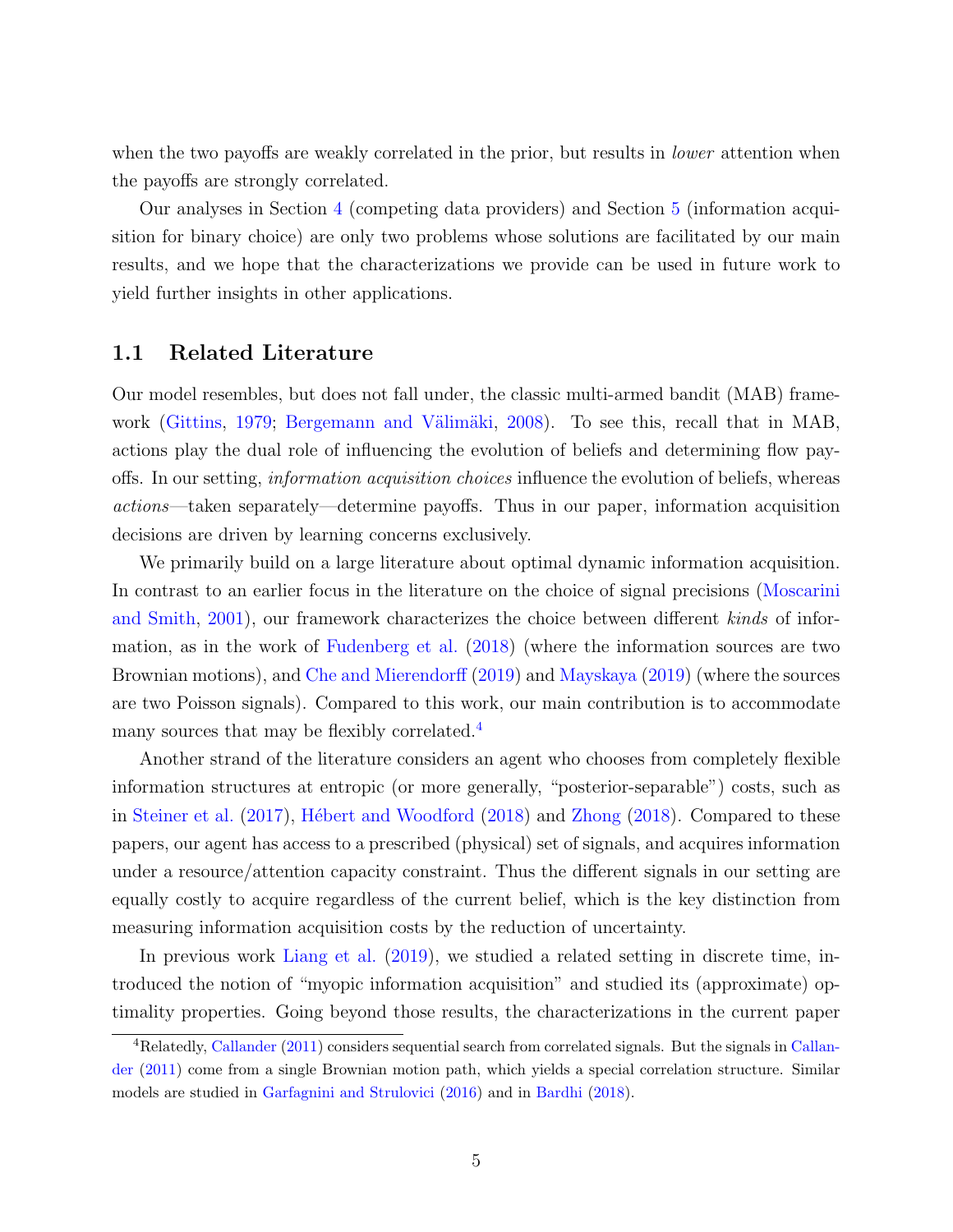precisely (and more generally) describe the optimal path of attention allocations, which are useful in applications, as we illustrate. The technical methods in this paper also differ from the prior work: Without a clear definition of myopic information acquisition in continuous time, we instead analyze the Hessian matrix associated with the posterior variance function to derive the optimal allocations of attention.

Finally, this paper is related to recent work on data acquisition by firms. [Azevedo](#page-38-11) [et al.](#page-38-11) [\(2019\)](#page-38-11) studies allocation of resources (i.e. test users) to learn about the quality of multiple innovation projects. These authors show that the tail distribution of innovation quality crucially affect the (static) optimal experimentation strategy. [Immorlica et al.](#page-38-12) [\(2018\)](#page-38-12) considers dynamic allocations of a budget of data samples for learning about an evolving state, and demonstrates (near) efficiency guarantees for certain classes of benchmark policies. [Bonatti and Cisternas](#page-38-13) [\(2019\)](#page-38-13) analyze a dynamic game in which firms use a consumer's "score" to infer about her preferences and set prices. Different from these papers, we have a setting in which the firm has to dynamically aggregate multiple sources of information. Our characterizations trace out a time path of market demand for various kinds of information, which is absent from the literature.

### 2 Model

An agent (i.e. firm) has uncertainty about the values of K attributes  $\theta = (\theta_1, \ldots, \theta_K)'$ ,<sup>[5](#page-6-0)</sup> and his prior is that they are jointly normal with known mean vector  $\mu$  and covariance matrix  $\Sigma$ , where  $\Sigma$  has full rank. The agent wants to learn an unknown payoff-relevant state  $\omega = \langle \alpha, \theta \rangle$ , which is a linear combination of these attribute values. The weight vector  $\alpha \in \mathbb{R}^K$  is known and fixed, and we assume without loss of generality that each coordinate  $\alpha_i$  is strictly positive, so that the state depends positively on all of the attribute values.<sup>[6](#page-6-1)</sup>

Time is continuous. There is a data source that provides information about each attribute, and the agent divides his attention (i.e. resources) across these sources at every instant. Formally, we assume that the agent has one unit of attention in total at every point in time, and chooses attention levels  $\beta_1^t, \ldots, \beta_K^t$  subject to  $\beta_i^t \geq 0$  and  $\sum_i \beta_i^t \leq 1$ .<sup>[7](#page-6-2)</sup>

These choices influence the diffusion processes  $X_1, \ldots, X_K$  (observed by the agent) in the

<span id="page-6-1"></span><span id="page-6-0"></span><sup>&</sup>lt;sup>5</sup>Here and later, we use the apostrophe to denote vector or matrix transpose.

<sup>&</sup>lt;sup>6</sup>It is without loss to assume that the weights are non-negative because any attribute value can be replaced with its negative. Those attribute values with zero weights can be dropped without affecting the results.

<span id="page-6-2"></span><sup>7</sup>See e.g. [Fudenberg et al.](#page-38-0) [\(2018\)](#page-38-0) and [Che and Mierendorff](#page-38-4) [\(2019\)](#page-38-4) for recent models with fixed budgets of attention.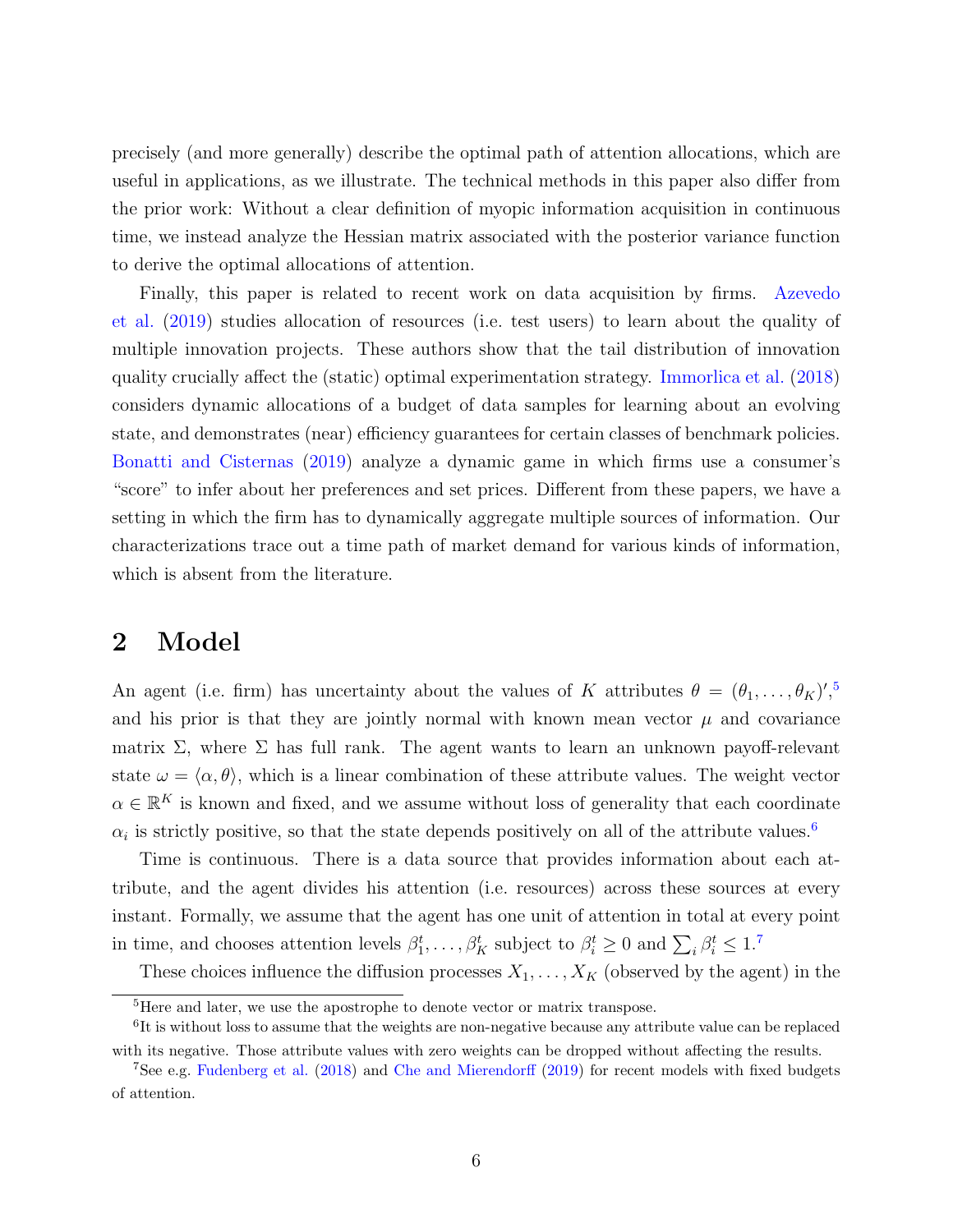following way:

$$
dX_i^t = \beta_i^t \cdot \theta_i \cdot dt + \sqrt{\beta_i^t} \cdot dB_i^t.
$$

Above, each  $B_i$  is an independent standard Brownian motion, and the term  $\sqrt{\beta_i^t}$  is a normalizing factor to ensure constant informativeness per unit of attention devoted to each source.

Although we have assumed that the drift of each  $X_i$  is proportional to an individual attribute  $\theta_i$ , the same analysis applies if this drift is instead some linear combination  $\langle a_i, \theta \rangle$ with  $a_i \in \mathbb{R}^K$ . This is because we can re-define the "primitive" attribute values  $\tilde{\theta}_i = \langle a_i, \theta \rangle$ . Then, the vector of re-defined attributes  $\tilde{\theta} = (\tilde{\theta}_1, \dots, \tilde{\theta}_K)'$  is again jointly normal, and the payoff-relevant state  $\omega$  can be expressed as a (different) linear combination of  $\tilde{\theta}_i$ . This transformation is valid so long as the vectors  $a_1, \ldots, a_K$  are linearly independent.

Let  $(\Omega, \mathbb{P}, \{\mathcal{F}_t\}_{t\in \mathbb{R}_+})$  describe the relevant probability space, where the information  $\mathcal{F}_t$  that the agent observes up to time t is the set of paths  $\{X_i^{\leq t}$  $\binom{\leq t}{i}$ <sub>i=1</sub>. An *information acquisition* strategy S is a map from observations  $\{X_i^{\leq t}$  $\binom{\leq t}{i}_{i=1}^K$  into  $\Delta({1, \ldots, K})$ , representing how the agent divides attention at each instant as a function of the observed Brownian motions. In addition to allocating his attention, the agent chooses how long to acquire information for; that is, at each instant he determines (based on the history of observations) whether to continue sampling information at some flow cost, or to stop acquiring information and take an action. Formally, the agent chooses a *stopping time*  $\tau$ , which is a map from  $\Omega$  into  $[0, +\infty]$  satisfying the measurability requirement  $\{\tau \leq t\} \in \mathcal{F}_t$  for all t.

At the endogenously chosen end time  $\tau$ , the agent will choose from a set of actions A and receive the payoff  $u(a, \omega)$ , where u is a known payoff function that depends on the action taken a and the payoff-relevant state  $\omega$ . The agent's posterior belief about  $\omega$  at this time determines the action that maximizes his expected flow payoff  $\mathbb{E}[u(a,\omega)]$ . To ensure that optimal information acquisition is unique, we make a mild assumption about  $u$  such that the agent always *strictly* benefits from having more precise information.<sup>[8](#page-7-0)</sup> Formally, we impose throughout:

**Assumption.** For any variance  $\sigma^2 > 0$  and any action  $a^* \in A$ , there exists a positive measure of  $\mu$  for which  $a^*$  does not maximize  $\mathbb{E}[u(a, \theta) | \theta \sim \mathcal{N}(\mu, \sigma^2)]$ .<sup>[9](#page-7-1)</sup>

<span id="page-7-0"></span>In words, the agent's expected value of  $\theta$  affects the optimal action to take (holding fixed

 $8T_0$  be completely rigorous, the optimal information acquisition strategy is uniquely determined up to the stopping time, after which the attention choices do not matter. We will ignore this when stating our results.

<span id="page-7-1"></span><sup>&</sup>lt;sup>9</sup>A sufficient condition is that the two limiting states  $\theta \to +\infty$  and  $\theta \to -\infty$  disagree about the optimal action. This is true for many applications of the model.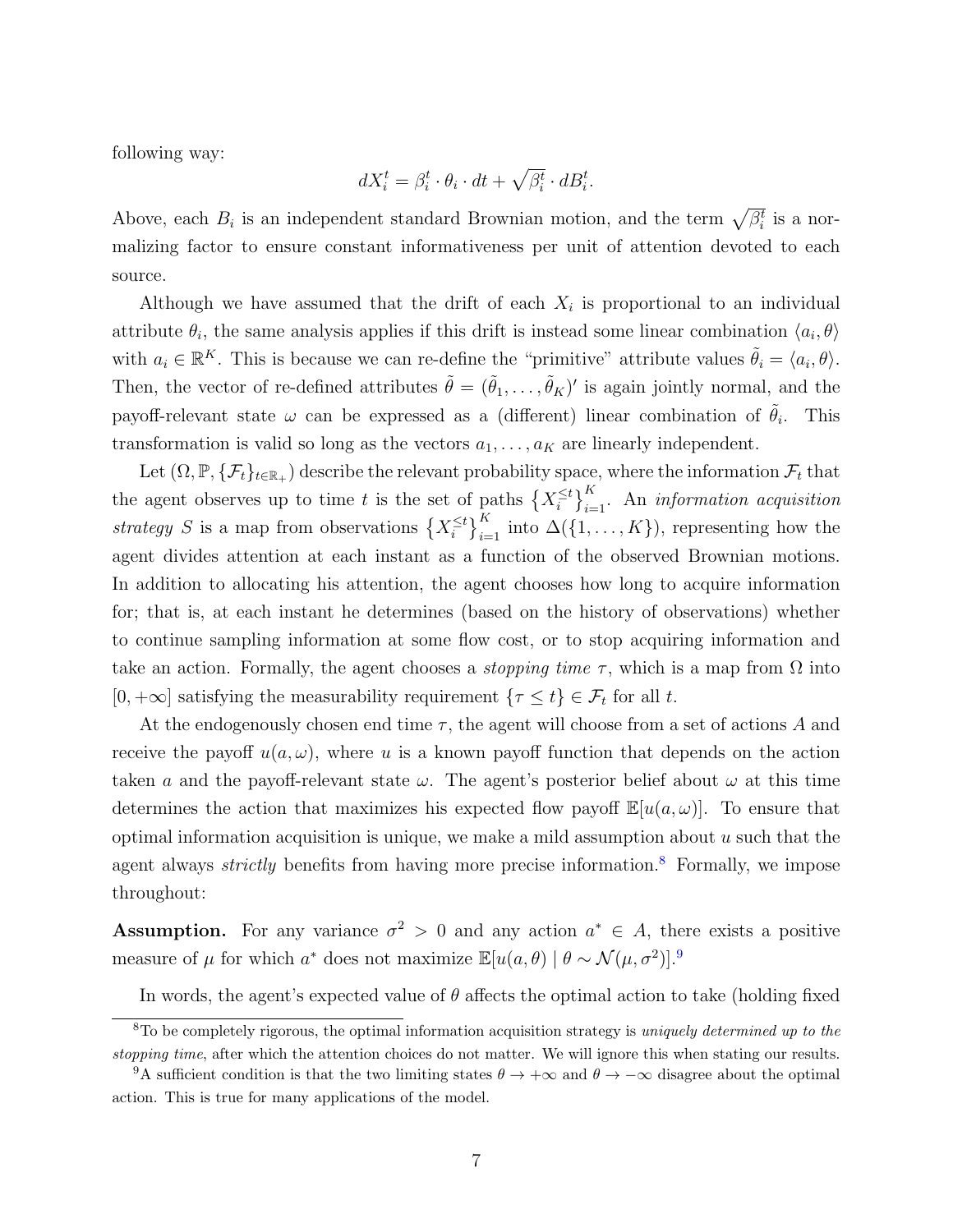his belief variance). This rules out the existence of dominant actions, which would make information acquisition irrelevant. Besides this, the functional form of  $u(\cdot)$  can be arbitrary.

To summarize, the agent chooses his information acquisition strategy and stopping time  $(S, \tau)$  to maximize

$$
\max_{S,\tau} \mathbb{E}\left[\max_{a} \mathbb{E}[u(a,\omega)|\mathcal{F}_{\tau}] - c(\tau)\right],
$$

where  $c(\tau)$  is a non-negative and weakly increasing function that measures the cost of waiting until time  $\tau^{10}$  $\tau^{10}$  $\tau^{10}$  Our focus throughout this paper is on the optimal information acquisition strategy S. In general, the strategies S and  $\tau$  should be determined *jointly*, but our results will show that in fact these problems can be separated, with the optimal S characterized independently from the choice of  $\tau$ .

# 3 Optimal Information Acquisition Strategy

#### 3.1  $K = 2$

We begin by considering the case of two data sources and two attributes. The agent has a prior

$$
\left(\begin{array}{c}\n\theta_1 \\
\theta_2\n\end{array}\right) \sim \mathcal{N}\left(\left(\begin{array}{c}\n\mu_1 \\
\mu_2\n\end{array}\right), \left(\begin{array}{cc}\n\Sigma_{11} & \Sigma_{12} \\
\Sigma_{21} & \Sigma_{22}\n\end{array}\right)\right)
$$

and has access to the two Brownian motions. He seeks to learn  $\omega = \alpha_1 \theta_1 + \alpha_2 \theta_2$ , where each  $\alpha_i > 0$ .

We impose the following assumption on the agent's prior belief:

<span id="page-8-1"></span>Assumption 1. The prior covariance matrix satisfies  $\alpha_1(\Sigma_{11} + \Sigma_{12}) + \alpha_2(\Sigma_{21} + \Sigma_{22}) \geq 0$ .

Since both variances  $\Sigma_{11}, \Sigma_{22}$  $\Sigma_{11}, \Sigma_{22}$  $\Sigma_{11}, \Sigma_{22}$  are positive, Assumption 1 can be understood as requiring that the covariance  $\Sigma_{12}$  is not too negative relative to the size of either variance. A sufficient condition is for the weights on the two attributes to be equal, i.e.  $\alpha_1 = \alpha_2$ , in which case Assumption [1](#page-8-1) holds for all priors.<sup>[11](#page-8-2)</sup> A different sufficient condition is for the attributes to be positively correlated  $(\Sigma_{12} = \Sigma_{21} \geq 0)$  $(\Sigma_{12} = \Sigma_{21} \geq 0)$  $(\Sigma_{12} = \Sigma_{21} \geq 0)$ , in which case Assumption 1 holds for all weights  $\alpha_1$  and  $\alpha_2$ .

Our next result establishes the optimal information acquisition strategy under this assumption.

<span id="page-8-2"></span><span id="page-8-0"></span><sup>&</sup>lt;sup>10</sup>Adding geometric or other forms of discounting to the model would not affect any of the results.

<sup>&</sup>lt;sup>11</sup>This follows from  $2 \cdot |\Sigma_{12}| \leq 2 \cdot \sqrt{\Sigma_{11} \cdot \Sigma_{22}} \leq \Sigma_{11} + \Sigma_{22}$ .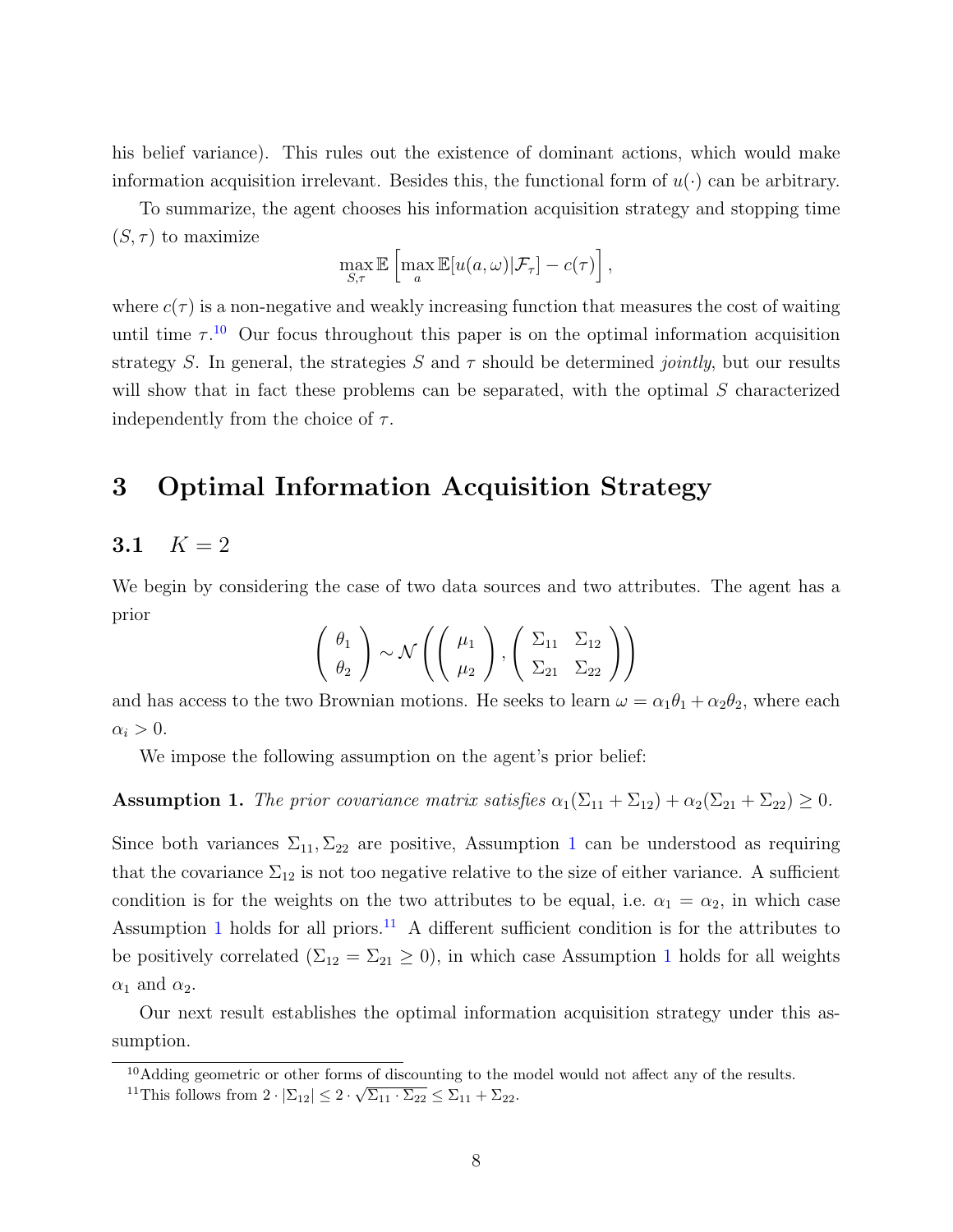<span id="page-9-0"></span>**Theorem [1](#page-8-1).** Suppose Assumption 1 is satisfied. Define

$$
t_1^* := \frac{y_1 - y_2}{x_2}; \qquad t_2^* := \frac{y_2 - y_1}{x_1}
$$

where  $x_1 = \alpha_1 \det(\Sigma)$ ,  $y_1 = \alpha_1 \Sigma_{11} + \alpha_2 \Sigma_{12}$ ,  $x_2 = \alpha_2 \det(\Sigma)$ , and  $y_2 = \alpha_1 \Sigma_{21} + \alpha_2 \Sigma_{22}$ . W.l.o.g. let  $y_i \ge y_j$ . Then the optimal information acquisition strategy  $(\beta_1^t, \beta_2^t)$  consists of two stages:

- **Phase 1:** At all times  $t \leq t_i^*$ , the agent optimally allocates all attention to attribute i (that is,  $\beta_i^t = 1$  and  $\beta_j^t = 0$ ).
- **Phase 2:** At all times  $t > t_i^*$ , the agent optimally allocates attention in the constant fraction  $(\beta_1^t, \beta_2^t) = \begin{pmatrix} \frac{\alpha_1}{\alpha_1 + \alpha_2} & \cdots & \frac{\alpha_n}{\alpha_n + \alpha_n} \\ \vdots & \vdots & \vdots \\ \frac{\alpha_n}{\alpha_1 + \alpha_n} & \cdots & \frac{\alpha_n}{\alpha_n + \alpha_n} \end{pmatrix}$  $\frac{\alpha_1}{\alpha_1+\alpha_2}, \frac{\alpha_2}{\alpha_1+\alpha_2}$  $\alpha_1+\alpha_2$ .

Thus there are two stages of information acquisition. In the first stage, which ends at some  $t^*$  (that depends only on the prior covariance matrix  $\Sigma$  and the weight vector  $\alpha$ ), the agent allocates all of his attention to one of the attributes. After time  $t^*$ , he divides his attention across the attributes in a fraction that is constant across time. The longrun attention level is proportional to the weights  $\alpha$ , which means that dividing attention according to this fraction achieves the most efficient aggregation of information about  $\omega$ .

Observe additionally that the optimal information acquisition strategy does not depend on the agent's cost of waiting or the details of his payoff function, so long as  $\alpha$  is unchanged and  $\omega = \alpha' \cdot \theta$  remains the payoff-relevant state. Thus, when the prior belief satisfies Assumption [1,](#page-8-1) the optimal information acquisition strategy is constant across different objectives and also across different stopping rules. Relatedly, we can solve for the optimal stopping rule in this setting as if information acquisition were exogenously given by Theorem [1.](#page-9-0) We mention that Assumption [1](#page-8-1) is also necessary for the optimal strategy to be constant across all cost functions  $c(\cdot)$ ; see Lemma [8](#page-21-0) and Lemma [9](#page-22-0) for details.

#### 3.2 General K

We now consider the case of general K, where we will show that the results for the  $K = 2$ case extend qualitatively.

A key condition on the prior belief, parallel to the one used in Assumption [1,](#page-8-1) is the following: $12$ 

<span id="page-9-2"></span>**Assumption 2.** The prior covariance matrix satisfies  $|\Sigma_{ij}| \leq \frac{1}{2K-3} \cdot \Sigma_{ii}$ ,  $\forall i \neq j$ .

<span id="page-9-1"></span><sup>12</sup>In the appendix, we prove the result under the following weaker—but somewhat less interpretable—condition: The prior precision matrix  $\Sigma^{-1}$  satisfies  $[\Sigma^{-1}]_{ii} \geq \sum_{j \neq i} |[\Sigma^{-1}]_{ij}| \quad \forall 1 \leq i \leq K$ .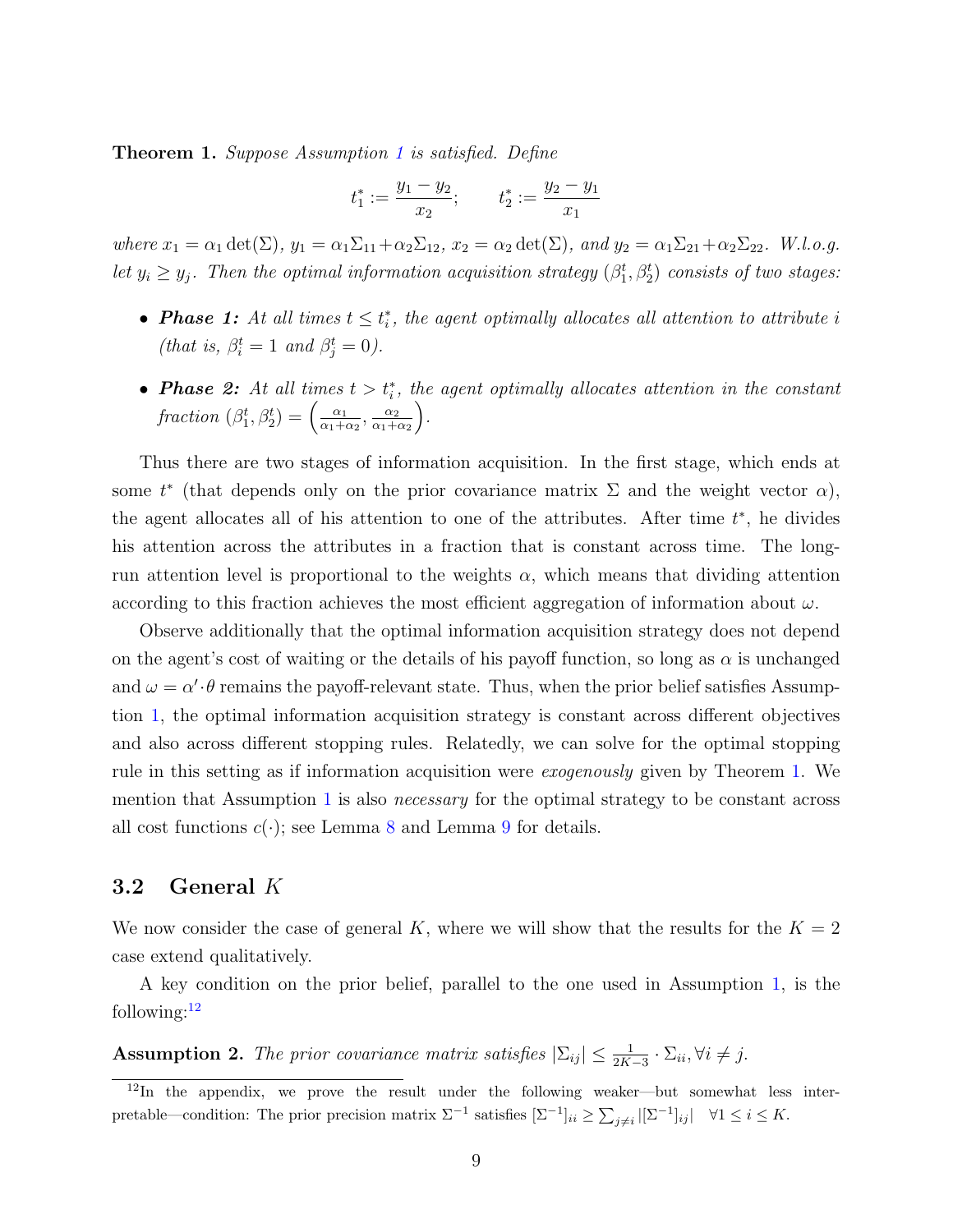This condition requires that the covariance between every pair of attribute values is small relative to the variances. For the case of two attributes, this condition requires only that the covariance  $\Sigma_{12}$  is smaller in magnitude than both variances  $\Sigma_{11}$  and  $\Sigma_{22}$ , which would imply our previous Assumption [1.](#page-8-1) In general, the condition in Assumption [2](#page-9-2) is harder to satisfy when the number of sources  $K$  is larger.

Under this condition, the optimal information acquisition strategy is described as follows:

<span id="page-10-0"></span>**Theorem [2](#page-9-2).** Suppose Assumption 2 is satisfied. Then, there exist times

$$
0 = t_0 \le t_1 \le \dots \le t_{K-1} < t_K = +\infty
$$

and nested sets

$$
\emptyset = B_0 \subsetneq B_1 \subset \cdots B_{K-1} \subsetneq B_K = \{1, \ldots, K\},\
$$

such that for each  $1 \leq k \leq K$ , the optimal attention level is constant at all times  $t \in [t_{k-1}, t_k)$ and supported on the sources in  $B_k$ .

In particular, the optimal attention level at any time  $t \geq t_{K-1}$  is proportional to  $\alpha$ .

The times  $t_k$  as well as the attention level (including its support  $B_k$ ) at each stage can be determined directly from the primitives  $\alpha$  and  $\Sigma$ , and are independent of the signal realizations. Theorem [2](#page-10-0) thus tells us that the agent can reduce the dynamic information acquisition problem to a sequence of  $K$  static problems, each of which involves finding the optimal constant attention for a fixed period of time (from  $t_{k-1}$  to  $t_k$ ). Furthermore, as in the  $K = 2$  case, the optimal information acquisition strategy does not depend on the agent's payoff function or stopping rule.

To interpret the use of Assumption [2,](#page-9-2) note that prior covariances measure the *complemen*tarity or substitution effects across the information provided by different data sources (i.e. whether information from one data source increases or decreases the learning benefits from other sources). Assumption [2](#page-9-2) limits the magnitude of such complementarity/substitution, so that the agent's short-run and long-run information acquisition incentives are aligned.<sup>[13](#page-10-1)</sup> It is this property that underlies the characterization in Theorem [2.](#page-10-0)

We previously discussed the sense in which Assumption [1](#page-8-1) is tight when there are just two data sources. With  $K > 2$  $K > 2$ , Assumption 2 is sufficient but not in general necessary for the characterization in Theorem [2](#page-10-0) to hold. In particular, optimal information acquisition may also consist of K stages as described in the theorem under alternative assumptions on  $\Sigma$  and

<span id="page-10-1"></span><sup>13</sup>Otherwise, the agent may (for example) prefer one data source for the short run but choose to learn from another pair of complementary data sources for the long run.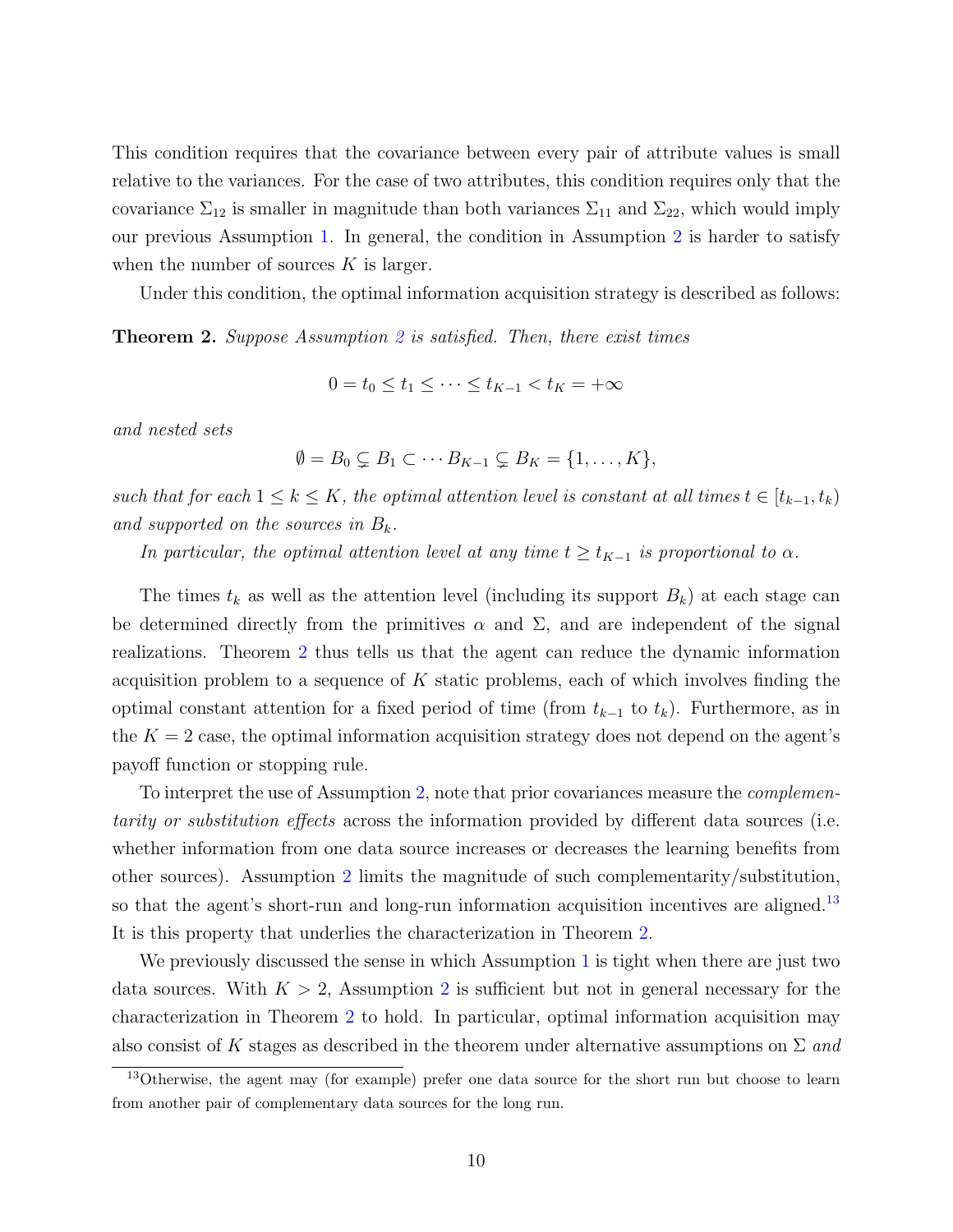$\alpha$ ; see Section [4](#page-13-0) for an example.<sup>[14](#page-11-0)</sup> However, the constant  $\frac{1}{2K-3}$  $\frac{1}{2K-3}$  $\frac{1}{2K-3}$  in Assumption 2 cannot be improved upon in the statement of the theorem, as we formalize in Appendix [C.6.](#page-29-0)

Moreover, it turns out that the agent's posterior beliefs under optimal sampling from any prior belief will eventually satisfy Assumption [2.](#page-9-2) In fact, optimal sampling is not required: Along any path in which each data source is infinitely sampled (which is necessary for complete learning of  $\omega$  and thus satisfied under optimal sampling), the agent's beliefs will enter and stay within the set of beliefs defined by Assumption [2.](#page-9-2)

Formally, define cumulated attention for source i  $q_i(t) = \int_0^t \beta_i^s ds$  under an arbitrary sampling strategy. We then have:

<span id="page-11-2"></span>Lemma 1. Starting from any prior belief, the optimal information acquisition strategy has the property that the induced cumulated attentions  $q_i(t) \to \infty$  for each  $1 \leq i \leq K$  as  $t \to \infty$ .<sup>[15](#page-11-1)</sup>

<span id="page-11-3"></span>**Lemma 2.** Suppose  $q_i(t) \to \infty$  for each  $1 \leq i \leq K$ . Then, the agent's posterior beliefs eventually (i.e. at all late times) satisfy Assumption [2.](#page-9-2)

Combining Lemma [1,](#page-11-2) Lemma [2](#page-11-3) and Theorem [2,](#page-10-0) we have the following result:

<span id="page-11-5"></span>Proposition 1. Starting from any prior belief, the optimal information acquisition strategy is eventually a constant attention level (across all data sources) proportional to the weight vector  $\alpha$ .<sup>[16](#page-11-4)</sup>

#### 3.3 Proof Sketch for Theorem [2](#page-10-0)

The plan of the proof is to first define a strategy which results in pointwise minimum variance along its path—we call this strategy *uniformly optimal—and next to show that this strategy* is the optimal information acquisition strategy. Then we characterize its structure.

**Definition of a uniformly optimal strategy.** As mentioned above, at every time  $t$  the agent's past attention levels integrate to a cumulated attention vector

<span id="page-11-0"></span><sup>&</sup>lt;sup>14</sup>Generalizing Assumption [2](#page-9-2) to a necessary and sufficient condition would be an interesting direction for future work.

<span id="page-11-1"></span><sup>&</sup>lt;sup>15</sup>We note that starting from a general prior belief,  $q_i(t)$  can be a random variable depending on past signal realizations. Thus the lemma asserts that each source is infinitely sampled regardless of signal realizations.

<span id="page-11-4"></span><sup>&</sup>lt;sup>16</sup>More specifically, we show in the proof that there exists  $\bar{t}$  depending only on  $\alpha$  and  $\Sigma$ , such that the optimal attention level at any time  $t \geq \overline{t}$  is proportional to  $\alpha$ . This holds independently of the payoff function or past signal realizations.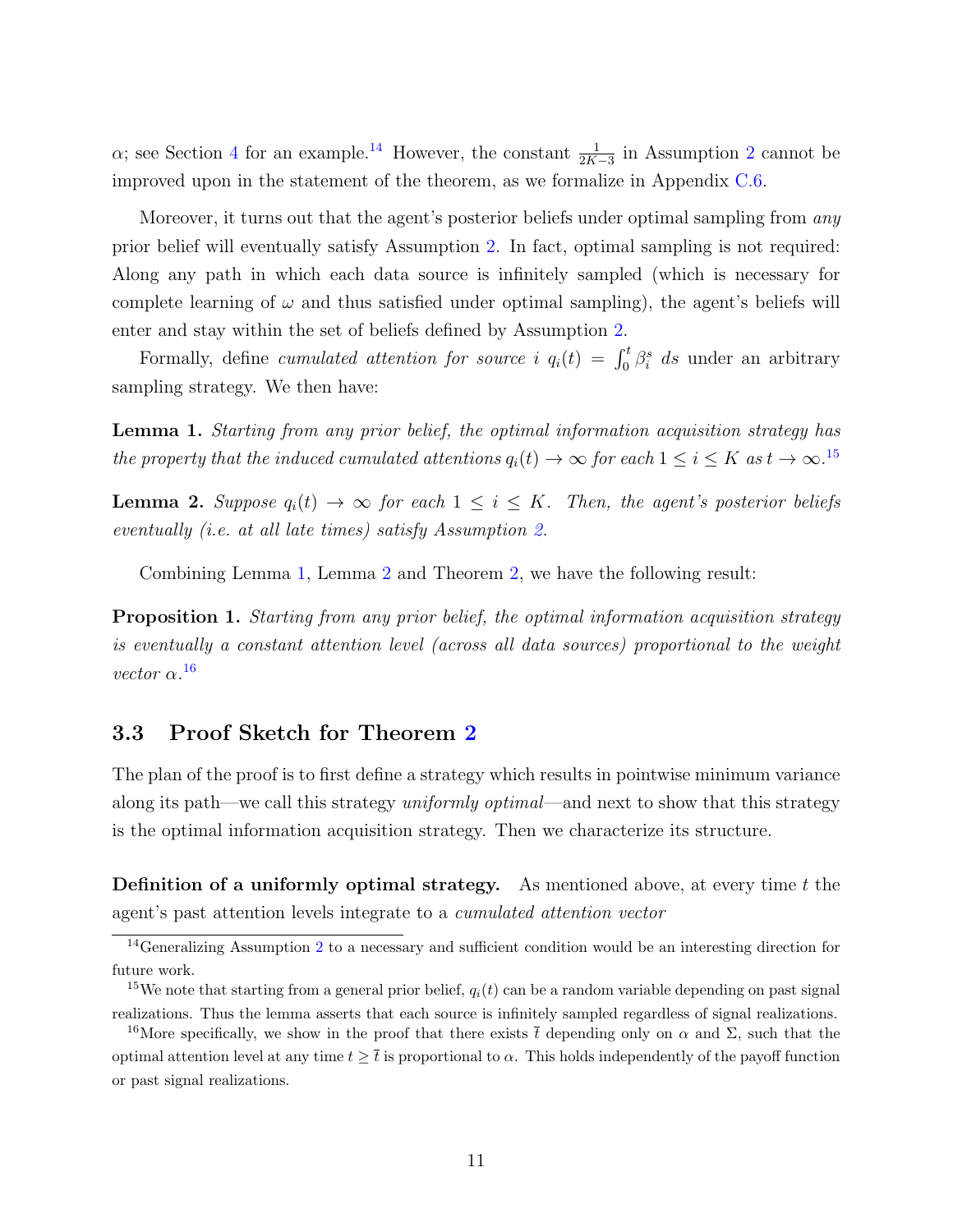$$
q(t) = (q_1(t) \dots, q_K(t))' \in \mathbb{R}_+^K
$$

describing how much attention has been paid to each source. These cumulated attention vectors  $q(t)$  determine the agent's posterior variance about  $\omega$  at time t via:

$$
V(q(t)) = \alpha'(\Sigma^{-1} + \text{diag}(q))^{-1}\alpha
$$

where diag(q) is the diagonal matrix with entries  $q_1(t), \ldots, q_K(t)$ . Recall that  $\Sigma$  is the agent's prior covariance matrix about the vector of attribute values, and  $\alpha$  is the weight vector, both primitives of the model.

Define the t-optimal vector to be

$$
n(t) = \operatorname*{argmin}_{q_1,\ldots,q_K \geq 0, \sum_i q_i = t} V(q_1,\ldots,q_K)
$$

namely the allocation that minimizes posterior variance (among all attention vectors that allocate a budget of  $t$ ).<sup>[17](#page-12-0)</sup> We will say that a strategy is uniformly optimal if it achieves a  $t$ -optimal attention vector at every instant  $t$ .

**Definition 1.** Say that a strategy S is uniformly optimal if the induced cumulated attention vector at each time t is  $n(t)$  (independently of signal realizations).

That is, the strategy S deterministically leads to minimum posterior variance about  $\omega$ at every time t. This is a strong property, and existence of such a strategy is in general not guaranteed.

When a uniformly optimal strategy exists, it is optimal. By definition, if a cumulated attention vector is t-optimal, it implies that the agent has learned as much about  $\omega$  as possible in the interval  $[0, t)$ . Thus, if the agent stops acquiring information at instant t (and takes the optimal action), then his expected flow payoff is maximized among all strategies that stop at  $t^{18}$  $t^{18}$  $t^{18}$ . Requiring that  $q(t)$  is t-optimal at every time t then implies that the information acquisition strategy is most informative about  $\omega$  at every history and maximizes expected payoffs given any exogenous stopping time. In our Gaussian environment, such a strategy also maximizes expected payoffs even when the stopping time can be endogenously chosen; this follows from a result of [Greenshtein](#page-38-14) [\(1996\)](#page-38-14). Given this discussion, whenever a uniformly optimal strategy exists, it must be the optimal strategy in our problem.

<span id="page-12-1"></span><span id="page-12-0"></span> $17$ We show in Lemma  $5$  that this minimizer is unique.

<sup>&</sup>lt;sup>18</sup>Due to normal beliefs, achieving minimum posterior variance means that the agent's information up to time t is Blackwell more informative than under any other strategy [\(Hansen and Torgersen,](#page-38-15) [1974\)](#page-38-15). Thus the form of the payoff function  $u$  does not matter.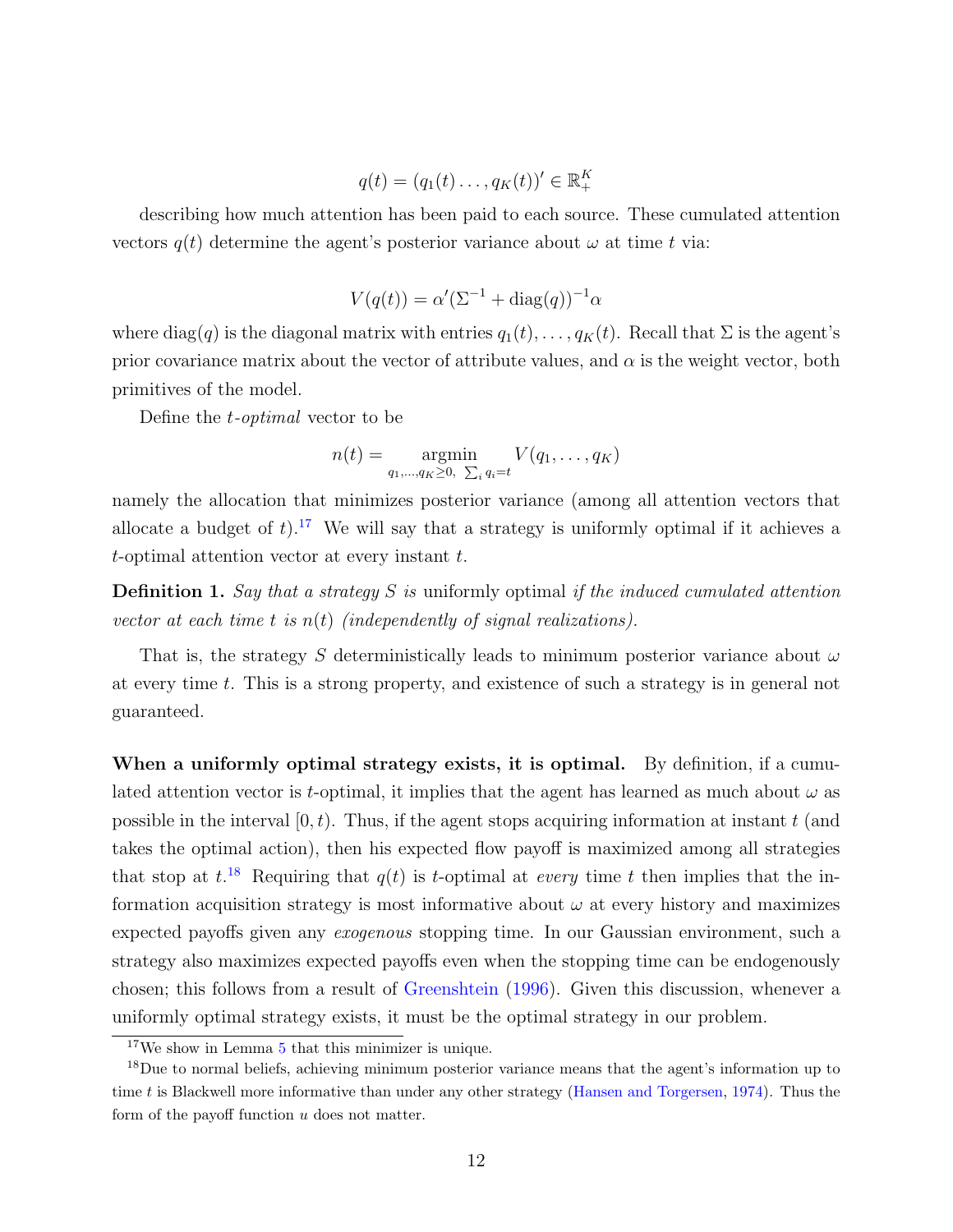Existence and structure of the uniformly optimal strategy. It remains to show that under Assumption [2,](#page-9-2) a uniformly optimal strategy exists, and has the structure described in Theorem [2.](#page-10-0)

Suppose without loss of generality that the t-optimal vector  $n(t)$  at some time t is supported on the first k sources. The posterior variance function  $V(q)$  is continuously differentiable, so the vector  $n(t)$  is determined by a straightforward first-order condition. Specifically, the first k sources should maximize  $|\partial_i V|$ , the marginal reduction in the posterior variance. What is less obvious is that the same first-order condition continues to hold as the agent increases  $n(t)$  in a direction that represents a mixture over the first k data sources, and moreover that this direction remains optimal for a period of time. The analysis here involves comparisons of cross-partial derivatives of V . Indeed, from a technical perspective, the marginal change of  $n(t)$  as t increases can be found by differentiating the first-order condition, and is thus (inversely) related to the Hessian matrix of V .

Intuitively, the second derivatives of V capture how the latest information acquisition affects the marginal values of each data source. The condition in Assumption [2](#page-9-2) ensures that as the agent optimally divides attention among the first  $k$  data sources, the specific mixture of new information reduces the marginal value of each of the  $k$  sources. This turns out to be sufficient for information acquisition in this mixture to remain optimal (i.e. maintain the first-order condition). Thus as the cumulated attention vector changes in this direction, the resulting posterior beliefs continue to minimize the posterior variance (for a while).

As the agent acquires information from the first  $k$  data sources, his beliefs about the first k attributes become more precise. The marginal values of learning about the remaining attributes (relative to learning about the first  $k$ ) thus increase continuously during this time. Eventually, some new data source will have the same marginal value as the first k sources. At this point the agent expands his observation set to include that new source, and we can repeat the reasoning above. Demonstrating that the previous k data sources continue to receive positive attention (i.e. nested supported sets) is a key technical challenge, and we refer the reader to the appendix for details.

# <span id="page-13-0"></span>4 Application: Competing Information Providers

We now consider an application of our main results to a setting in which the data sources/providers are themselves strategic, and can control the precision of the information that they provide. For example, if the data source corresponds to search data or discretionary spending data, the data provider may control the resolution at which this information is provided (i.e. whether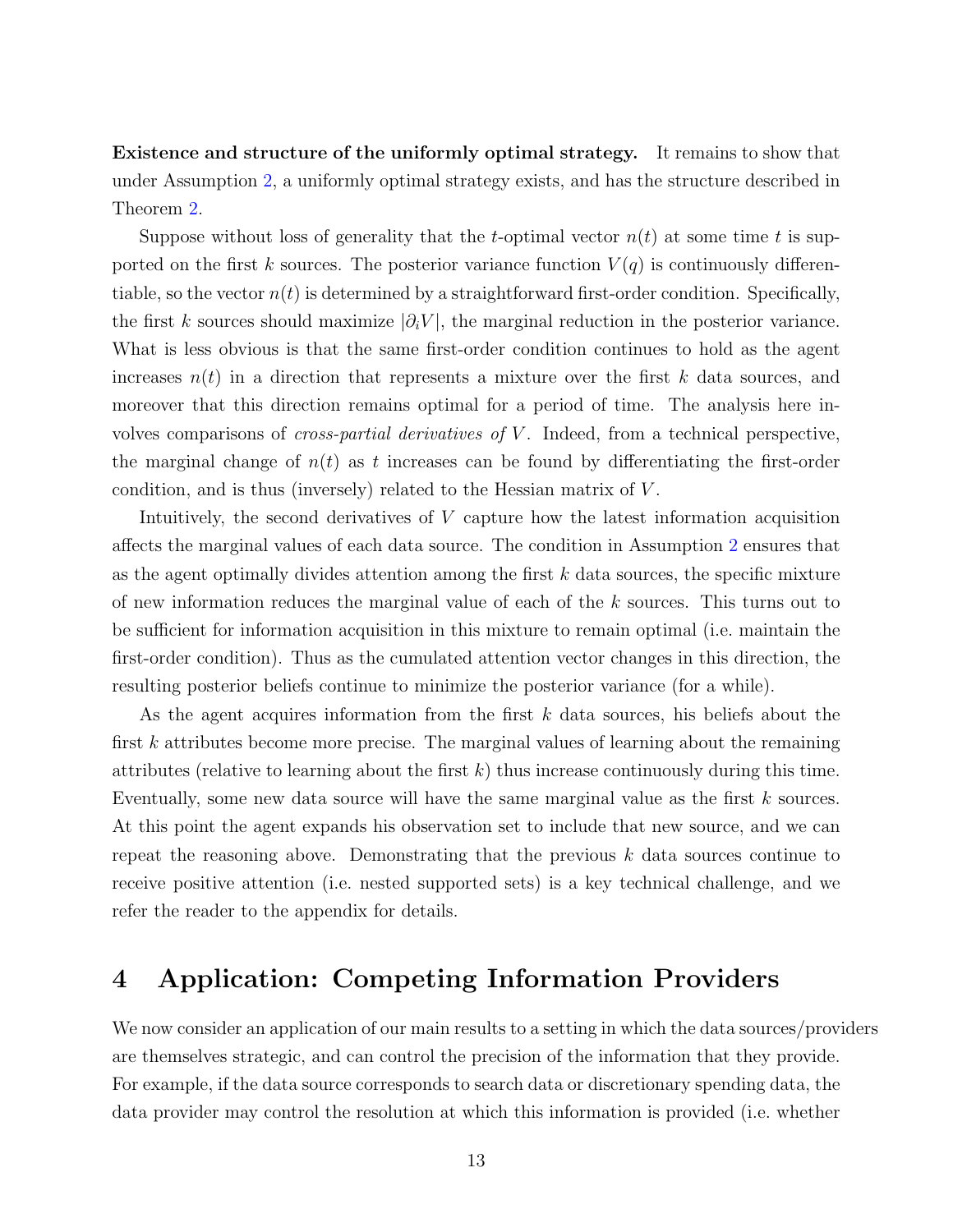the data is aggregated at the week-level or month-level). Suppose a mass of forward-looking firms optimally acquire information from the sources over time, and each data provider seeks to maximize engagement with their data. What are the equilibrium choices of precision by the data providers?

In more detail, we suppose that firms seek to predict the sum of attributes  $\theta_1 + \theta_2$ , and their common prior over the parameters is

$$
\left(\begin{array}{c}\theta_1\\\theta_2\end{array}\right)\sim\mathcal{N}\left(\left(\begin{array}{c}\mu_1\\\mu_2\end{array}\right),\left(\begin{array}{cc}1&\rho\\\rho&1\end{array}\right)\right),\,
$$

where  $\rho \in (-1, 1)$  measures prior correlation between  $\theta_1$  and  $\theta_2$ . Each of two data providers  $i = 1, 2$  (freely) chooses a noise variance  $\sigma_i^2$ , so that the information it provides is

$$
\theta_i + \epsilon_i, \quad \epsilon_i \sim \mathcal{N}(0, \sigma_i^2).
$$

Note that there is no cost to choosing higher precision values.

Firms optimally allocate attention given these precision choices (which are fixed across time). Since we've assumed a common prior, all firms make the same information acquisition decisions, and it is without loss to consider a single firm whose allocation at time  $t$  is denoted  $(\beta_1^t, \beta_2^t)$ . To map this setting into our main model, we normalize the noise terms to have unit *variances* as follows: Define  $\tilde{\theta}_i = \frac{\theta_i}{\sigma_i}$  $\frac{\theta_i}{\sigma_i}$ , so that each data provider's signal is equivalent to  $\tilde{\theta}_i$ plus standard Gaussian noise. Under this transformation, the firm seeks to learn  $\sigma_1 \tilde{\theta}_1 + \sigma_2 \tilde{\theta}_2$ , where its prior covariance matrix over  $(\tilde{\theta}_1, \tilde{\theta}_2)$  is

$$
\tilde{\Sigma} = \begin{pmatrix} \frac{1}{\sigma_1^2} & \frac{\rho}{\sigma_1 \sigma_2} \\ \frac{\rho}{\sigma_1 \sigma_2} & \frac{1}{\sigma_2^2} \end{pmatrix}.
$$

Note that Assumption [1](#page-8-1) is satisfied, since

$$
\sigma_1(\tilde{\Sigma}_{11}+\tilde{\Sigma}_{12})+\sigma_2(\tilde{\Sigma}_{21}+\tilde{\Sigma}_{22})=(1+\rho)\left(\frac{1}{\sigma_1}+\frac{1}{\sigma_2}\right)\geq 0.
$$

Thus the optimal attention choices  $(\beta_1^t, \beta_2^t)$  are characterized by Theorem [1.](#page-9-0)

Each data provider i's payoff is the discounted average attention paid to that source  $\int e^{-rt}\beta_t^t dt$ , where r is a (common) discount rate. We can interpret this as reduced form for a profit margin, where each data provider receives a payoff proportional to the time the firm spends gathering its information.<sup>[19](#page-14-0)</sup>

<span id="page-14-0"></span><sup>&</sup>lt;sup>19</sup>Here, for the sake of illustrating the equilibrium, we are considering the case where firms sample forever. This corresponds to the limit as the waiting cost function  $c(\cdot)$  decreases point-wise to zero.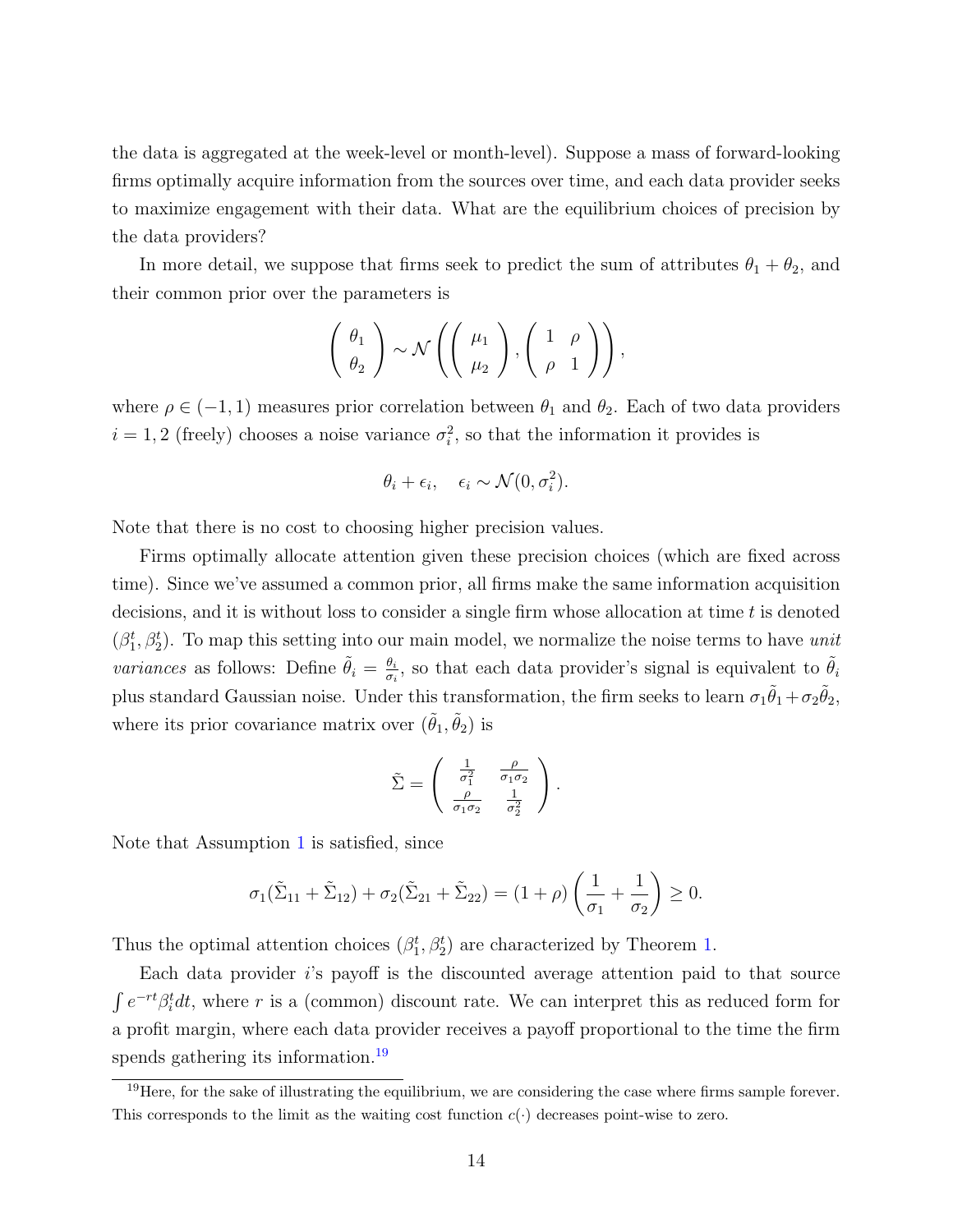<span id="page-15-1"></span>**Proposition 2.** The unique equilibrium is a pure strategy equilibrium  $(\sigma^*, \sigma^*)$  with

$$
\sigma^* = \sqrt{\frac{1-\rho}{2r}}.
$$

Equilibrium precision  $(1/(\sigma^*)^2 = \frac{2r}{1-r}$  $\frac{2r}{1-\rho}$ ) is monotonically increasing in the discount rate r and also in the prior correlation ρ.

We note that the less patient the information providers are, the more precise the signals are in equilibrium. Intuitively, when data provider  $i$  increases the precision of the information it provides, there are two opposing effects: On the one hand, weakly more attention is attracted to  $i$  early on, since  $i$ 's information becomes more valuable relative to source  $j$ , and it is more likely to be the source chosen in phase 1. On the other hand, increasing precision lowers the long-run frequency  $\frac{\sigma_i}{\sigma_i+\sigma_j}$  with which i is viewed, since firms need fewer observations of i's information to achieve the same level of precision about  $\theta_i$ . Thus, less patient data providers compete over short-run profits (i.e. being chosen in phase 1) and provide precise signals, while patient data providers compete for long-run profits (i.e. long-run frequency) and provide imprecise signals. As far as we are aware, the effect of information precision on the time path of people's information demand has not been noted in the previous literature.

Additionally, the more positively correlated the unknown parameters are (higher covariance  $\rho$ ), the higher the precision of the signals provided in equilibrium. This is because (as we derive in the proof of the proposition) the threshold  $t_i^* = \frac{(\sigma_j - \sigma_i)\sigma_i}{1-\rho}$  $\frac{(-\sigma_i)\sigma_i}{1-\rho}$  increases in  $\rho$ , which increases the value to being the information source chosen in phase 1. The competition for short-run profits thus drives the signals to be more precise. We provide a rough intuition for why  $t_i^*$  increases monotonically in  $\rho$ . Note that when the unknowns  $\theta_1, \theta_2$  are negatively correlated  $(\rho < 0)$ , the two signals about these unknowns are *complements* for estimating their sum: This can be formalized by computing the cross-partial derivative  $\frac{\partial^2 V(q_1,q_2)}{\partial q_1 \partial q_2}$  $\frac{\partial V(q_1,q_2)}{\partial q_1 \partial q_2}$  and checking that it has the same sign as  $\rho^{20}$  $\rho^{20}$  $\rho^{20}$  Complementarity between the signals implies a stronger incentive to observe them together, and so phase 1 is shorter when  $\rho$  is more negative.

From a social welfare perspective, these comparative statics tell us that more information is released into society (and hence society learns faster) when information providers are less forward-looking, and when the information they provide is more similar. In the appendix, we generalize these insights to a game where  $K > 2$  information providers compete, and where society seeks to predict  $\theta_1 + \cdots + \theta_K$ . Observe that the transformed prior covariance matrix  $\tilde{\Sigma}$ 

<span id="page-15-0"></span><sup>&</sup>lt;sup>20</sup>Since the firm seeks to *minimize* V, having a negative cross-partial means the marginal reduction of uncertainty by the signal about  $\theta_2$  becomes *bigger* after having observed the signal about  $\theta_1$ .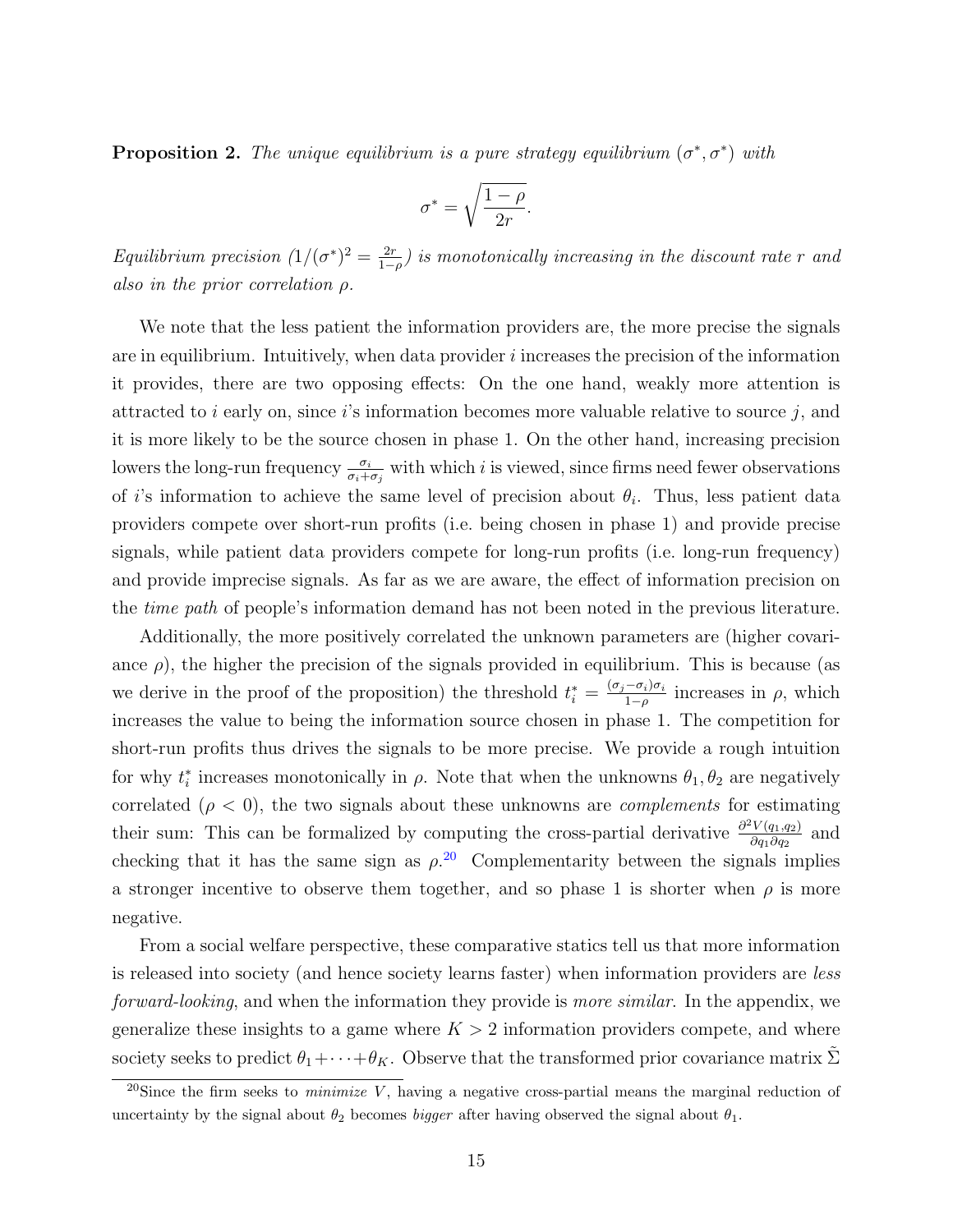does not in general satisfy Assumption [2;](#page-9-2) this can occur if  $\rho$  is large or if the providers choose very different signal precision levels. Nonetheless, we directly compute the uniformly optimal strategy (as defined in the proof sketch) and show that the characterization in Theorem [1](#page-9-0) extends to this setting. We find  $\sigma^* = \sqrt{\frac{1-\rho}{Kr}}$  to be the equilibrium precision in the unique symmetric pure strategy equilibrium. Thus the findings in this section are robust to the presence of many data sources.

# <span id="page-16-0"></span>5 Application: Binary Choice

The framework we study relates to a large body of work regarding "binary choice tasks," in which an agent has a choice between two goods with payoffs  $\theta_1$  and  $-\theta_2$  (we introduce the negative here for expositional simplicity), and can devote effort towards learning about these payoffs before making his decision. The leading model in this domain, the drift-diffusion model [\(Ratcliff and McKoon,](#page-39-2) [2008\)](#page-39-2), supposes that the agent observes a Brownian motion whose drift depends on which good yields the higher payoff. In our framework, this model corresponds to a case in which the agent's prior belief is supported on two points—either  $(\theta_1, -\theta_2) = (\theta', \theta'')$  or  $(\theta_1, -\theta_2) = (\theta'', \theta')$  where  $\theta' > \theta''$  are known quantities.<sup>[21](#page-16-1)</sup> Thus the agent has uncertainty over which good is better, but not over how much better it is. [Fudenberg et al.](#page-38-0) [\(2018\)](#page-38-0) recently generalized this model to allow additionally for the latter kind of uncertainty. In their *uncertain drift-diffusion* model, the agent has a jointly normal prior over  $(\theta_1, -\theta_2)$ , and has access to two Brownian motions with drifts corresponding to these unknown payoffs.

Both the classic DDM model and also [Fudenberg et al.](#page-38-0) [\(2018\)](#page-38-0) focus on the optimal stopping rule given exogenous information. But [Fudenberg et al.](#page-38-0) [\(2018\)](#page-38-0) additionally proposes a version of their model in which the agent endogenously acquires information by choosing attention levels (subject to an budget constraint) that scale the drifts of the Brownian motions. Indeed, this corresponds exactly to our framework with  $K = 2$  and equal weights (since the payoff difference  $\theta_1 + \theta_2$  is a sufficient statistic for the agent's decision). They impose further that the agent's prior is *independent*—that is,  $\Sigma = I$ —and find that the agent optimally devotes equal attention to both information sources at all times.

<span id="page-16-1"></span>Applying Theorem [1](#page-9-0) with  $\alpha_1 = \alpha_2 = 1$ , we obtain the following immediate generalization

<sup>&</sup>lt;sup>21</sup>Although in our setting the agent observes two Brownian motions with drifts  $\theta_1$  and  $\theta_2$ , his decision is only a function of their sum, which is a single Brownian motion with drift  $\theta_1 + \theta_2$ . The classic DDM thus assumes that the magnitude of  $\theta_1 + \theta_2$  is known to the agent.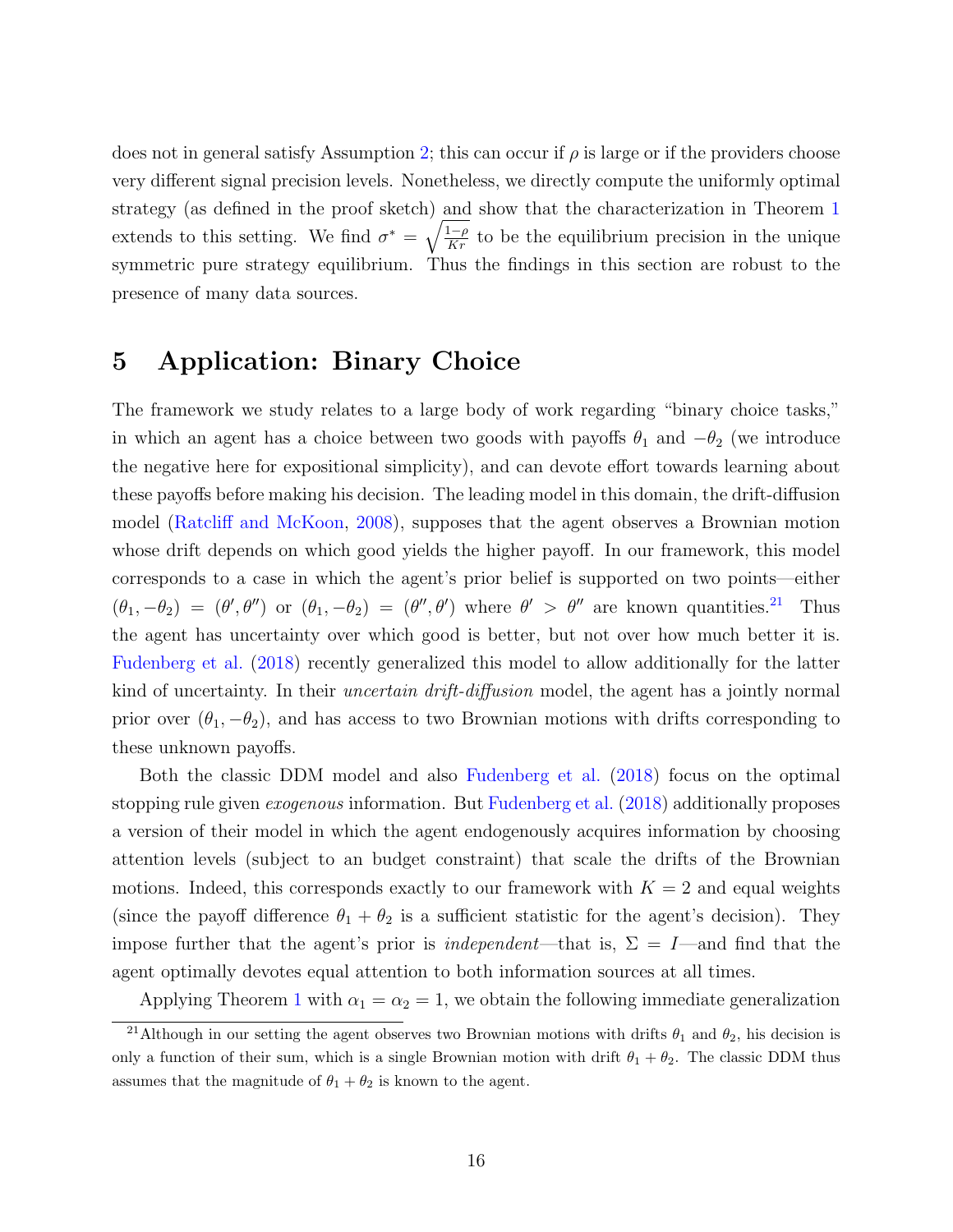of this result on optimal information acquisition.[22](#page-17-0)

<span id="page-17-1"></span>Corollary 1. Suppose  $K = 2$ ,  $\alpha_1 = \alpha_2 = 1$  and  $\Sigma_{ii} \geq \Sigma_{jj}$ . The agent's optimal information acquisition strategy  $(\beta_1^t, \beta_2^t)$  consists of two stages:

• Phase 1: At all times

$$
t \le t_i^* = \frac{\sum_{ii} - \sum_{jj}}{\det(\Sigma)},
$$

the agent optimally allocates all attention to source i.

• **Phase 2:** At times  $t > t_i^*$ , the agent allocates attention in the constant fraction  $(\frac{1}{2})$  $\frac{1}{2}, \frac{1}{2}$  $\frac{1}{2}$ .

This result improves upon Theorem 5 in [Fudenberg et al.](#page-38-0) [\(2018\)](#page-38-0) by allowing for possible correlation as well as asymmetry between the two unknown payoffs. [Fudenberg et al.](#page-38-0) [\(2018\)](#page-38-0) point out that their result does not characterize "off-equilibrium" attention allocation, since it no longer applies if the agent has paid unequal attention to the two sources in the past. In contrast, our result applies to all prior beliefs and thus allows for characterization of the optimal information acquisition strategy at any history, including those in which the agent has previously behaved sub-optimally.

When  $\Sigma = I$ , the thresholds are  $t_1^* = t_2^* = 0$ , so that the agent splits his attention evenly from the beginning. This returns the solution in [Fudenberg et al.](#page-38-0) [\(2018\)](#page-38-0). For general prior covariance matrices  $\Sigma$ , the agent also eventually acquires information according to the stationary fraction of  $(\frac{1}{2}, \frac{1}{2})$  $\frac{1}{2}$ ). However, the agent begins by learning about the good over which he has greater initial uncertainty, until some time  $t^*$  at which his posterior variances about the two unknown payoffs equalize, and his attention choice jumps discontinuously to  $\left(\frac{1}{2}\right)$  $\frac{1}{2}, \frac{1}{2}$  $(\frac{1}{2})$ .

From Corollary [1](#page-17-1) we see additionally that the prior belief impacts the agent's attention strategy only by determining which source is observed in phase 1, and for how long that phase lasts. Thus, changes in the prior result in the agent paying uniformly more or less attention to either source. In particular if we consider the impact of changes in initial uncertainty about the attribute values, we have the following comparative static:

Corollary 2. Suppose  $K = 2$ ,  $\alpha_1 = \alpha_2 = 1$  and  $\Sigma_{ii} \geq \Sigma_{jj}$ . Then, if  $\Sigma_{jj} \geq |\Sigma_{ij}|$ , an increase in  $\Sigma_{ii}$  results in uniformly higher attention towards source i ( $\beta_i^t$  is weakly larger at every t). Otherwise, an increase in  $\Sigma_{ii}$  results in uniformly lower attention towards source i.

<span id="page-17-0"></span> $22$ Note that [Fudenberg et al.](#page-38-0) [\(2018\)](#page-38-0) additionally provide results about the optimal stopping time, which we do not pursue here.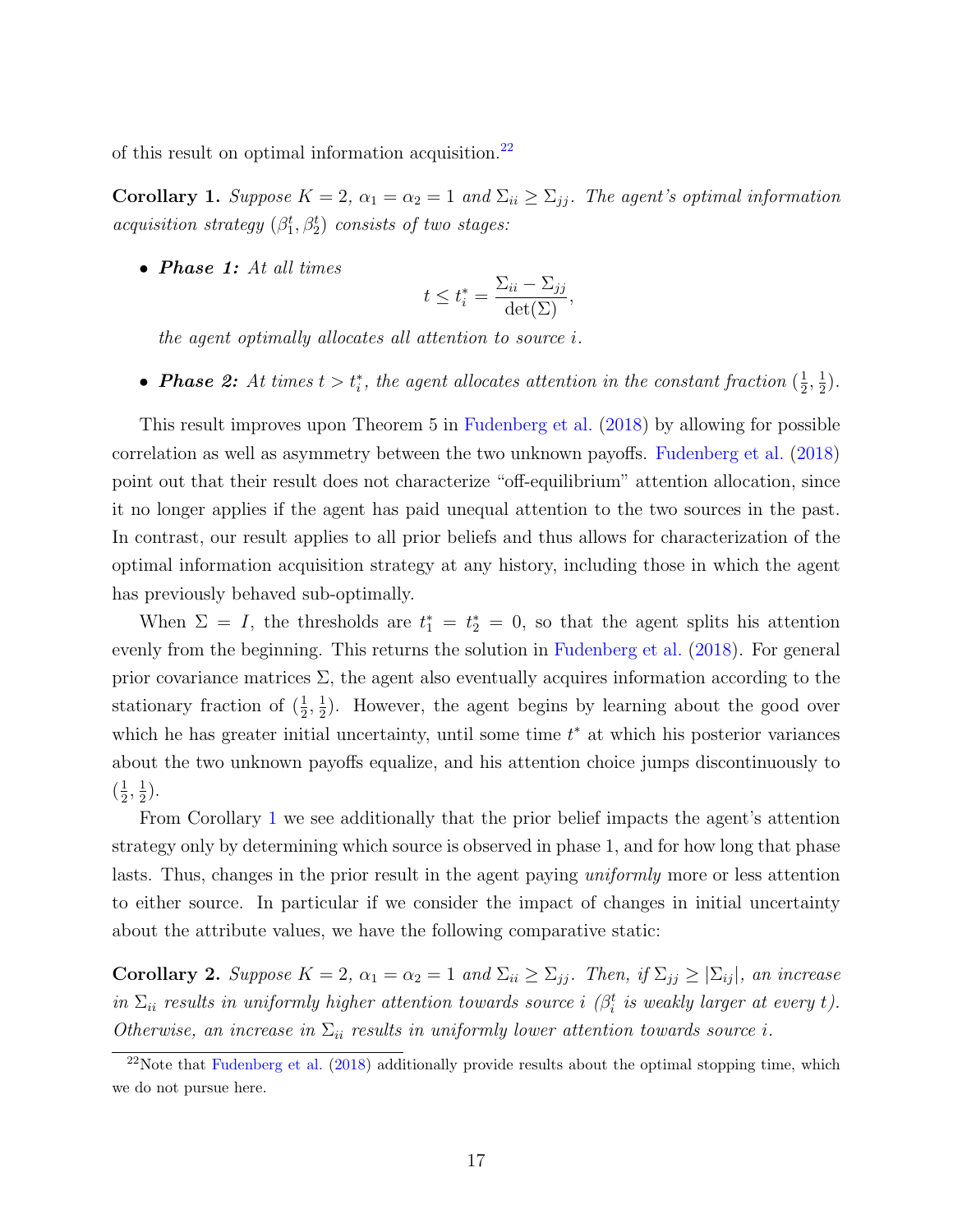The case in which larger  $\Sigma_{ii}$  results in uniformly higher attention towards source i is intuitive, since the agent wants to make up for greater initial uncertainty about  $\theta_i$ . But the comparative static is reversed when the covariance  $\Sigma_{ij}$  is large in magnitude than  $\Sigma_{jj}$ . To interpret this finding, note that whenever the two payoffs are correlated, any information acquired about  $\theta_i$  also gives information about  $\theta_j$ . So in general, an increase in  $\Sigma_{ii}$  has two opposing effects on  $t_i^*$ . On the one hand, greater asymmetry in the prior belief means it should take longer time to "balance out" the beliefs (the intuition given above). On the other hand, larger  $\Sigma_{ii}$  (for fixed  $\Sigma_{ij}$  and  $\Sigma_{jj}$ ) decreases the correlation between the unknowns, so that each unit of attention devoted to  $\theta_i$  now reveals less about the other payoff  $\theta_j$ . It should then be faster for the posterior variance about  $\theta_i$  to "catch up" with the posterior variance about  $\theta_j$ . Therefore, whether attention is uniformly increased or decreased depends on which of these two effects dominates. As stated in the corollary, the effect of (decreased) correlation is dominant when  $\Sigma_{ij}$  is large in magnitude; that is, when correlation is high to begin with.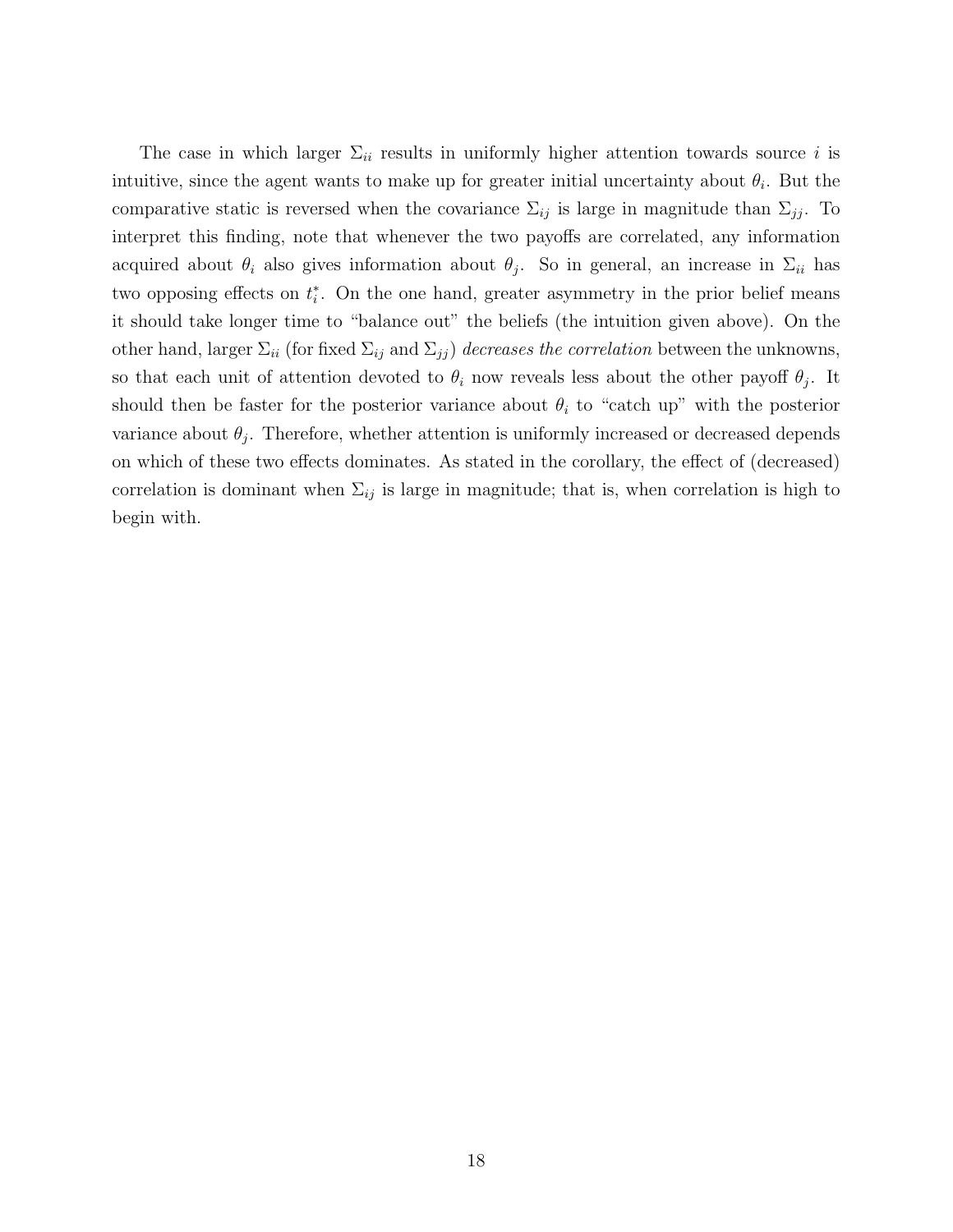# Appendix

# A Preliminaries

We first introduce a definition that captures the objective of minimizing the posterior variance about  $\omega$  at some given time t.

**Definition 2.** Say a cumulated attention vector  $n(t)$  is t-optimal if

$$
n(t) \in \underset{q_1,\ldots,q_K \geq 0, \ \sum_i q_i = t}{\operatorname{argmin}} V(q_1,\ldots,q_K).
$$

In this way, we can rephrase the requirement of uniform optimality as follows: A strategy is uniformly optimal if and only if its cumulated attention vector  $q(t)$  is t-optimal for each t.

<span id="page-19-0"></span>**Lemma 3.** The posterior variance about  $\omega$  can be written in two ways:

$$
V(q_1,\ldots,q_K)=\alpha'\left[(\Sigma^{-1}+\text{diag}(q))^{-1}\right]\alpha=\alpha'\left[\Sigma-\Sigma(\Sigma+\text{diag}(1/q))^{-1}\Sigma\right]\alpha
$$

where diag(q) denotes the diagonal matrix with entries  $q_1, \ldots, q_K$  and  $diag(1/q)$  has entries  $1/q_1, \ldots, 1/q_k$ . This function V extends to a rational function (quotient of polynomials) over all of  $\mathbb{R}^K$  (even if some  $q_i$  are negative).

<span id="page-19-1"></span>**Lemma 4.** Given a cumulated attention vector  $q \ge 0$ , define

$$
\gamma := \gamma(q) = (\Sigma^{-1} + \text{diag}(q))^{-1} \alpha
$$

which is a vector in  $\mathbb{R}^K$ . Then the first and second derivatives of V are given by

$$
\partial_i V = -\gamma_i^2 \qquad \qquad \partial_{ij} V = 2\gamma_i \gamma_j \cdot \left[ (\Sigma^{-1} + \text{diag}(q))^{-1} \right]_{ij}.
$$

As a corollary, the Hessian matrix is  $2 \cdot diag(\gamma)(\Sigma^{-1} + diag(q))^{-1} \cdot diag(\gamma)$  is positive semidefinite, and so V is decreasing and convex in  $q_1, \ldots, q_K$  whenever  $q_i \geq 0$ .

Proof. From Lemma [3](#page-19-0) and the formula for matrix derivatives, we have

$$
\partial_i V = -\alpha' (\Sigma^{-1} + \text{diag}(q))^{-1} \Delta_{ii} (\Sigma^{-1} + \text{diag}(q))^{-1} \alpha = -[e'_i (\Sigma^{-1} + \text{diag}(q))^{-1} \alpha]^2 = -\gamma_i^2
$$

where  $\Delta_{ii}$  is the matrix with "1" in the  $(i, i)$ -th entry and "0" elsewhere, and  $e_i$  is the *i*-th coordinate vector in  $\mathbb{R}^K$ . For the second derivative, we compute that

$$
\partial_{ij}V = -2\gamma_i \cdot \frac{\partial \gamma_i}{\partial q_j} = 2\gamma_i \cdot e_i' (\Sigma^{-1} + \text{diag}(q))^{-1} \Delta_{jj} (\Sigma^{-1} + \text{diag}(q))^{-1} \alpha = 2\gamma_i \gamma_j \cdot \left[ (\Sigma^{-1} + \text{diag}(q))^{-1} \right]_{ij}
$$

 $\Box$ 

as we desire to show.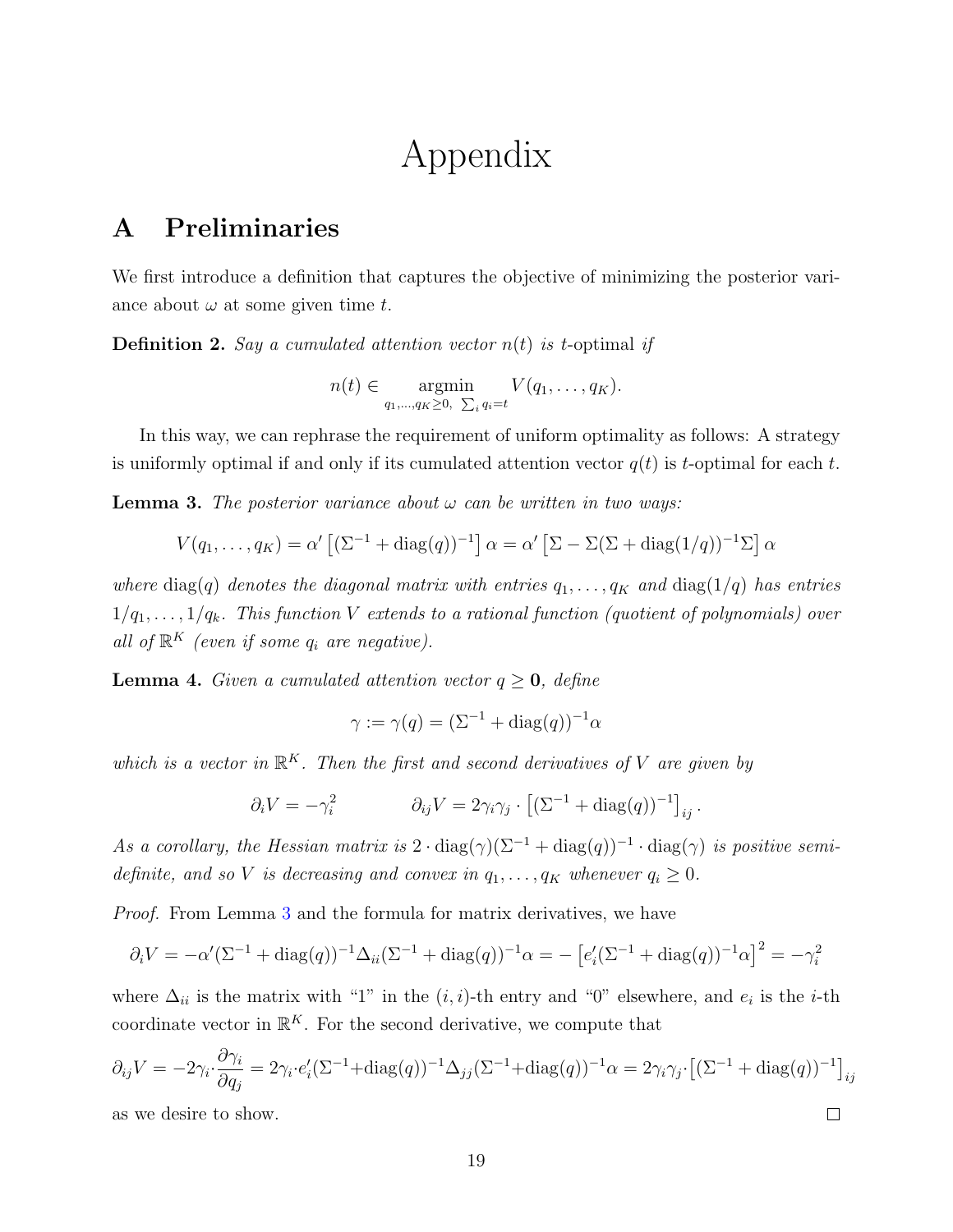These technical properties are used to show that for each t, the t-optimal vector  $n(t)$  is unique.

#### <span id="page-20-0"></span>**Lemma 5.** For each  $t > 0$ , there is a unique t-optimal vector  $n(t)$ .

*Proof.* Suppose for contradiction that two vectors  $(r_1, \ldots, r_K)$  and  $(s_1, \ldots, s_K)$  both minimize the posterior variance at time  $t$ . Relabeling the sources if necessary, we can assume  $r_i - s_i$  is positive for  $1 \leq i \leq k$ , negative for  $k + 1 \leq i \leq l$  and zero for  $l + 1 \leq i \leq K$ . Since  $\sum_i r_i = \sum_i s_i = t$ , the cutoff indices k, l satisfy  $1 \leq k < l \leq K$ .

For  $\lambda \in [0,1]$ , consider the vector  $q^{\lambda} = \lambda \cdot r + (1 - \lambda) \cdot s$  which lies on the line segment between r and s. Then by assumption we have  $V(r) = V(s) \le V(q^{\lambda})$ . Since V is convex, equality must hold. This means  $V(q^{\lambda})$  is a constant for  $\lambda \in [0,1]$ . But  $V(q^{\lambda})$  is a rational function in  $\lambda$ , so its value remains the same constant even for  $\lambda > 1$  or  $\lambda < 0$ . In particular, consider the limit as  $\lambda \to +\infty$ . Then the *i*-th coordinate of  $q^{\lambda}$  approaches  $+\infty$  for  $1 \leq i \leq k$ , approaches  $-\infty$  for  $k + 1 \le i \le l$  and equals  $r_i$  for  $i > l$ .

For each  $q^{\lambda}$ , let us also consider the vector  $|q^{\lambda}|$  which takes the absolute value of each coordinate in  $q^{\lambda}$ . Note that as  $\lambda \to +\infty$ , diag( $1/|q^{\lambda}|$ ) has the same limit as diag( $1/q^{\lambda}$ ). Thus by the second expression for V (see Lemma [3\)](#page-19-0),  $\lim_{\lambda \to \infty} V(|q^{\lambda}|) = \lim_{\lambda \to \infty} V(q^{\lambda}) = V(r)$ . For large  $\lambda$ , the first l coordinates of  $|q^{\lambda}|$  are strictly larger than the corresponding coordinates of r, and the remaining coordinates coincide. So the fact that V is decreasing and  $V(q^*) = V(r)$ implies  $\partial_i V(r) = 0$  for  $1 \leq i \leq l$ .

Consider the vector  $\gamma = (\Sigma^{-1} + \text{diag}(r))^{-1}\alpha$ . By Lemma [4,](#page-19-1)  $\partial_i V(r) = -\gamma_i^2$  for  $1 \le i \le K$ . Thus  $\gamma_1 = \cdots = \gamma_l = 0$ . Since  $\gamma$  is not the zero vector,<sup>[23](#page-20-1)</sup> there exists  $j > l$  s.t.  $\gamma_j \neq 0$ . It follows that  $\partial_1 V(r) = 0 > \partial_j V(r)$ . But then the posterior variance V would be reduced if we slightly decreased the first coordinate of r (which is strictly positive as  $r_1 > s_1$ ) and increased the j-th coordinate by the same amount. This contradicts the assumption that  $r$ is t-optimal. Hence the lemma holds.  $\Box$ 

Given Lemma [5,](#page-20-0) a uniformly optimal strategy must have cumulated attention vector  $n(t)$ at each time t. Thus a necessary condition for such a strategy to exist is that  $n(t)$  weakly increases (in each coordinate) over time. Conversely, when  $n(t)$  is monotonic, we can define instantaneous attention levels  $\beta^t$  to be the time-derivative of  $n(t)$ . Then this strategy indeed achieves uniform optimality. To summarize, we have

Lemma 6. A uniformly optimal strategy exists if and only if the t-optimal attention vector  $n(t)$  weakly increases over time.

<span id="page-20-1"></span><sup>&</sup>lt;sup>23</sup>This follows because  $\alpha$  is not the zero vector, by assumption.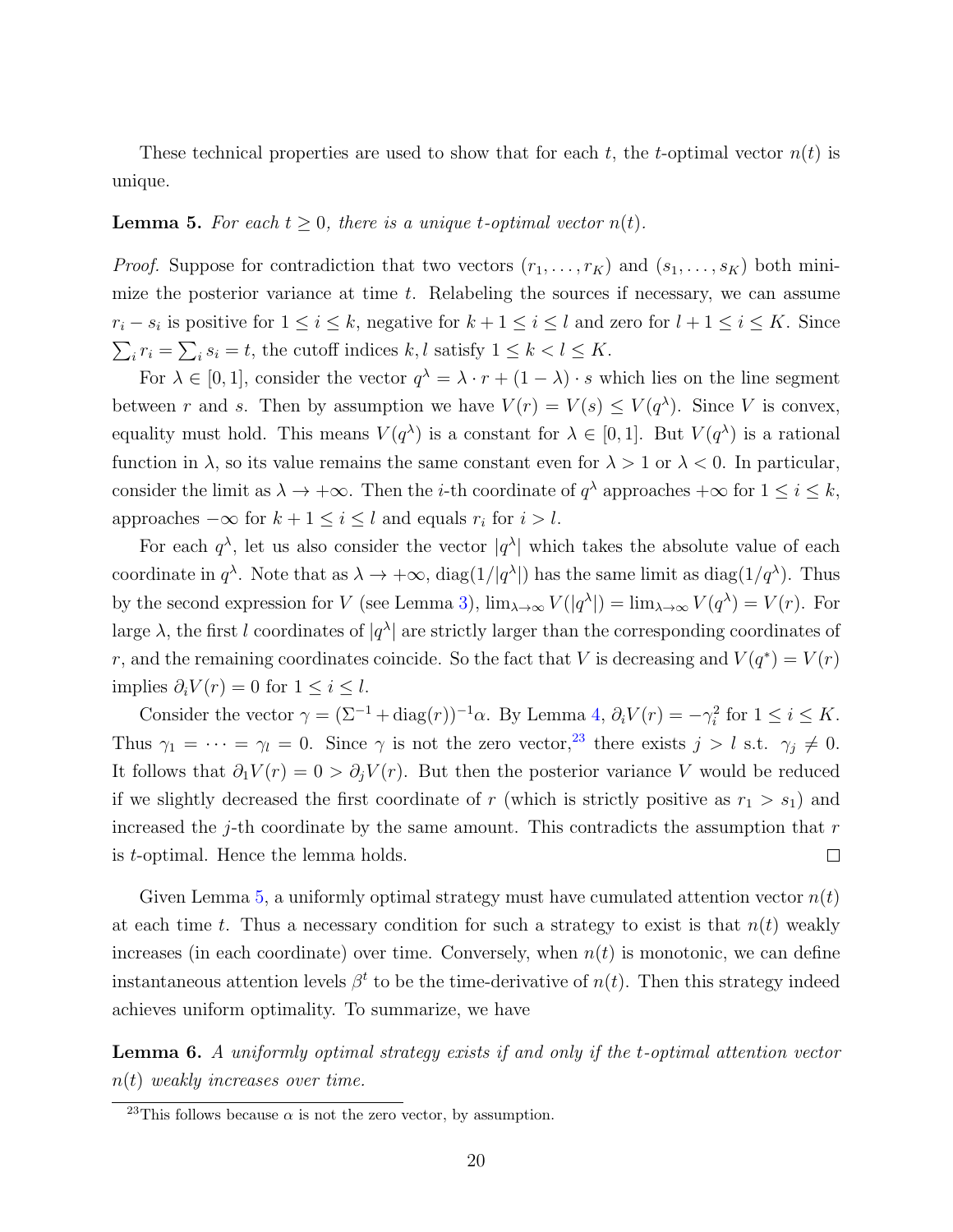The following result ensures that a strategy that minimizes the posterior variance uniformly at all times is a dynamically optimal strategy in any decision problem. It is a continuous-time version of [Greenshtein](#page-38-14) [\(1996\)](#page-38-14).

<span id="page-21-2"></span>Lemma 7. A uniformly optimal strategy is dynamically optimal regardless of the payoff function  $u(\cdot)$  or the waiting cost function  $c(\cdot)$ .

We also have a simple converse result:

<span id="page-21-0"></span>**Lemma 8.** Fixing  $\Sigma$ ,  $\alpha$  and the payoff function  $u(\cdot)$ . Suppose an information acquisition strategy is optimal for all cost functions  $c(\cdot)$ , then it is uniformly optimal.

*Proof.* Take an arbitrary time t and consider the cost function with  $c(\tau) = 0$  for  $\tau \leq t$  and  $c(\tau)$  very large for  $\tau > t$ . Then the agent's optimal stopping rule is to stop exactly at time t. Since his information acquisition strategy is optimal for this cost function, the induced cumulated attention vector must achieve t-optimality. Varying t yields the result.  $\Box$ 

# B Proof of Theorem [1](#page-9-0)

<span id="page-21-1"></span>By Lemma [4](#page-19-1) and direct computation, we have

$$
\partial_1 V(q_1, q_2) = \frac{-(x_1 q_2 + y_1)^2}{\det^2(\Sigma Q + I)}
$$
  
\n
$$
\partial_2 V(q_1, q_2) = \frac{-(x_2 q_1 + y_2)^2}{\det^2(\Sigma Q + I)}
$$
\n(1)

where  $x_1, x_2, y_1, y_2$  are as defined in Theorem [1:](#page-9-0)

$$
x_i = \alpha_i \det(\Sigma), \quad y_i = \alpha_1 \Sigma_{i1} + \alpha_2 \Sigma_{i2},
$$

 $Q$  is the diagonal matrix with entries  $q_1, q_2$  and  $I$  is the identity matrix.

Note that Assumption [1](#page-8-1) translates into  $y_1 + y_2 \geq 0$ . Under this assumption, we will characterize the t-optimal attention vector  $(n_1(t), n_2(t))$  and show it is increasing. Without loss assume  $y_1 \ge y_2$ , then  $y_1$  is non-negative. Let  $t_1^* = \frac{y_1 - y_2}{x_2}$  $\frac{-y_2}{x_2}$ . Then when  $q_1 + q_2 \leq t_1^*$  we always have  $x_1q_2 + y_1 \ge x_2q_1 + y_2$  as well as  $x_1q_2 + y_1 \ge -(x_2q_1 + y_2)$ . Thus [\(1\)](#page-21-1) implies that  $\partial_1 V(q_1, q_2) \leq \partial_2 V(q_1, q_2)$  at such attention vectors q. So for any budget of attention  $t \leq t_1^*$ , putting all attention to source 1 minimizes the posterior variance function V. That is,  $n(t) = (t, 0)$  for  $t \leq t_1^*$ .

For  $t > t_1^*$ , observe that  $\partial_1 V(0, t) < \partial_2 V(0, t)$  as well as  $\partial_1 V(t, 0) > \partial_2 V(t, 0)$ . These imply that  $n(t)$  is interior, and the first-order condition  $\partial_1 V = \partial_2 V$  yields the solution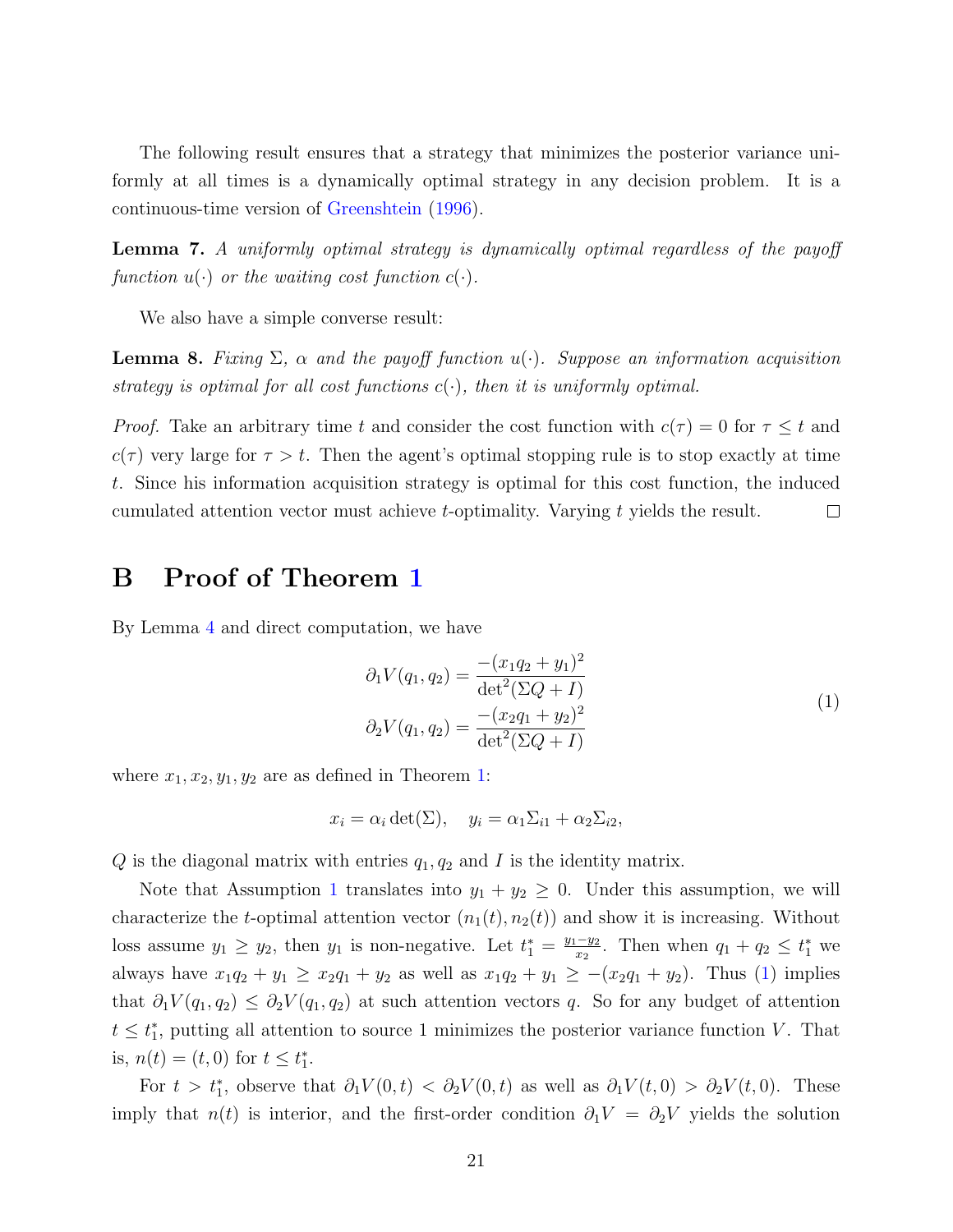$n(t) = \left(\frac{x_1t+y_1-y_2}{x_1+x_2}, \frac{x_2t-y_1+y_2}{x_1+x_2}\right)$  $\frac{t-y_1+y_2}{x_1+x_2}$ . Thus  $n(t)$  is indeed increasing in t, and the instantaneous attention levels are as described by Theorem [1.](#page-9-0) This completes the proof.

We mention that the assumption  $y_1 + y_2 \geq 0$  is also necessary for a uniformly optimal strategy to exist.

<span id="page-22-0"></span>Lemma 9. Suppose the prior covariance matrix fails Assumption [1.](#page-8-1) Then a uniformly optimal strategy does not exist.

*Proof.* Suppose that  $y_1 + y_2 < 0$ . First note that one of  $y_1, y_2$  is positive, because  $\alpha_1 y_1 + \alpha_2 y_2 =$  $\alpha' \Sigma \alpha > 0$ . So without loss we can assume  $y_1 > 0 > -y_1 > y_2$ . Moreover, from  $\alpha_1 y_1 + \alpha_2 y_2 > 0$ we obtain  $\alpha_1 > \alpha_2$  and hence  $x_1 > x_2$ . We now characterize the *t*-optimal attention vector  $n(t)$ :

- 1. If  $t \leq \frac{-(y_1+y_2)}{x_1}$  $\frac{(x_1+y_2)}{(x_1)}$ , then  $x_2q_1 + y_2$  is negative and has larger magnitude than  $x_1q_2 + y_1$ whenever  $q_1 + q_2 = t$ . By [\(1\)](#page-21-1), this means  $\partial_1 V \geq \partial_2 V$  and so  $n(t) = (0, t)$  devotes all attention to source 2.
- 2. If  $\frac{-(y_1+y_2)}{x_1} < t < \frac{-(y_1+y_2)}{x_2}$ , then  $\partial_1 V(0,t) < \partial_2(0,t)$  and  $\partial_1 V(t,0) > \partial_2(t,0)$ . These imply that  $n(t)$  is interior, and the first-order condition yields  $x_1n_2(t) + y_1 = -(x_2n_1(t) +$  $y_2$ ) (for t in this range,  $x_2q_1 + y_2$  is always negative). Together with  $n_1(t) + n_2(t) = t$ , we can solve that  $n(t) = (\frac{x_1t+y_1+y_2}{x_1-x_2}, \frac{-x_2t-y_1-y_2}{x_1-x_2})$  $\frac{2t-y_1-y_2}{x_1-x_2}$ .
- 3. If  $\frac{-(y_1+y_2)}{x_2} \le t \le \frac{y_1-y_2}{x_2}$  $\frac{-y_2}{x_2}$ , then  $(x_1q_2+y_1)^2 - (x_2q_1+y_2)^2 = (y_1-y_2-x_2q_1+x_1q_2) \cdot (y_1+y_2)$  $y_2 + x_1q_2 + x_2q_1 \geq 0$  whenever  $q_1 + q_2 = t$ . Thus  $\partial_1 V(q_1, q_2) \leq \partial_2 V(q_1, q_2)$ , implying that the t-optimal attention vector should be  $n(t) = (t, 0)$ .
- 4. Finally, if  $t > \frac{y_1 y_2}{x_2}$ , then as in the second case  $\partial_1 V(0, t) < \partial_2(0, t)$  and  $\partial_1 V(t, 0) >$  $\partial_2(t,0)$ . So  $n(t)$  is interior and satisfies the first-order condition  $x_1n_2(t)+y_1 = x_2n_1(t) +$  $y_2$ . This yields the solution  $n(t) = (\frac{x_1t+y_1-y_2}{x_1+x_2}, \frac{x_2t-y_1+y_2}{x_1+x_2})$  $\frac{t-y_1+y_2}{x_1+x_2}$  and completes the analysis.

Note that in Case 2 above, as t increases in the range,  $n_2(t)$  actually decreases. This proves that a uniformly optimal strategy does not exist.  $\Box$ 

# C Proof of Theorem [2](#page-10-0)

#### C.1 Weaker Assumption

Given Lemma [7,](#page-21-2) it is sufficient to show that the t-optimal vector  $n(t)$  is weakly increasing in  $t$ , and that its time derivative is locally constant as described in the theorem. We will in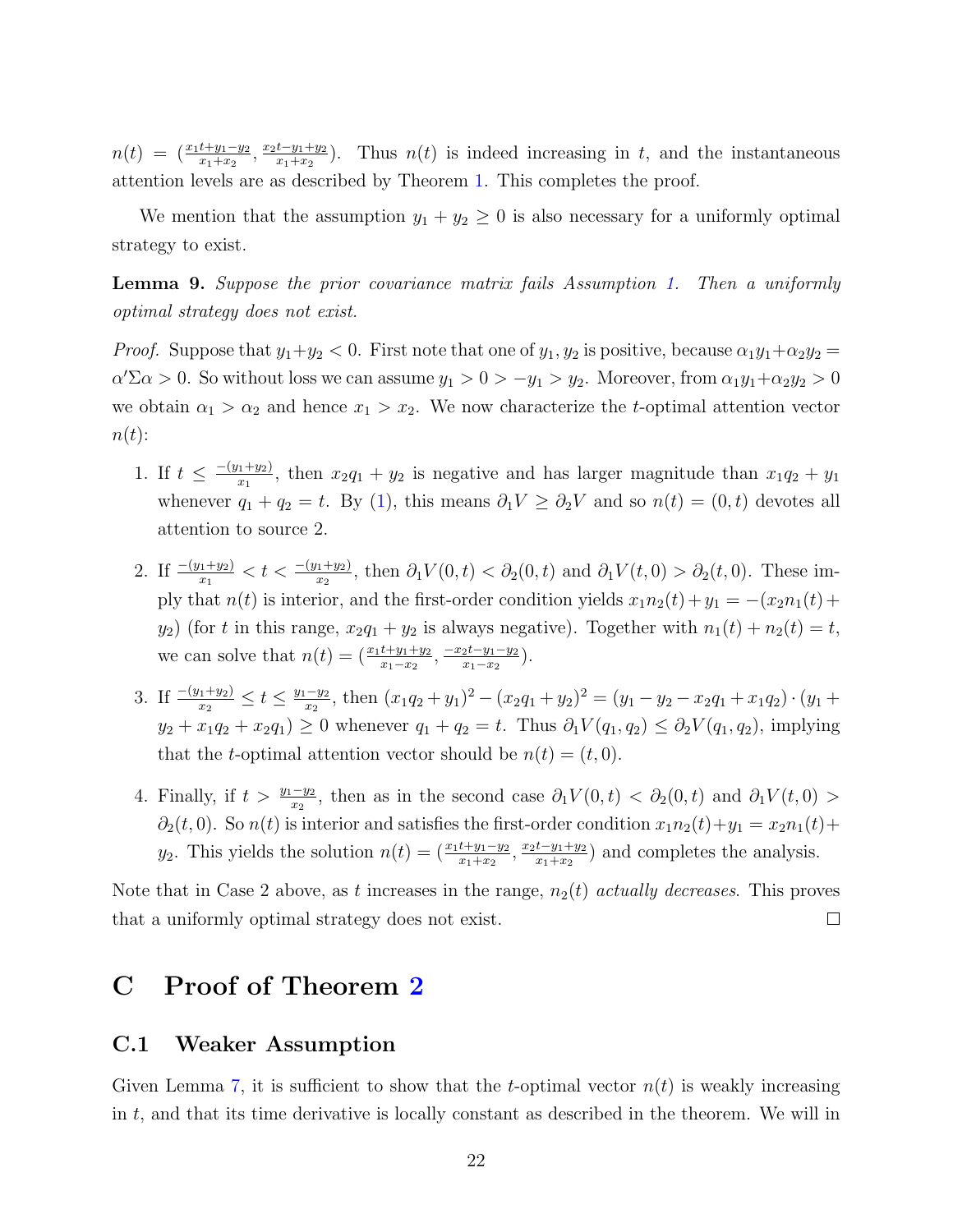fact prove the same result under the following weaker assumption:

<span id="page-23-0"></span>**Assumption 3.** The inverse of the prior covariance matrix  $\Sigma^{-1}$  is diagonally-dominant. That is,

$$
[\Sigma^{-1}]_{ii} \ge \sum_{j \ne i} |[\Sigma^{-1}]_{ij}| \quad \forall 1 \le i \le K.
$$

This is implied by Assumption [2](#page-9-2) via the following lemma.

**Lemma 10.** Suppose the prior covariance matrix  $\Sigma$  satisfies Assumption [2,](#page-9-2) then its inverse matrix satisfies  $[\Sigma^{-1}]_{ii} \ge (K-1) \cdot |[\Sigma^{-1}]_{ij}|$   $\forall i \neq j$  and is thus diagonally-dominant.

*Proof.* We focus on the first row of  $\Sigma^{-1}$ , as the other rows can be symmetrically handled. Let  $x_i = [\Sigma^{-1}]_{1i}$  for  $1 \le i \le K$ , and without loss assume  $x_2$  has the greatest absolute value among  $x_2, \ldots, x_K$ . It suffices to show  $x_1 \geq (K-1)|x_2|$ .

From  $\Sigma^{-1} \cdot \Sigma = I$  we have  $\sum_{i=1}^{K} [\Sigma^{-1}]_{1i} \cdot \Sigma_{i2} = 0$ . Thus by symmetry,  $\sum_{i=1}^{K} x_i \cdot \Sigma_{2i} = 0$ . Rearranging yields

$$
|x_1 \cdot \Sigma_{21}| = |x_2 \cdot \Sigma_{22} + \sum_{i>2} x_i \cdot \Sigma_{2i}| \ge |x_2 \cdot \Sigma_{22}| - \sum_{i>2} |x_i \cdot \Sigma_{2i}| \ge |x_2 \cdot \Sigma_{22}| - \sum_{i>2} \frac{|x_2 \cdot \Sigma_{22}|}{2K - 3},
$$

where the last inequality uses  $|x_i| \leq |x_2|$  and  $|\Sigma_{2i}| \leq \frac{1}{2K-3}|\Sigma_{22}|$  for  $i > 2$ . The above inequality simplifies to

$$
|x_1 \cdot \Sigma_{21}| \ge \frac{K-1}{2K-3} \cdot |x_2 \cdot \Sigma_{22}|.
$$

And since  $\Sigma_{21} \leq \frac{1}{2K}$  $\frac{1}{2K-3}|\Sigma_{22}|$ , we conclude that  $|x_1| \geq (K-1)|x_2|$  as desired. Note that  $x_1 = [\Sigma^{-1}]_{11}$  is necessarily positive.  $\Box$ 

#### C.2 Technical Property of  $\gamma$

The following technical lemma will be repeatedly used.

<span id="page-23-1"></span>**Lemma 11.** Suppose  $\Sigma^{-1}$  is diagonally-dominant. Given an arbitrary attention vector q, define  $\gamma$  as in Lemma [4](#page-19-1) and denote by B the set of indices i such that  $|\gamma_i|$  is maximized. Then  $\gamma_i$  is the same positive number for every  $i \in B$ .

*Proof.* We use Q to denote diag(q). Since  $(\Sigma^{-1} + Q)^{-1}\alpha = \gamma$ , we equivalently have

$$
\alpha = (\Sigma^{-1} + Q)\gamma.
$$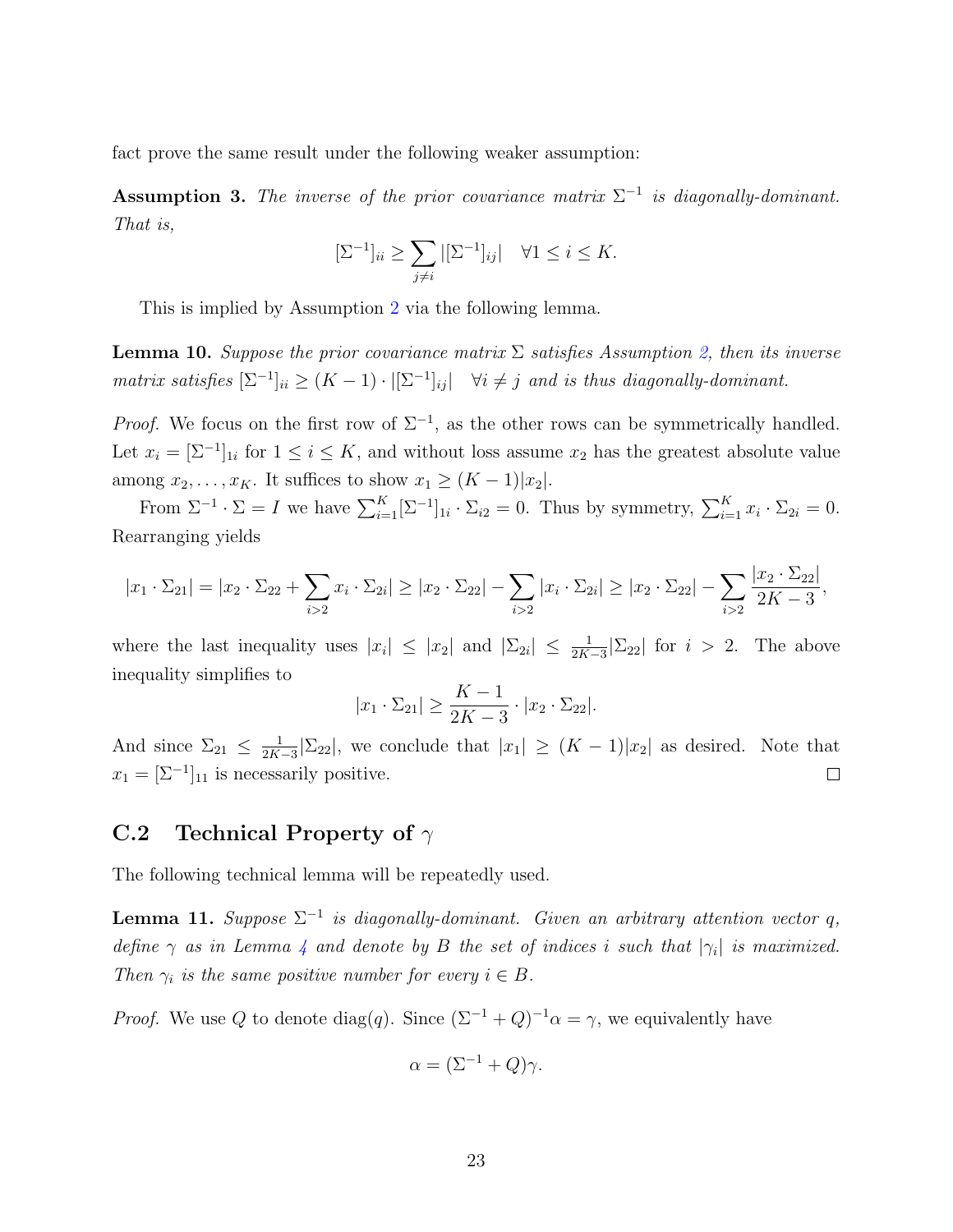Suppose for contradiction that  $\gamma_i \leq 0$  for some  $i \in B$ . Using the above vector equality for the i-th coordinate, we have

$$
0 < \alpha_i = \sum_{j=1}^K [\Sigma^{-1} + Q]_{ij} \cdot \gamma_j.
$$

Rearranging, we then have

$$
[\Sigma^{-1} + Q]_{ii} \cdot (-\gamma_i) < \sum_{j \neq i} [\Sigma^{-1} + Q]_{ij} \cdot \gamma_j \leq \sum_{j \neq i} |[\Sigma^{-1} + Q]_{ij}| \cdot |\gamma_j|,
$$

which is impossible because  $-\gamma_i \ge |\gamma_j|$  for each  $j \ne i$  and  $[\Sigma^{-1} + Q]_{ii} \ge \sum_{j \ne i} |[\Sigma^{-1} + Q]_{ij}|$ . Thus  $\gamma_i$  is positive for  $i \in B$ . The result that these  $\gamma_i$  are the same follows from the definition that their absolute values are maximal.  $\Box$ 

#### C.3 The Last Stage

To prove Theorem [2](#page-10-0) under Assumption [3,](#page-23-0) we first consider those times t when each of the K sources has been sampled. The following lemma shows that it is optimal to maintain a constant attention level proportional to  $\alpha$  ever after.

<span id="page-24-1"></span>**Lemma 12.** Suppose  $\Sigma^{-1}$  is diagonally-dominant. If at some time  $\underline{t}$ , the  $\underline{t}$ -optimal vector satisfies  $\partial_1 V(n(\underline{t})) = \cdots = \partial_K V(n(\underline{t}))$ , then the t-optimal vector at each time  $t \geq \underline{t}$  is given by

$$
n(t) = n(\underline{t}) + \frac{t}{\alpha_1 + \dots + \alpha_K} \cdot \alpha^{24}
$$

*Proof.* Consider increasing  $n(\underline{t})$  by a vector proportional to  $\alpha$ . If we can show the equalities  $\partial_1 V = \cdots = \partial_K V$  are preserved, then the resulting vector must be t-optimal. This is because for the convex function V, a vector q minimizes  $V(q)$  subject to  $q_i \ge 0$  and  $\sum_i q_i = t$  if and only if it satisfies the KKT first-order conditions.

We check the equalities  $\partial_1 V = \cdots = \partial_K V$  by computing the marginal changes of each  $\partial_i V$  when the attention vector  $q = n(\underline{t})$  increases in the direction of  $\alpha$ . Denoting diag(q) by Q to save notation, this marginal change equals

$$
\delta_i := \sum_{j=1}^K \partial_{ij} V \cdot \alpha_j = 2 \sum_{j=1}^K \gamma_i \gamma_j \left[ (\Sigma^{-1} + Q)^{-1} \right]_{ij} \cdot \alpha_j
$$

<span id="page-24-0"></span><sup>24</sup>That is,  $n_i(t) = n_i(\underline{t}) + \frac{t}{\alpha_1 + \cdots + \alpha_K} \cdot \alpha_i$  for each *i*.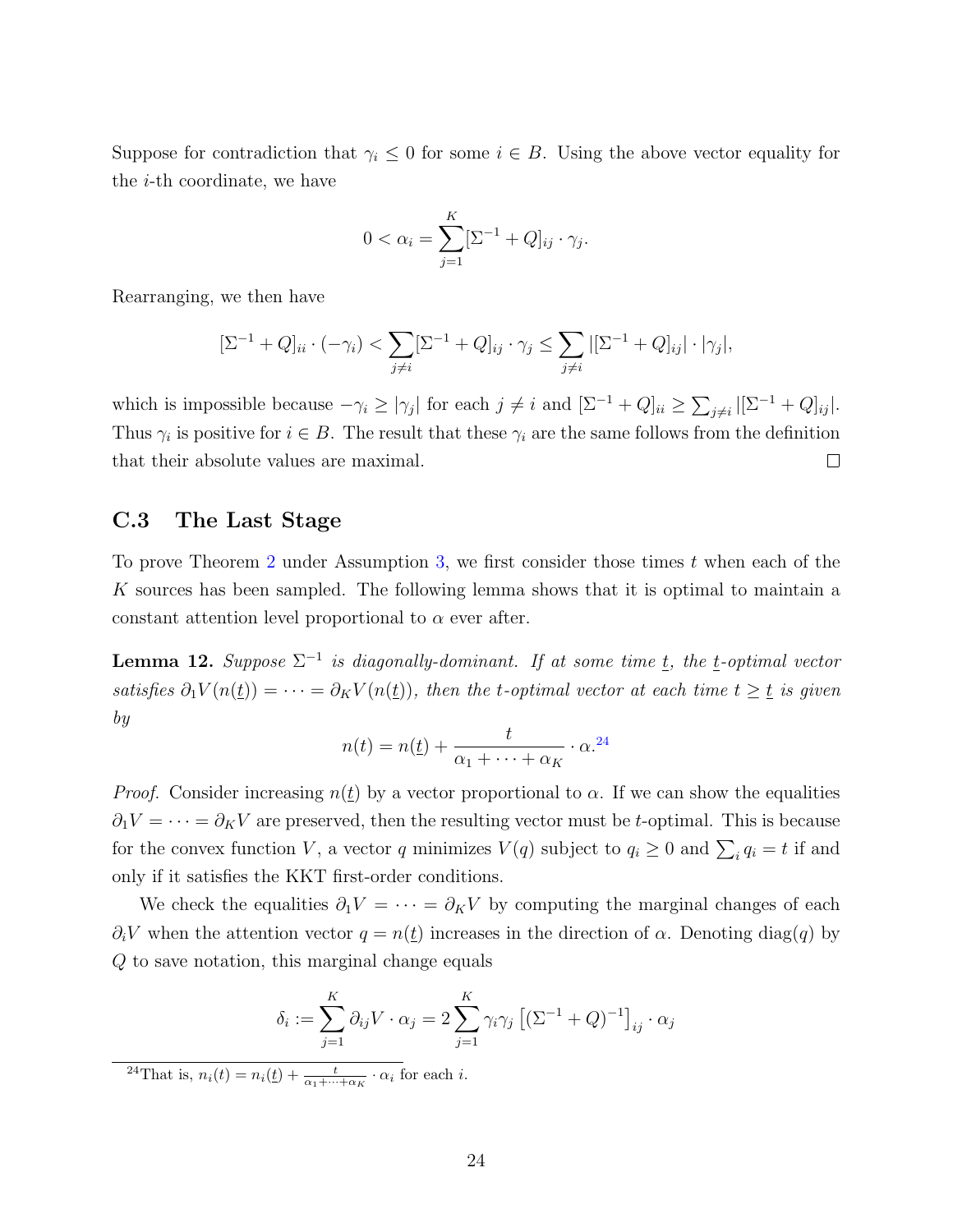by Lemma [4.](#page-19-1) If we can show that  $\gamma_1 = \cdots = \gamma_K$ , then the above simplifies to

$$
\delta_i = 2\gamma_1^2 \sum_{j=1}^K \left[ (\Sigma^{-1} + Q)^{-1} \right]_{ij} \cdot \alpha_j = 2\gamma_1^2 \gamma_i,
$$

where the second equality follows from  $(\Sigma^{-1} + Q)^{-1} \cdot \alpha = \gamma$ . Thus, assuming that  $\gamma_1 = \cdots =$  $\gamma_K$ , the marginal change of  $\partial_i V$  is the same for all i. Hence  $\partial_1 V = \cdots = \partial_K V$  continues to hold.

Because  $\partial_1 V = \cdots = \partial_K V$  holds at the attention vector q, Lemma [4](#page-19-1) implies that all  $\gamma_i$ have the same absolute value. They are thus equal by Lemma [11.](#page-23-1)  $\Box$ 

#### C.4 Earlier Stages

In general, we need to show that even when the agent is choosing from a subset of the sources, the t-optimal vector  $n(t)$  is still increasing over time. This is guaranteed by the following lemma, which says that the agent optimally attends to those sources that maximize the marginal reduction of  $V$ , until a new source becomes another maximizer. For ease of exposition we state the lemma under a slightly stronger assumption that  $\Sigma^{-1}$  is *strictly* diagonally-dominant. Later we will discuss how the lemma should be modified without this strictness.

<span id="page-25-0"></span>**Lemma 13.** Suppose  $\Sigma^{-1}$  is strictly diagonally-dominant. Choose any time  $\underline{t}$  and denote

$$
B = \operatorname*{argmin}_{i} \partial_{i} V(n(\underline{t})) = \operatorname*{argmax}_{i} |\gamma_{i}|.
$$

Then there exists  $\beta \in \Delta^{K-1}$  supported on B and  $\overline{t} > \underline{t}$  such that  $n(t) = n(\underline{t}) + (t - \underline{t}) \cdot \beta$  at times  $t \in [\underline{t}, \overline{t}].$ 

The vector  $\beta$  depends only on  $\Sigma$ ,  $\alpha$  and  $B$ . The time  $\overline{t}$  is the earliest time after t at which point argmin<sub>i</sub>  $\partial_i V(n(\bar{t}))$  is a strict superset of B. When  $|B| = K$ , it holds that  $\bar{t} = \infty$  and  $\beta$ is proportional to  $\alpha$ , as given by Lemma [12.](#page-24-1)

*Proof.* Without loss we assume  $B = \{1, \ldots, k\}$  with  $1 \leq k < K$ . First we let  $q = n(\underline{t})$ and define  $\gamma$  as before. By Lemma [11,](#page-23-1)  $\gamma_i$  is the same positive number for  $i \leq k$ . Next, the first-order condition for t-optimality implies that  $q_j = 0$  whenever  $j > k$ . Otherwise V could be reduced by decreasing  $q_i$  and increasing  $q_1$ .

We now use a trick to deduce the current lemma from the previous Lemma [12.](#page-24-1) Specifically, given the prior covariance matrix  $\Sigma$ , we can choose another basis of the attributes  $\theta_1, \ldots, \theta_k, \hat{\theta}_{k+1}, \ldots, \hat{\theta}_K$  with two properties: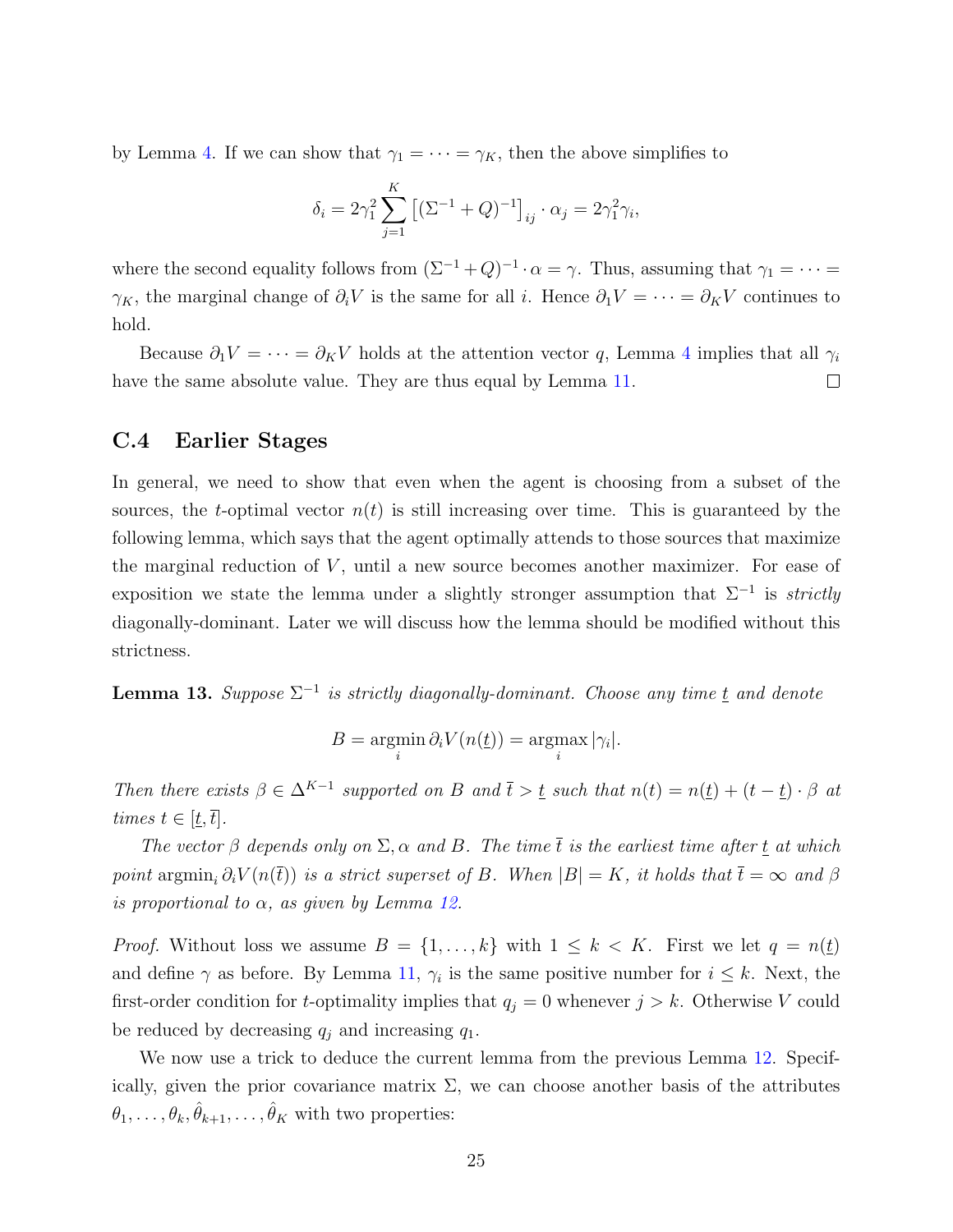- 1. each  $\hat{\theta}_j$   $(j > k)$  is a linear combination of the original attributes  $\theta_1, \theta_2, \ldots, \theta_K$ ;
- 2.  $Cov[\theta_i, \hat{\theta}_j] = 0$  for all  $i \leq k < j$ , where the covariance is computed according to the prior belief.

Denote by  $\tilde{\theta}$  the vector  $(\theta_1,\ldots,\theta_k)'$ , and by  $\hat{\theta}$  the vector  $(\hat{\theta}_{k+1},\ldots,\hat{\theta}_K)'$ . The payoff-relevant state  $\omega = \alpha' \cdot \theta$  can thus be rewritten as  $\tilde{\alpha}' \cdot \tilde{\theta} + \hat{\alpha}' \cdot \hat{\theta}$  for some constant coefficient vectors  $\tilde{\alpha} \in \mathbb{R}^k$  and  $\hat{\alpha} \in \mathbb{R}^{K-k}$ . Using property 2 above, we can solve for  $\tilde{\alpha}$  from  $\Sigma$ ,  $\alpha$  and  $B$ :

<span id="page-26-1"></span>
$$
\tilde{\alpha} = (\Sigma_{TL})^{-1} \cdot (\Sigma_{TL}, \ \Sigma_{TR}) \cdot \alpha \tag{2}
$$

where  $\Sigma_{TL}$  represents the  $k \times k$  top-left submatrix of  $\Sigma$  and  $\Sigma_{TR}$   $k \times (K - k)$  top-right block.

With this transformation, we have reduced the original problem with  $K$  sources to a smaller problem with only the first  $k$  sources. To see why this reduction is valid, recall that sampling sources  $1 \sim k$  only provides information about  $\tilde{\theta}$ , which is orthogonal to  $\hat{\theta}$  according to the prior. So as long as the agent has only looked at the first  $k$  sources, the transformed attributes continue to satisfy property 2 above (zero covariances) under any posterior belief. It follows that the posterior variance about  $\omega$  is simply the variance about  $\tilde{\alpha}' \cdot \tilde{\theta}$  plus the variance about  $\hat{\alpha}' \cdot \hat{\theta}$ . Since the latter uncertainty cannot be reduced, the agent's objective (at those times when only the first  $k$  sources are attended to) is equivalent to minimizing the posterior variance about  $\tilde{\alpha}' \cdot \tilde{\theta}$ .

Thus, in this smaller problem, the prior covariance matrix is  $\Sigma_{TL}$  and the payoff weights are  $\tilde{\alpha}$ . Assuming that  $\tilde{\alpha}$  has positive coordinates, we can then apply Lemma [12:](#page-24-1) As long as the agent attends to the first k sources proportional to  $\tilde{\alpha}$ ,  $\partial_1 V = \cdots = \partial_k V$  continues to hold.<sup>[25](#page-26-0)</sup> Moreover, at  $q = n(t)$ , the definition of the set B implies that these k partial derivatives are smaller (more negative) than the rest. By continuity, the same comparison holds until some time  $\bar{t} > \underline{t}$ . Thus, when  $t \in [\underline{t}, \overline{t}]$ , the cumulated attention vector (under this strategy) still satisfies the first-order condition  $B = \operatorname{argmin}_{1 \le i \le K} \partial_i V$  and  $q_j = 0$  for  $j \notin A$ . Since  $V$  is convex, this must be the  $t$ -optimal vector as desired.

It remains to prove that  $\beta_i = \tilde{\alpha}_i$  is positive for  $1 \leq i \leq k$ . To this end, define  $\tilde{Q} =$  $diag(q_1, \ldots, q_k)$  to be the  $k \times k$  top-left submatrix of  $Q$ , and

<span id="page-26-2"></span>
$$
\tilde{\gamma} = ((\Sigma_{TL})^{-1} + \tilde{Q})^{-1}\tilde{\alpha}.
$$
\n(3)

We will show that  $\tilde{\gamma}$  is just the first k coordinates of  $\gamma$ . Indeed, observe that  $(\Sigma_{TL}^{-1} + \tilde{Q})^{-1}$  is

<span id="page-26-0"></span><sup>&</sup>lt;sup>25</sup>To be rigorous, the conclusion should be about the function  $\tilde{V}(q_1,\ldots,q_k)$ , which is the posterior variance about  $\tilde{\alpha}'\tilde{\theta}$  in the smaller problem. But as discussed, this differs from  $V(q_1,\ldots,q_k,0,\ldots,0)$  by a constant.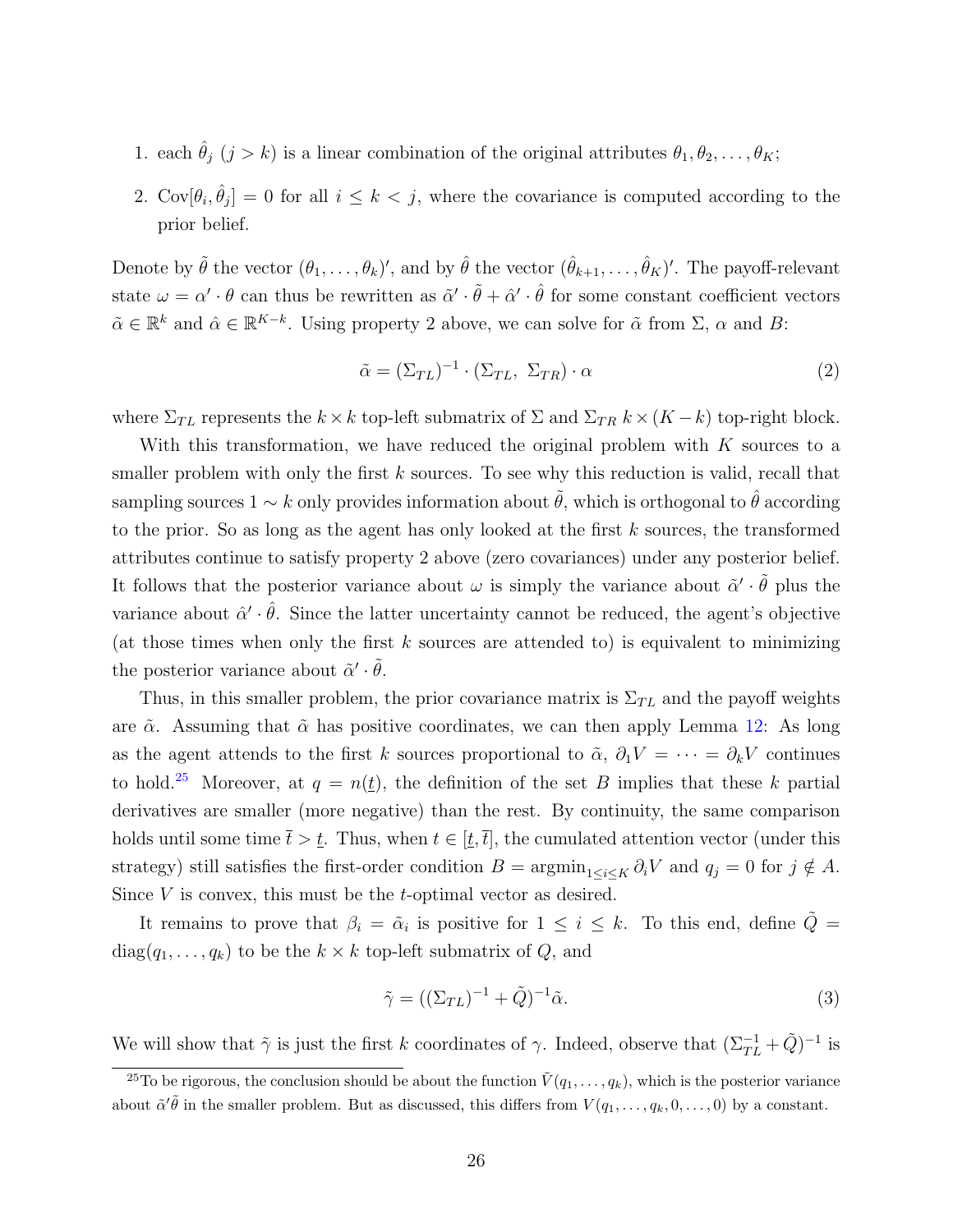also the  $k \times k$  top-left submatrix of  $(\Sigma^{-1} + Q)^{-1}$ .<sup>[26](#page-27-0)</sup> Using [\(2\)](#page-26-1) and [\(3\)](#page-26-2), we have

$$
\tilde{\gamma} = [(\Sigma^{-1} + Q)^{-1}]_{TL} \cdot (\Sigma_{TL})^{-1} \cdot (\Sigma_{TL}, \Sigma_{TR}) \cdot \alpha
$$
  
= 
$$
[(\Sigma^{-1} + Q)^{-1}]_{TL} \cdot (\alpha_1, \dots, \alpha_k)' + [(\Sigma^{-1} + Q)^{-1}]_{TL} \cdot (\Sigma_{TL})^{-1} \cdot \Sigma_{TR} \cdot (\alpha_{k+1}, \dots, \alpha_k)'.
$$

On the other hand, from  $\gamma = (\Sigma^{-1} + Q)^{-1} \alpha$  we have

$$
(\gamma_1, \ldots, \gamma_k)' = \left( [(\Sigma^{-1} + Q)^{-1}]_{TL}, \, [(\Sigma^{-1} + Q)^{-1}]_{TR} \right) \cdot \alpha
$$
  
= 
$$
[ (\Sigma^{-1} + Q)^{-1}]_{TL} \cdot (\alpha_1, \ldots, \alpha_k)' + [(\Sigma^{-1} + Q)^{-1}]_{TR} \cdot (\alpha_{k+1}, \ldots, \alpha_k)'.
$$

Comparing the above two formulas,  $\tilde{\gamma}$  is the first k coordinates of  $\gamma$  so long as

$$
[(\Sigma^{-1} + Q)^{-1}]_{TL} \cdot (\Sigma_{TL})^{-1} \cdot \Sigma_{TR} = [(\Sigma^{-1} + Q)^{-1}]_{TR},
$$

which indeed holds.<sup>[27](#page-27-1)</sup>

Hence  $\tilde{\gamma}_i = \gamma_i$  for  $1 \leq i \leq k$ , and it is the same positive number by Lemma [11.](#page-23-1) Finally, we rewrite [\(3\)](#page-26-2) as  $\tilde{\alpha} = ((\Sigma_{TL})^{-1} + \tilde{Q})\tilde{\gamma}$ . Thus  $\tilde{\alpha}_i$  is (proportional to) the *i*-th row sum of the matrix  $(\Sigma_{TL})^{-1} + \tilde{Q}$ , which is just the row sum of  $(\Sigma_{TL})^{-1}$  plus  $q_i$ . A theorem of [Carlson](#page-38-16) [and Markham](#page-38-16) [\(1979\)](#page-38-16) says that if  $\Sigma^{-1}$  is (strictly) diagonally-dominant, then so is  $(\Sigma_{TL})^{-1}$ for any principal submatrix  $\Sigma_{TL}$ . Consequently the row sums of  $(\Sigma_{TL})^{-1}$  are all positive, implying that  $\tilde{\alpha}_i > 0$ .  $\Box$ 

#### C.5 Completing the Proof

We now apply Lemma [13](#page-25-0) repeatedly to prove Theorem [2.](#page-10-0) Continuing to assume strict diagonal dominance, we can apply Lemma [13](#page-25-0) with  $t = 0$  and deduce that up to some time  $t^1 = \bar{t} > 0$ , t-optimality can be achieved by a constant attention strategy supported

$$
[(\Sigma^{-1} + Q)^{-1}]_{TL} \cdot (\Sigma^{-1} + Q)_{TR} = -[(\Sigma^{-1} + Q)^{-1}]_{TR} \cdot (\Sigma^{-1} + Q)_{BR}.
$$

Next consider the identity  $\Sigma \cdot (\Sigma^{-1} + Q) = I_K + \Sigma(Q)$ . The top-right block is again zeros, and we similarly deduce

$$
\Sigma_{TL} \cdot (\Sigma^{-1} + Q)_{TR} = -\Sigma_{TR} \cdot (\Sigma^{-1} + Q)_{BR}.
$$

These two equalities together yield the desired result.

<span id="page-27-0"></span><sup>&</sup>lt;sup>26</sup>This holds because  $(\Sigma^{-1} + Q)^{-1} = Q^{-1} - Q^{-1}(Q^{-1} + \Sigma)^{-1}Q^{-1}$ . Note that  $Q^{-1}$  is a block matrix: its k × k top-left block is  $\tilde{Q}^{-1}$ , and its  $k \times (K - k)$  top-right block is zeros (its bottom-right block can be seen as the diagonal matrix with infinities). So the top-left block of  $Q^{-1} - Q^{-1}(Q^{-1} + \Sigma)Q^{-1}$  is simply  $\tilde{Q}^{-1} - \tilde{Q}^{-1}[(Q^{-1} + \Sigma)^{-1}]_{TL}\tilde{Q}^{-1}$ , which in turn is equal to  $\tilde{Q}^{-1} - \tilde{Q}^{-1}(\tilde{Q}^{-1} + \Sigma_{TL})^{-1}\tilde{Q}^{-1} = ((\Sigma_{TL})^{-1} + \tilde{Q})^{-1}$ .

<span id="page-27-1"></span><sup>&</sup>lt;sup>27</sup>Consider the identity  $(\Sigma^{-1} + Q)^{-1} \cdot (\Sigma^{-1} + Q) = I_K$ . The top-right block of the product is zeros, so by block matrix multiplication we have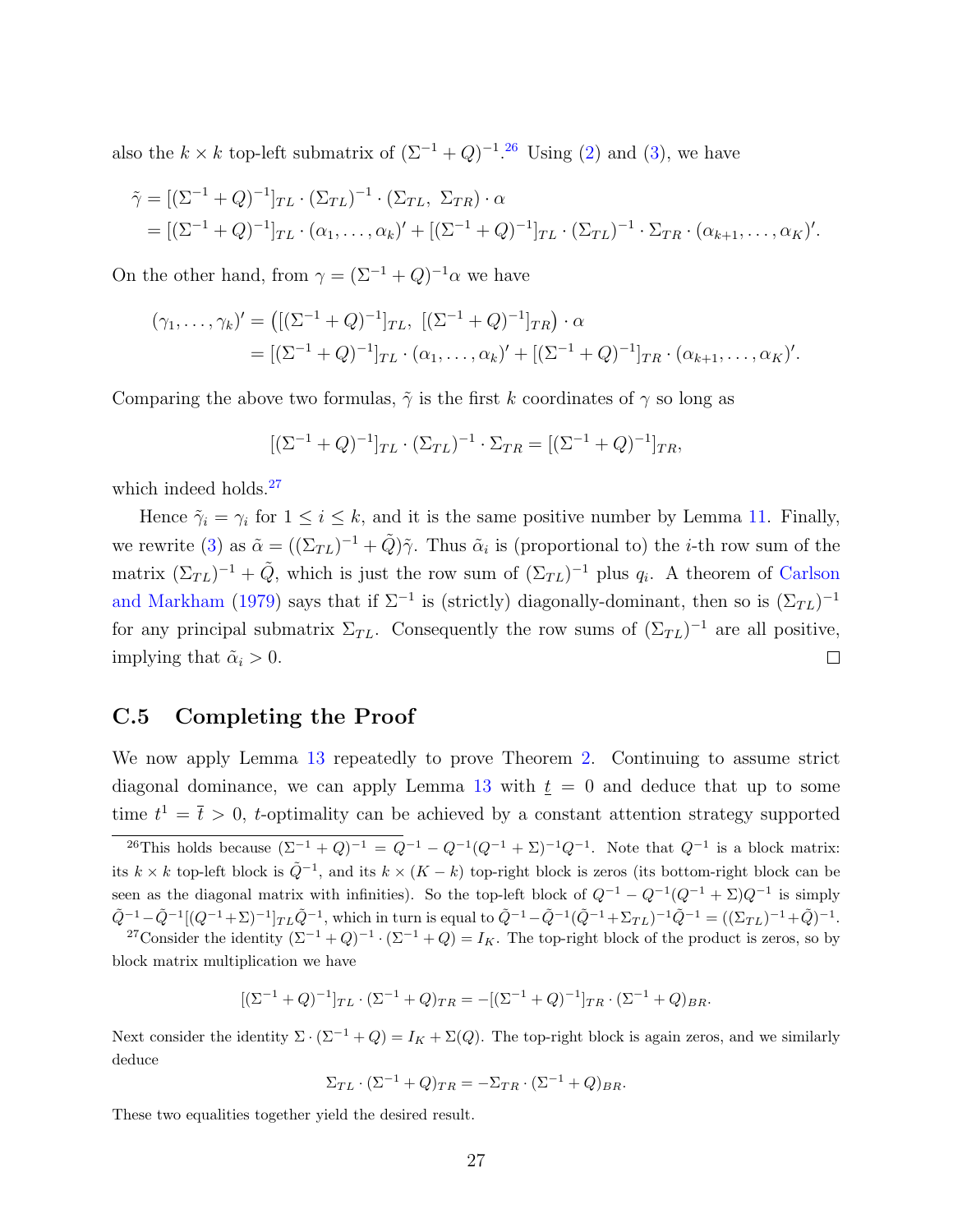on  $B^1$  = argmin<sub>1≤i≤K</sub>  $\partial_i V(0)$ . Applying Lemma [13](#page-25-0) again with  $\underline{t} = t_1$ , we know that the agent can maintain *t*-optimality from time  $t^1$  to some time  $t^2$  with a constant attention strategy supported on  $B^2 = \operatorname{argmin}_{1 \le i \le K} \partial_i V(n(t^1))$ . So on and so forth. Since the sets  $\emptyset = B^0, B^1, B^2, \ldots$  are nested by construction, we eventually have  $B^m = \{1, \ldots, K\}$  for some m, and consequently  $t^m = \infty$ .

Note that  $B^{l+1} - B^l$  need not be a singleton for each l (i.e. two sources can simultaneously become new minimizers of  $\partial_i V$ ). Thus m can be smaller than K, and the nested sets  $B^1, \ldots, B^m$  and increasing times  $t^1, \ldots, t^m$  do not necessarily satisfy the conclusion of Theorem [2.](#page-10-0) However, this is easy to resolve by including "redundant" times. Formally, we set  $t_k = t^l$  for any k satisfying  $|B^l| \leq k < |B^{l+1}|$ . We also choose  $B_1, \ldots, B_K$  such that  $B_{k+1} - B_k$  is a singleton for each k, and  $B_k = B^l$  whenever  $k = |B^l|$ . The nested sets  $B_1, \ldots, B_K$  and weakly increasing times  $t_1, \ldots, t_K$  then lead to Theorem [2.](#page-10-0)

Finally, suppose  $\Sigma^{-1}$  is only weakly diagonally-dominant. The proof of Lemma [13](#page-25-0) is still applicable, except that we can no longer conclude  $\beta_i = \tilde{\alpha}_i$  is strictly positive. Thus the attention vector  $\beta$  is non-negative and potentially supported on a subset of B. Nonetheless, recall that  $\tilde{\alpha}_i$  is proportional to the *i*-th row sum of  $(\Sigma_{TL})^{-1}$  plus  $q_i$ . So we have  $\beta_i > 0$ whenever  $q_i > 0$ . This implies that any source that has received attention in the past will receive positive attention at every future moment.

Using this property, we can redo the above proof of Theorem [2.](#page-10-0) First, the agent can achieve *t*-optimality up to time  $t^1$  with a constant attention strategy supported on some set  $B^1$ , which is now a potential subset of  $\operatorname{argmin}_{1 \le i \le K} \partial_i V(\mathbf{0})$ . He can then maintain toptimality from  $t^1$  to  $t^2$  with another constant attention level supported on some set  $B^2 \subset$  $\operatorname{argmin}_{1 \leq i \leq K} \partial_i V(n(t^1))$ . So on and so forth, until  $\operatorname{argmin}_{1 \leq i \leq K} \partial_i V(n(t^{m-1})) = \{1, \ldots, K\},\$ at which point  $B^m = \{1, ..., K\}$  as well by Lemma [12.](#page-24-1) This process must end, because by construction the set of minimizers  $\operatorname{argmin}_{1 \le i \le K} \partial_i V(n(t^0))$ ,  $\operatorname{argmin}_{1 \le i \le K} \partial_i V(n(t^1))$ , ... strictly expands.

By the earlier analysis, we have the crucial observation that the sets  $B^1, B^2, \ldots$  are weakly increasing. From the perspective of information acquisition, we can in fact assume these sets are strictly nested because the attention level is unchanged at time  $t<sup>l</sup>$  whenever  $B^{l+1} = B^{l}$ .<sup>[28](#page-28-0)</sup> Theorem [2](#page-10-0) then follows from the same argument as before, after including

<span id="page-28-0"></span><sup>&</sup>lt;sup>28</sup>To see this, define  $B^* = \argmin_i \partial_i V(n(t^{l-1}))$  and  $B^{**} = \argmin_i \partial_i V(n(t^l))$ . Then the constant attention level between times  $t^l$  and  $t^{l+1}$  is proportional to the vector  $\alpha^{**}$ , which has the property that the payoff-relevant state  $\omega$  can be written as  $\alpha^{**}$  times (inner-product) the states in  $B^{**}$  plus a residual term orthogonal to these states. If  $B^{l+1} = B^l$ , then  $\alpha^{**}$  which is supported on  $B^{l+1}$  is also supported on  $B^l \subset B^*$ . Since the aforementioned residual term is orthogonal to the smaller set of states in  $B^*$ , we deduce that  $\alpha^{**}$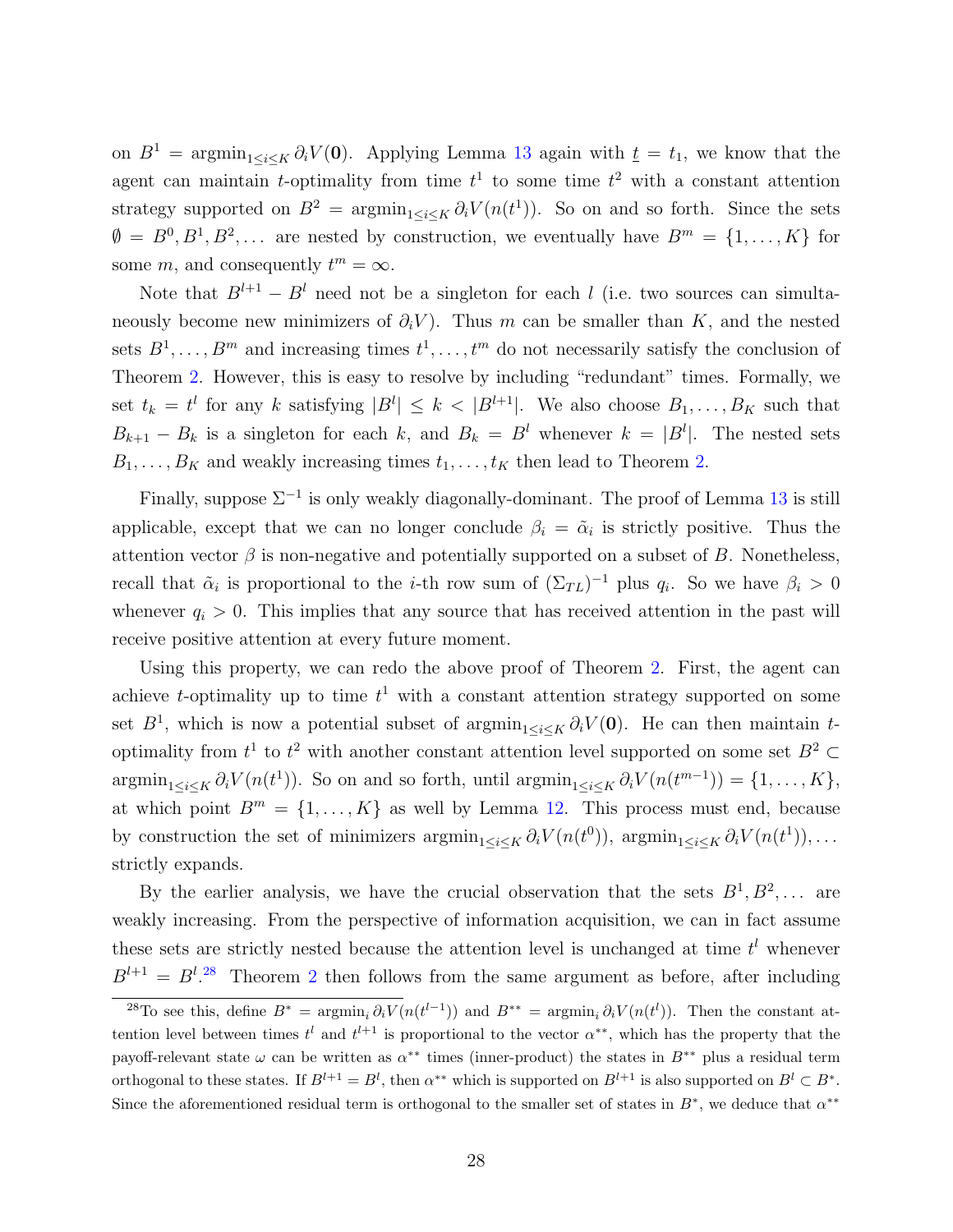<span id="page-29-0"></span>some redundant times.

# C.6 Tightness of  $\frac{1}{2K-3}$

Here we provide an example to show that the constant  $\frac{1}{2K-3}$  $\frac{1}{2K-3}$  $\frac{1}{2K-3}$  in Assumption 2 is *tight for the* existence of a uniformly optimal strategy. In other words, for any  $\rho > \frac{1}{2K-3}$  we demonstrate a prior covariance matrix  $\Sigma$  satisfying  $|\Sigma_{ij}| \leq \rho \cdot \Sigma_{ii}$  for all  $i \neq j$ , as well as some weight vector  $\alpha$ , such that uniform optimality cannot be achieved given the primitives  $\Sigma$  and  $\alpha$ .

Let  $\Sigma$  have diagonal entries 1 and off-diagonal entries  $-\rho$ , with  $\rho > \frac{1}{2K-3}$ . This means the agent's prior belief over the attributes is symmetric. We also choose  $\alpha_2 = \cdots = \alpha_K = 1$ and  $\alpha_1$  equal to a small positive number.

For this problem, we will show that the t-optimal attention vector  $n(t)$  is not monotonic over time. Note that the last  $K - 1$  sources have symmetric prior and symmetric payoff weights. Thus, the posterior variance function  $V(q_1, q_2, \ldots, q_K)$  is symmetric in its last  $K-1$ arguments. This implies that the t-optimal vector  $n(t)$  must satisfy  $n_2(t) = \cdots = n_K(t)$ ; otherwise it would not be unique.

Minimizing the posterior variance at time  $t$  thus simplifies to the following problem:

$$
(n_1, n_2) \in \operatorname*{argmin}_{q_1, q_2 \geq 0, q_1 + (K-1)q_2 = t} V(q_1, q_2, \ldots, q_2).
$$

That is, the agent optimally divides attention between signal 1 and the remaining signals (which always receive equal attention).

The posterior belief of such a agent can be derived by Bayesian updating on the following K normal signals:  $\theta_1 + \mathcal{N}\left(0, \frac{1}{a_1}\right)$  $q_1$ ) and  $\theta_i + \mathcal{N}\left(0, \frac{1}{a_i}\right)$ q2 for  $2 \leq i \leq K$ . We now show that in terms of predicting the payoff-relevant state  $\alpha_1\theta_1 + \sum_{i>1} \theta_i$ , the agent's belief is the same as if he had observed just two signals:  $\theta_1 + \mathcal{N}\left(0, \frac{1}{\alpha}\right)$  $q_1$ ) and  $\frac{1}{K-1}\sum_{i>1}\theta_i+\mathcal{N}\left(0,\frac{1}{(K-i)}\right)$  $(K-1)q_2$  , which is the average of the last  $K - 1$  signals previously. Clearly, those  $K - 1$  signals provide at least as much information as their average, so we focus on the converse. Indeed, by symmetry we know that the agent's posterior belief about  $\sum_{i>1} \theta_i$  is unchanged whether he observes the K − 1 signals or their average. Moreover, conditional on  $\sum_{i>1} \theta_i$ , the K − 1 signals only provide information about the differences  $\theta_i - \theta_j$  (with  $i, j > 1$ ). Since  $\theta_i - \theta_j$  is independent from  $\theta_1$  conditional on  $\sum_{i>1} \theta_i$  (it is in fact independent from both), the extra information does not change the conditional belief about  $\theta_1$ . As such, the K – 1 signals  $\theta_i + \mathcal{N}\left(0, \frac{1}{\alpha}\right)$ q2  $\setminus$ for  $i > 1$  are equally informative about the payoff-relevant state as their average.<sup>[29](#page-29-1)</sup>

coincides with the constant attention level  $\alpha^*$  between times  $t^{l-1}$  and  $t^l$ .

<span id="page-29-1"></span> $29$ This can also be proved by directly computing the posterior covariance matrix. We omit the details.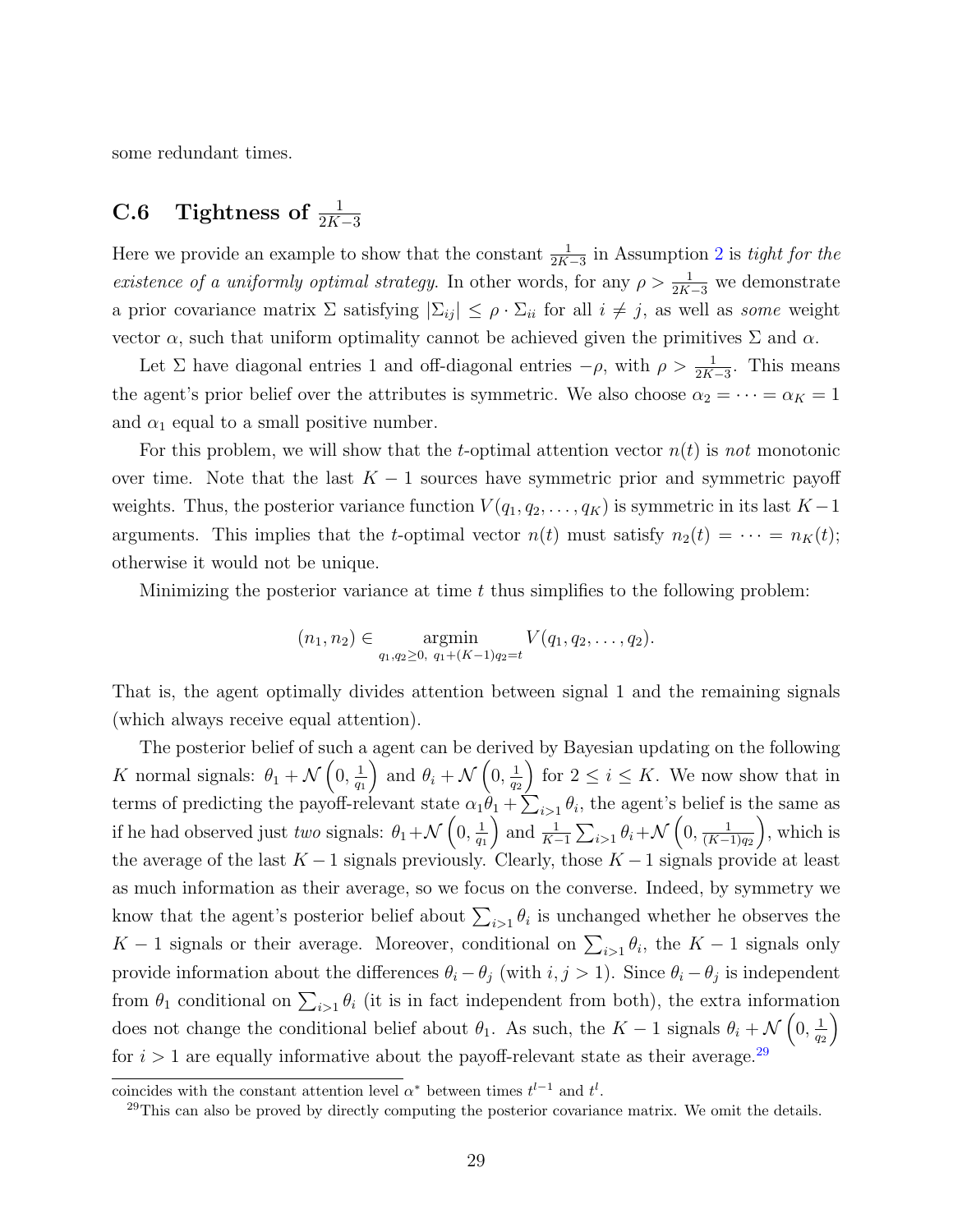Given this equivalence, we can relate t-optimality in the original information environment with K sources to a smaller problem with just two sources. Specifically, define  $\theta_1^* = \theta_1$ ,  $\theta_2^* = \frac{1}{K^-}$  $\frac{1}{K-1}\sum_{i>1}\theta_i$ ,  $\alpha_1^* = \alpha_1$ ,  $\alpha_2^* = K-1$ . Then the payoff-relevant state  $\omega$  is rewritten as  $\alpha_1^* \cdot \theta_1^* + \alpha_2^* \cdot \theta_2^*$ . The discussion in the preceding paragraph shows that the posterior variance function  $V^*$  in this two-by-two problem satisfies

$$
V^*(q_1^*, q_2^*) = V\left(q_1^*, \frac{q_2^*}{K-1}, \dots, \frac{q_2^*}{K-1}\right),
$$

because on both sides the posterior variance is derived assuming that the agent had observed the two signals  $\theta_1 + \mathcal{N}\left(0, \frac{1}{a^2}\right)$  $\overline{q_1^*}$ ) and  $\frac{1}{K-1}\sum_{i>1}\theta_i+\mathcal{N}\left(0,\frac{1}{(K-i)}\right)$  $\sqrt{(K-1)q_2^*}$ ). Hence,  $t$ -optimality in this smaller problem is equivalent to *t*-optimality in the original problem.

We compute the prior covariance matrix  $\Sigma^*$  to be

$$
\Sigma^* = \left( \begin{array}{cc} 1 & -\rho \\ -\rho & \frac{1-(K-2)\rho}{K-1} \end{array} \right).
$$

In particular, since  $\rho > \frac{1}{2K-3}$ ,  $\Sigma_{21}^* + \Sigma_{22}^*$  is negative. Thus if  $\alpha_1^* = \alpha_1$  is sufficiently small, this matrix violates Assumption [1.](#page-8-1) By Lemma  $9$ , we conclude that the *t*-optimal attention vectors in this smaller problem are not monotonic. The same holds for the original problem, completing the proof.

# D Proof of Proposition [1](#page-11-5)

#### D.1 Proof Outline

As discussed in the main text, we only need to prove that each source receives infinite attention (Lemma [1\)](#page-11-2) and that Theorem [2](#page-10-0) applies at any posterior belief after each source is sufficiently sampled. The latter is easy: Observe that the agent's posterior *precision* matrix is given by  $\Sigma^{-1} + Q$ , where Q is the diagonal matrix with entries  $q_1, \ldots, q_K$ . As  $q_i \to \infty$  to each i, clearly the matrix  $\Sigma^{-1} + Q$  is diagonally-dominant. So the conclusion of Theorem [2](#page-10-0) holds.<sup>[30](#page-30-0)</sup>

It remains to prove Lemma [1.](#page-11-2) This is in turn implied by the following lemma:

**Lemma 14.** Fix  $\Sigma$  and  $\alpha$ . Given any  $q \in \mathbb{R}_+$ , there exists  $\overline{q} \in \mathbb{R}_+$  such that the cumulated attention vectors  $q(t)$  under the optimal strategy have the following property: Whenever  $q_i(t) < q$  for some source i, it holds that  $q_j(t) \leq \overline{q}$  for every source i.

<span id="page-30-0"></span><sup>&</sup>lt;sup>[3](#page-23-0)0</sup>This argument shows that Assumption 3 is satisfied when each  $q_i$  is large. It can be shown that in fact, the stronger Assumption [2](#page-11-3) is also satisfied if we take  $q_i$  even larger (i.e. Lemma 2 holds).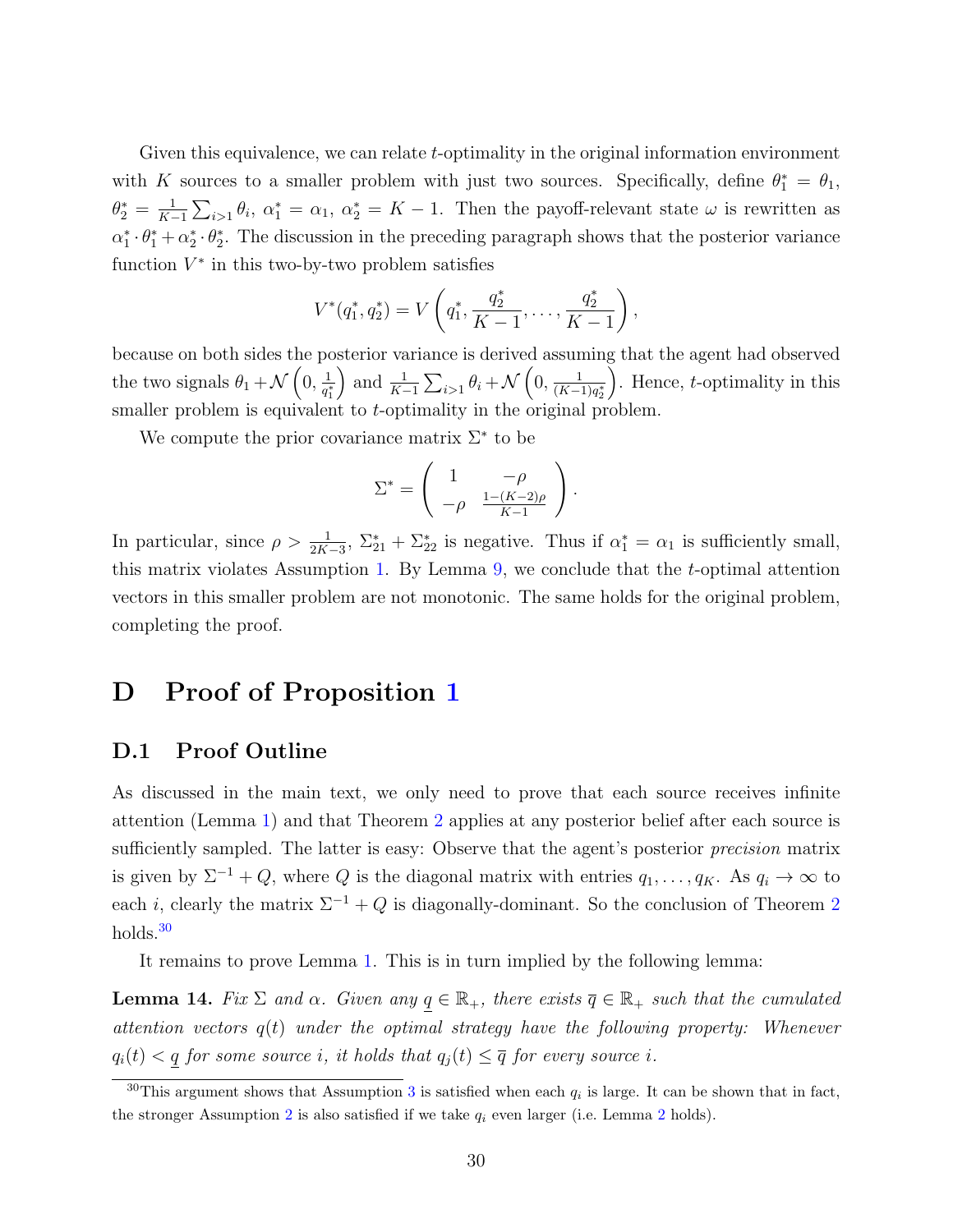Taking the contrapositive, this result says that whenever a source j has received attention more than  $\bar{q}$ , then each source i has received attention at least q. Since there necessarily exists such a source j as  $t \to \infty$ , the consequence is that all sources must eventually receive cumulated attention  $\geq q$ . This lemma thus implies Lemma [1.](#page-11-2)

We now sketch how we prove the above lemma. First it is clear that the result for any  $q$ follows from the result for any larger  $q$ . So we will assume  $q$  is large (to be formalized later). We will then prove the result by choosing  $\bar{q}$  even larger (also determined later). Suppose for contradiction that after some history, the cumulated attention vector satisfies  $q_i(t_0) < q$  and  $q_j(t_0) > \overline{q}$ . By relabeling the signals, we can assume that

$$
q_1(t_0),..., q_k(t_0) < \underline{q} \leq q_{k+1}(t_0),..., q_{K-1}(t_0);
$$
  $q_K(t_0) > \overline{q}.$ 

That is, the cumulated attention devoted to each of the first  $k$  sources is "deficient," whereas source K has received "excessive" attention. We can further assume that source K continues to receive positive attention in some interval  $(t_0, t_0 + \epsilon]$ ; otherwise we can replace  $t_0$  by an earlier time without changing these conditions.

Our proof method will be to construct a profitable deviation strategy (of how to allocation attention) following this history, so that optimality is violated. Thanks to the main theorem of [Greenshtein](#page-38-14) [\(1996\)](#page-38-14), any deviation strategy is profitable so long as it decreases the posterior variance of  $\omega$  at all future times. Given a deviation strategy, let  $\tilde{q}(t)$  denote the induced cumulated attention vector, which is distinguished from  $q(t)$ . Then the deviation is profitable whenever the following inequality holds: $31$ 

$$
V(\tilde{q}(t)) \le V(q(t)), \quad \forall t \ge t_0.
$$

#### D.2 The Deviation

We now construct such a deviation. Take any time  $T \geq t_0$ , there are three cases:

(a) Suppose that the original strategy  $S$  devotes positive attention to source  $K$  at time T. Then under the deviation strategy, the agent diverts this attention (evenly) toward those sources i with  $\tilde{q}_i(T) < q^{32}$  $\tilde{q}_i(T) < q^{32}$  $\tilde{q}_i(T) < q^{32}$  If no such source exists, the deviation strategy devotes the same amount of attention to source K.

<span id="page-31-0"></span><sup>&</sup>lt;sup>31</sup>Such a deviation is strictly profitable if in addition  $V(\tilde{q}(t)) < V(q(t))$  holds strictly for  $t \in (t_0, t_0 + \epsilon]$ , which is verified below.

<span id="page-31-1"></span><sup>&</sup>lt;sup>32</sup>Formally, when the time derivative of  $q_K(T)$  is positive, we set the time derivative of  $\tilde{q}_K(T)$  to be zero, and compensate it by increasing the time derivatives of  $\tilde{q}_i(T)$  for those signals i insufficiently observed.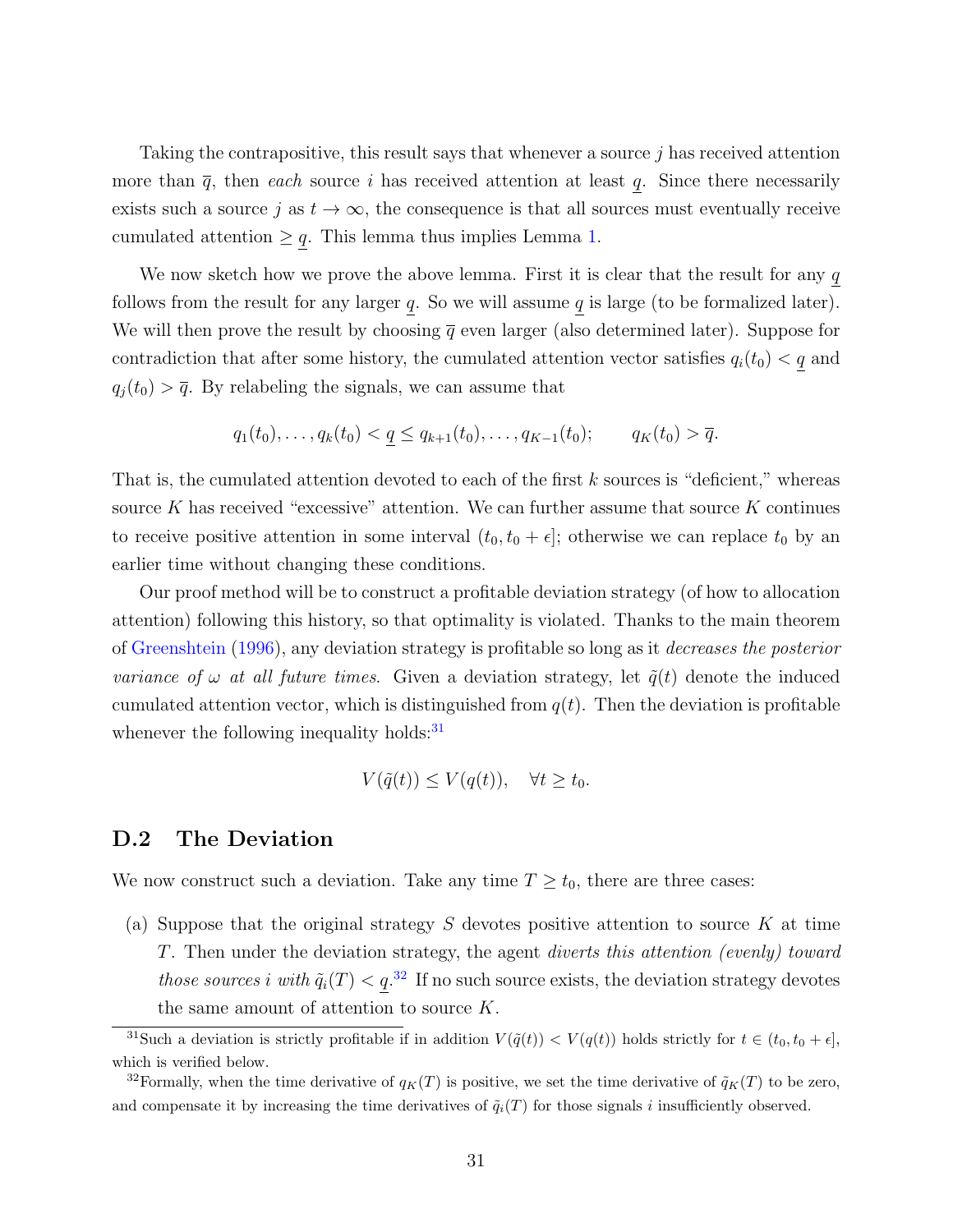- (b) Suppose that the original strategy devotes attention to some source in  $k+1, \ldots, K-1$ . Then the deviation strategy devotes the same attention to this source.
- (c) Suppose that the original strategy devotes attention to source  $i \leq k$ . If  $\tilde{q}_i(T) < q$ or  $\tilde{q}_i(T) = q_i(t)$ , then the deviation strategy also observes source i. Otherwise we have  $\tilde{q}_i(T) = q > q_i(T)$ , and in this case the deviation strategy diverts this amount of attention to source K instead.

To interpret, the deviation strategy starts to deviate at time  $t_0$ , when some source K has been observed too often compared to some other sources  $1, \ldots, k$ . Following that history, the deviation refrains from observing source K and instead devotes attention to sources  $1, \ldots, k$ , until all of these "deficient" sources are no longer deficient, after which the deviation strategy agrees with the original strategy in the amount of attention allocated to source  $i$ .

#### D.3 Four Kinds of Sources

Our end goal is to show that at any time  $T \geq t_0$ , either  $\tilde{q}(T) = q(T)$ , or  $V(\tilde{q}(T)) <$  $V(q(T))$ . This will show that the deviation is profitable. But to do that, we first provide a categorization of the different sources and their cumulated attention vectors (under the deviation strategy versus the original strategy).

1. For sources  $i \in I_1 \subset \{1, \ldots, k\}$ , we have  $q_i < \tilde{q}_i < \underline{q}$  (henceforth we fix T and use  $q_i$  to denote  $q_i(T)$ ). By construction, these sources have received equal attention diverted from source K, under the deviation strategy. So for some  $x > 0$  it holds that

$$
\tilde{q}_i = q_i + x, \quad \forall i \in I_1.
$$

- 2. For sources  $i \in I_2 \subset \{1, ..., k\}$ , we have  $q_i < \tilde{q}_i = q$ . These are the sources that have reached the target level  $q$  under the deviation strategy, but not under the original strategy. Let  $x_i$  denote the difference  $\tilde{q}_i - q_i$ , then by construction we have  $x_i \leq x$ , which is defined above.
- 3. For sources  $i \in I_3$ , we have  $q_i = \tilde{q}_i \geq q$ . These include the sources  $k+1, \ldots, K-1$ , which the deviation strategy does not affect. Also included are those sources in  $1, \ldots, k$  that have reached cumulated attention  $q$  under both the original and deviation strategies.
- 4. Finally source K is the only source with  $q_i > \tilde{q}_i$ . In fact we have

$$
q_K - \tilde{q}_K = \sum_{i < K} (\tilde{q}_i - q_i) = |I_1| \cdot x + \sum_{i \in I_2} x_i.
$$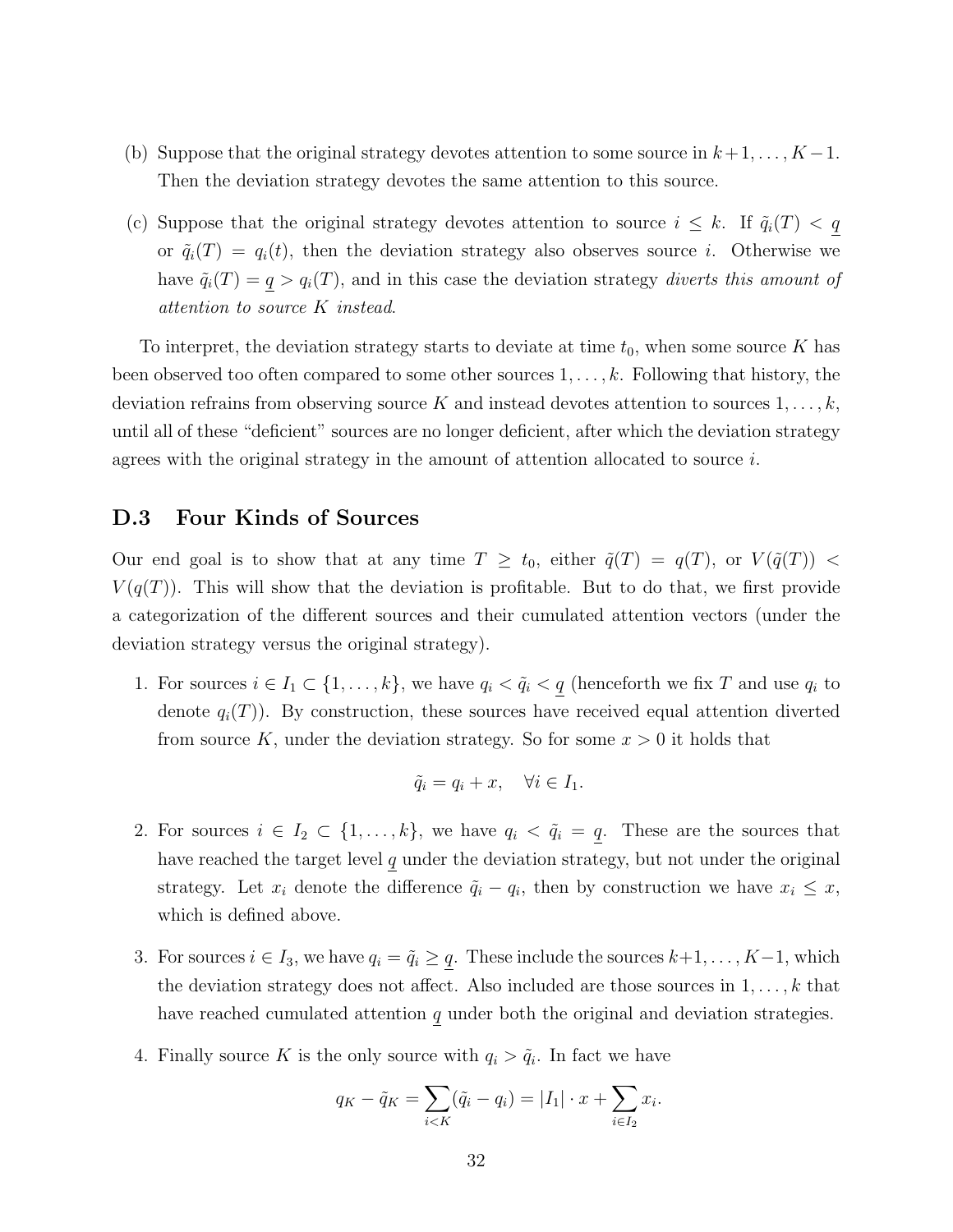Suppose  $\tilde{q} \neq q$ , then either  $I_1$  or  $I_2$  is non-empty. We will use this characterization to show  $V(\tilde{q}) < V(q)$ .

#### D.4 Comparison of Posterior Variances

The following technical lemma is needed, and we prove it at the end:

<span id="page-33-0"></span>**Lemma 15.** There exists a positive constant  $C_H$  depending only on  $\Sigma$  and  $\alpha$ , such that for all  $q_1, \ldots, q_K \geq 0$ ,

$$
\partial_i V(q) \ge \frac{-C_H}{q_i^2}, \quad \forall 1 \le i \le K.
$$

Moreover, there exists another positive constant  $C_L$  such that the following holds when q is large:

If  $q_1, \ldots, q_K \geq q$ , then

$$
\partial_i V(q) \le \frac{-C_L}{q_i^2}, \quad \forall 1 \le i \le K.
$$

And if some  $q_i < q$ , then there exists j such that

$$
q_j < \underline{q}
$$
 and  $\partial_j V(q) \leq \frac{-C_L}{\underline{q}^2}$ .

To prove  $V(\tilde{q}) < V(q)$ , first consider the case that  $I_1$  (defined in the previous subsection) is the empty set. Let  $j \in I_2$  be the source that maximizes  $x_j = \tilde{q}_j - q_j$ . We then have

<span id="page-33-1"></span>
$$
V(\tilde{q}) = V(\tilde{q}_j, \tilde{q}_{-j}) \le V(q_j, \tilde{q}_{-j}) + (\tilde{q}_j - q_j) \cdot \partial_j V(\tilde{q}) \le V(q_j, \tilde{q}_{-j}) - \frac{x_j \cdot C_L}{\underline{q}^2} \le V(q_1, \dots, q_{K-1}, \tilde{q}_K) - \frac{x_j \cdot C_L}{\underline{q}^2}
$$
\n(4)

.

,

The first inequality uses the convexity of  $V$ . The second inequality uses the second part of Lemma [15](#page-33-0) (which applies because  $\tilde{q}_i \geq q$  for all i when  $I_1$  is empty), as well as  $\tilde{q}_j = q$  (since  $j \in I_2$ ). The last inequality uses the monotonicity of V and  $\tilde{q}_i \ge q_i$  for all but the last source.

On the other hand, we also have

<span id="page-33-2"></span>
$$
V(q) \ge V(q_1, \dots, q_{K-1}, \tilde{q}_K) + (q_K - \tilde{q}_K) \cdot \partial_K V(q_1, \dots, q_{K-1}, \tilde{q}_K) \ge V(q_1, \dots, q_{K-1}, \tilde{q}_K) - \frac{(K-1)x_j \cdot C_H}{(\tilde{q}_K)^2}
$$
\n(5)

where the first inequality is by convexity, and the second uses the first part of Lemma [15](#page-33-0) and  $q_K - \tilde{q}_K = \sum_{i \in I_2} x_i \leq (K - 1)x_j$  by our choice of j.

Recall that  $\tilde{q}_K \geq \overline{q}$ . Thus whenever  $\overline{q}$  is much larger compared to q, the above inequalities [\(4\)](#page-33-1) and [\(5\)](#page-33-2) imply that  $V(\tilde{q}) < V(q)$ , as we desire to show.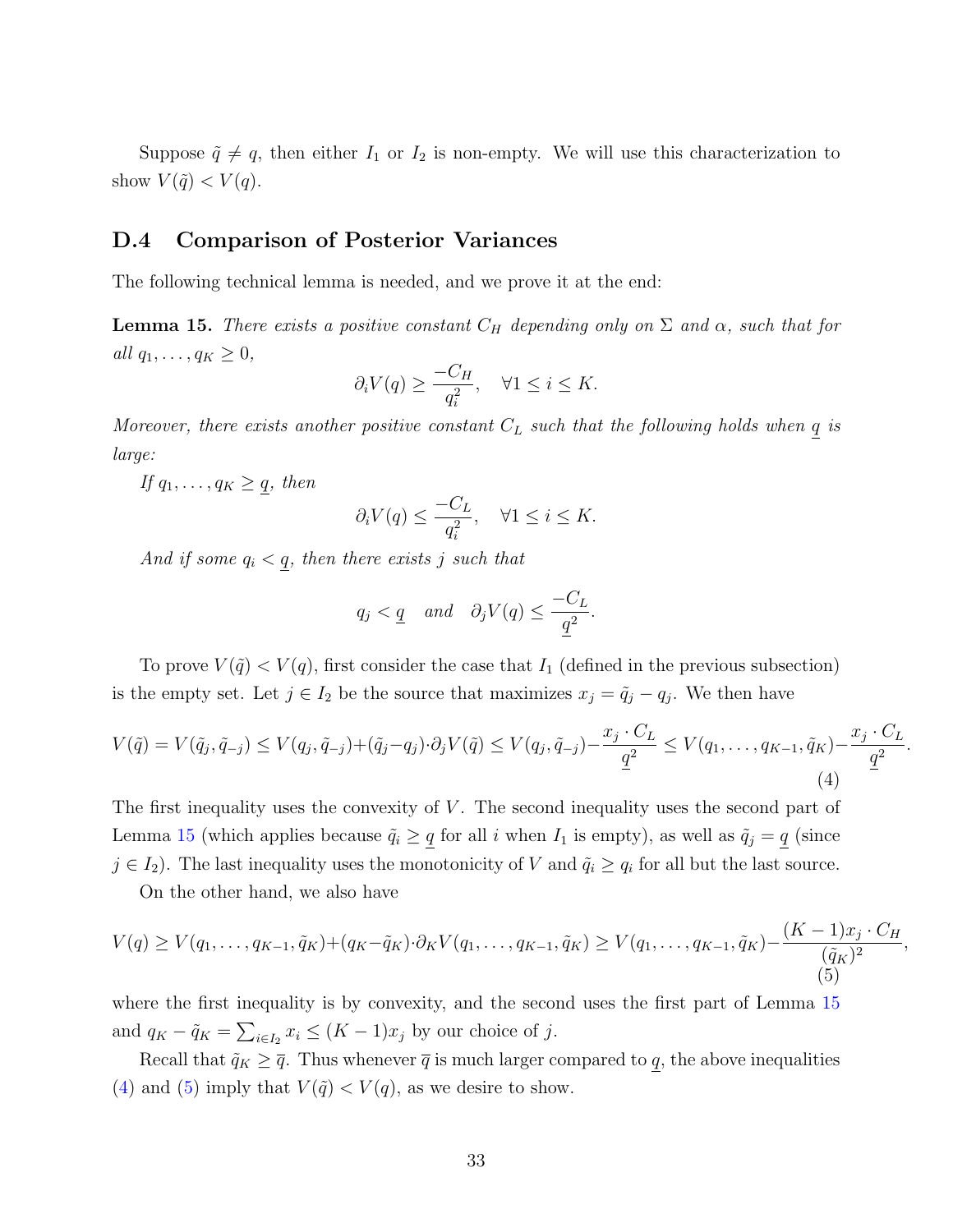Next we consider the case where  $I_1$  is non-empty. By the third part of Lemma [15,](#page-33-0) we can choose  $j \in I_1$  such that  $\partial_j V(\tilde{q}) \leq \frac{-C_L}{q^2}$  $\frac{C_L}{q^2}$ . Then, similar to [\(4\)](#page-33-1) we have

$$
V(\tilde{q}) \leq V(q_1,\ldots,q_{K-1},\tilde{q}_K) - \frac{x \cdot C_L}{\underline{q}^2},
$$

with x replacing the role of  $x_j$ . Likewise, we have the following analogue of [\(5\)](#page-33-2):

$$
V(q) \geq V(q_1, \ldots, q_{K-1}, \tilde{q}_K) - \frac{(K-1)x \cdot C_H}{(\tilde{q}_K)^2},
$$

where we used  $q_K - \tilde{q}_K = |I_1| \cdot x + \sum_{i \in I_2} x_i \leq (K - 1)x$ .

Hence we are once again able to deduce  $V(\tilde{q}) < V(q)$  so long as  $\tilde{q}_K \geq \overline{q}$  is much larger than q. This completes the proof of Proposition [1](#page-11-5) modulo Lemma [15.](#page-33-0)

#### D.5 Proof of Lemma [15](#page-33-0)

In light of Lemma [4,](#page-19-1) the key will be to estimate the size of the different coordinates of  $\gamma = (\Sigma^{-1} + Q)^{-1} \cdot \alpha.$ 

For the first part, note that the matrix norm of the posterior covariance matrix  $(\Sigma^{-1}$  +  $(Q)^{-1}$  is bounded above (by the norm of the prior covariance matrix  $\Sigma$ ). Thus for any possible q, the vector  $\gamma$  is bounded. We now write

$$
\alpha = (\Sigma^{-1} + Q) \cdot \gamma.
$$

Comparing the *i*-th coordinate on both sides, we have  $\alpha_i = e'_i \cdot \Sigma^{-1} \cdot \gamma + q_i \gamma_i$ . This then implies that the product  $q_i\gamma_i$  is bounded across different possible q. Since  $\partial_i V(q) = -\gamma_i^2$ , the first part of Lemma [15](#page-33-0) is proved.

For the second part, we use the matrix identity

$$
(\Sigma^{-1} + Q)^{-1} = Q^{-1} - Q^{-1} \cdot (\Sigma + Q^{-1})^{-1} \cdot Q^{-1}.
$$

So  $\gamma_i = e'_i \cdot (\Sigma^{-1} + Q)^{-1} \cdot \alpha = \frac{\alpha_i}{q_i}$  $\frac{\alpha_i}{q_i}-\frac{1}{q_i}$  $\frac{1}{q_i} \cdot e'_i \cdot (\Sigma + Q^{-1})^{-1} \cdot Q^{-1} \cdot \alpha$ . If  $q_1, \ldots, q_K$  are all large, then the term being subtracted is at most  $\frac{\alpha_i}{2q_i}$ , because the matrix norm of  $(\Sigma + Q^{-1})^{-1}$  is bounded above and the norm of  $Q^{-1}$  is small. Thus  $\gamma_i \geq \frac{\alpha_i}{2a}$  $\frac{\alpha_i}{2q_i}$ , implying that  $\partial_i V \leq \frac{-\alpha_i^2}{4q_i^2}$ . The second part of the lemma holds for  $C_L = \min_i \frac{\alpha_i^2}{4}$ .

For the third part, let  $q_1, \ldots, q_m < q \leq q_{m+1}, \ldots, q_K$ . Suppose for the sake of contradiction that  $\partial_i V(q) > \frac{-C_L}{q^2}$  $\frac{C_L}{q^2}$  for each  $1 \leq i \leq m$ , with  $C_L$  defined above. Then  $|\gamma_i| < \frac{\alpha_i}{2q}$  $\frac{\alpha_i}{2q} < \frac{\alpha_i}{2q}$  $\frac{\alpha_i}{2q_i}$  for  $1 \leq i \leq m$ . Thus,  $\alpha_i - q_i \gamma_i > \frac{\alpha_i}{2}$  $\frac{\alpha_i}{2}$ . We now rewrite  $\alpha = (\Sigma^{-1} + Q) \cdot \gamma$  as

$$
\Sigma \cdot (\alpha - Q\gamma) = \gamma.
$$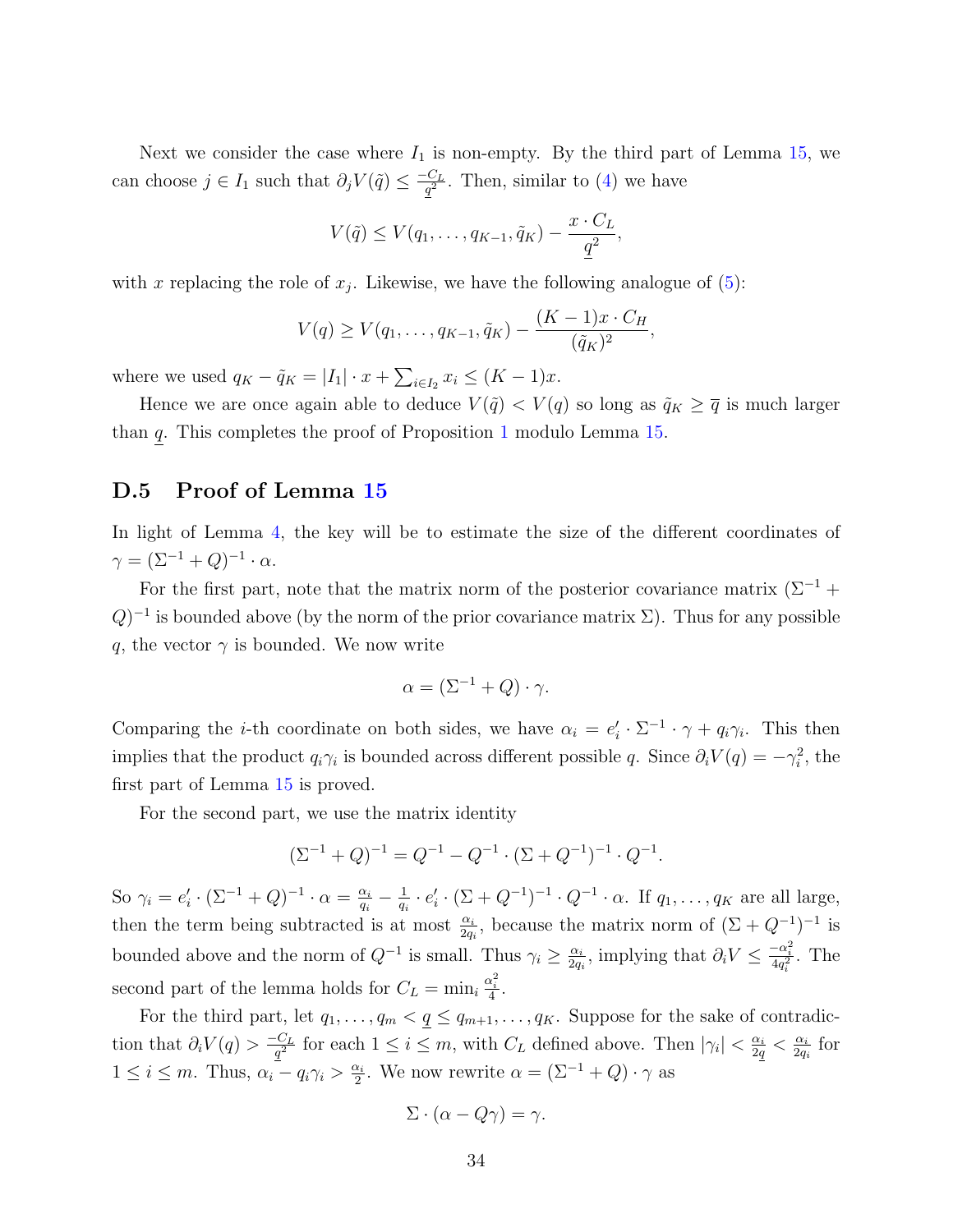Since the *i*-th coordinate of  $\alpha - Q\gamma$  is simply  $\alpha_i - q_i\gamma_i$ , we deduce that the vector norm of  $\alpha-Q\gamma$  is bounded away from zero. So the above identity suggests that the norm of  $\gamma$  is also bounded away from zero. However, for  $1 \leq i \leq m$  we have  $|\gamma_i| < \frac{\alpha_i}{2a}$  $\frac{\alpha_i}{2q}$  by hypothesis, and for  $i > m$  we know from the first part that  $|\gamma_i| \leq$  $\sqrt{C_H}$  $\frac{C_H}{q_i} \leq$  $\sqrt{C_H}$  $\frac{C_H}{q}$ . Hence the norm of  $\gamma$  is in fact close to zero when  $q$  is large. This leads to a contradiction and completes the proof.

# E Proof of Proposition [2](#page-15-1)

We first consider pure strategy equilibria, and then use the constant-sum feature of the game to argue there are no mixed equilibria. Fix arbitrary  $\sigma_1, \sigma_2 > 0$ . From the agent's perspective, the informational environment is equivalent to one in which he seeks to predict  $\sigma_1 \tilde{\theta}_1 + \sigma_2 \tilde{\theta}_2$  and holds the prior belief

$$
\begin{pmatrix}\n\tilde{\theta}_1 \\
\tilde{\theta}_2\n\end{pmatrix} \sim \mathcal{N} \left( \begin{pmatrix}\n\frac{\mu_1}{\sigma_1} \\
\frac{\mu_2}{\sigma_2}\n\end{pmatrix}, \begin{pmatrix}\n\frac{1}{\sigma_1^2} & \frac{\rho}{\sigma_1 \sigma_2} \\
\frac{\rho}{\sigma_1 \sigma_2} & \frac{1}{\sigma_2^2}\n\end{pmatrix} \right).
$$

Since Assumption [1](#page-8-1) is satisfied, we can apply Theorem [1](#page-9-0) to this transformed environment.

Without loss of generality we assume  $\sigma_1 \leq \sigma_2$  in equilibrium. Then the agent puts all attention on source 1 until time  $t_1^* = \frac{(\sigma_2 - \sigma_1)\sigma_1}{1-\rho}$  $\frac{-\sigma_1}{1-\rho}$ . At all times after  $t_1^*$ , he allocates attention in the constant fraction  $\left(\frac{\sigma_1}{\sigma_1 + \sigma_2}\right)$  $\frac{\sigma_1}{\sigma_1+\sigma_2}, \frac{\sigma_2}{\sigma_1+}$  $\sigma_1+\sigma_2$ . Source 1's payoff function is thus

$$
U_1(\sigma_1, \sigma_2) = \int_0^{t_1^*} e^{-rt} dt + \int_{t_1^*}^{\infty} e^{-rt} \frac{\sigma_1}{\sigma_1 + \sigma_2} dt = \frac{1}{r} \left( 1 - \frac{\sigma_2}{\sigma_1 + \sigma_2} e^{-rt_1^*} \right).
$$

The derivative with respect to the source's action  $\sigma_1$  is

<span id="page-35-1"></span>
$$
\left. \frac{\partial U_1}{\partial \sigma_1} \right|_{(\sigma_1, \sigma_2)} = \frac{\sigma_2}{r(\sigma_1 + \sigma_2)^2} e^{-rt_1^*} \left( 1 - \frac{r(\sigma_1 + \sigma_2)(2\sigma_1 - \sigma_2)}{1 - \rho} \right). \tag{6}
$$

Equilibrium requires

<span id="page-35-0"></span>
$$
r(\sigma_1 + \sigma_2)(2\sigma_1 - \sigma_2) \le 1 - \rho \quad \text{with equality if } \sigma_1 < \sigma_2. \tag{7}
$$

On the other hand, since  $\beta_1^t + \beta_2^t = 1$  at every t, the game has constant sum  $\frac{1}{r}$ . So source 2's payoff is simply

$$
U_2(\sigma_1, \sigma_2) = \frac{1}{r} - U_1(\sigma_1, \sigma_2) = \frac{\sigma_2}{r(\sigma_1 + \sigma_2)} e^{-rt_1^*}.
$$

The derivative with respect to its action  $\sigma_2$  is

<span id="page-35-2"></span>
$$
\left. \frac{\partial U_2}{\partial \sigma_2} \right|_{(\sigma_1, \sigma_2)} = \frac{\sigma_1}{r(\sigma_1 + \sigma_2)^2} e^{-rt_1^*} \left( 1 - \frac{r(\sigma_1 + \sigma_2)\sigma_2}{1 - \rho} \right). \tag{8}
$$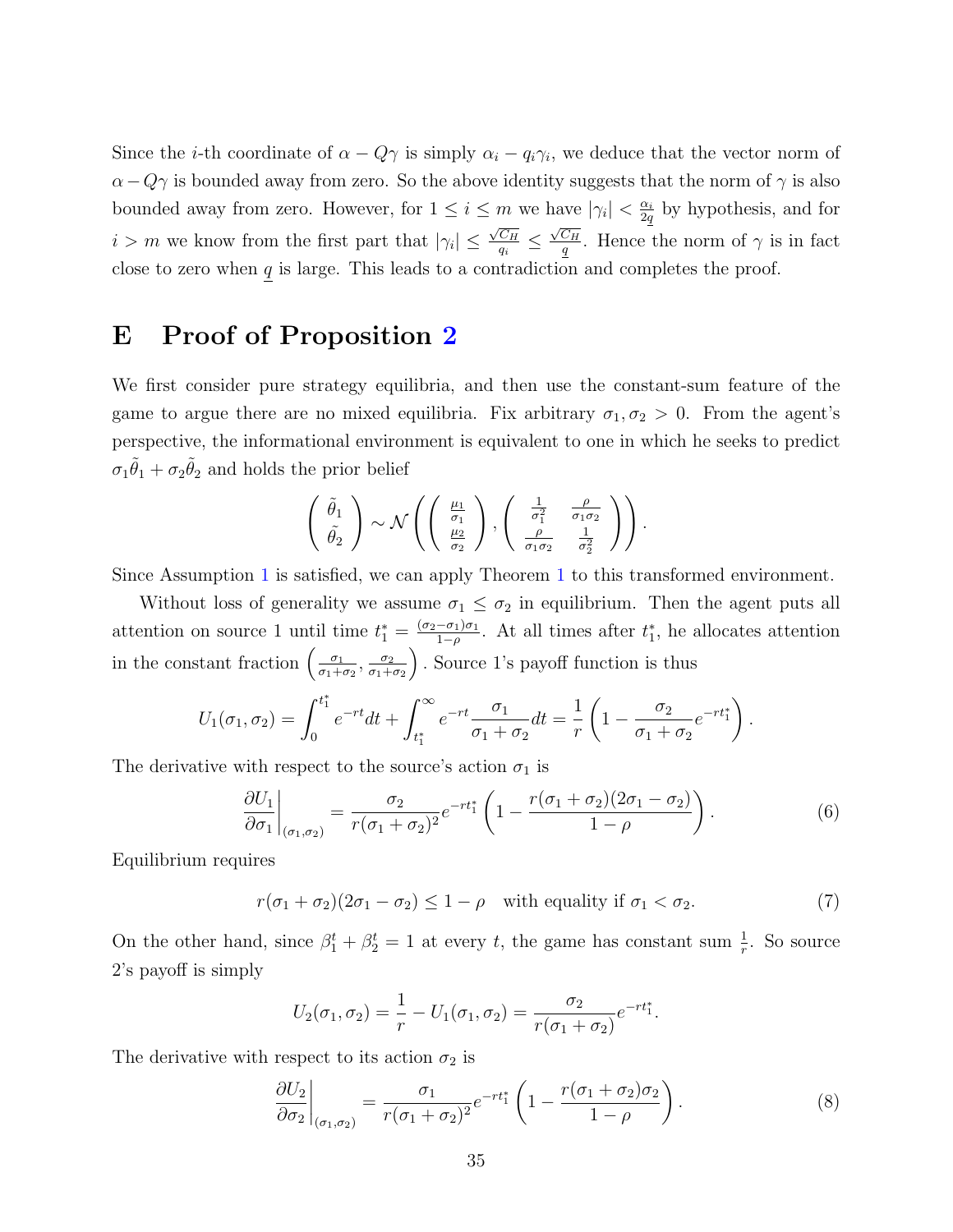Equilibrium requires

<span id="page-36-0"></span>
$$
r(\sigma_1 + \sigma_2)\sigma_2 \ge 1 - \rho \quad \text{with equality if } \sigma_1 < \sigma_2 \tag{9}
$$

Combining [\(7\)](#page-35-0) and [\(9\)](#page-36-0), it is immediate that any pure strategy equilibrium must have  $\sigma_1 = \sigma_2$ <sup>[33](#page-36-1)</sup> Then the two inequalities [\(7\)](#page-35-0) and [\(9\)](#page-36-0) together give  $\sigma_1 = \sigma_2 = \sqrt{\frac{1-\rho}{2r}} = \sigma^*$  as desired. Moreover, this is an equilibrium because [\(6\)](#page-35-1) and [\(8\)](#page-35-2) show that any deviation (not just local deviations) is not profitable. In fact, given  $\sigma_j = \sigma^*$ , the unique best response of source *i* is to choose the same  $\sigma_i$ . Since the game has a constant sum, this proves that the pure strategy equilibrium we have found is the unique equilibrium, pure or mixed.

## F Many Competing Providers

Here we demonstrate how the game in Section [4](#page-13-0) generalizes to the case of  $K > 2$  competing data sources. We maintain essentially the same setup, except that the agent seeks to predict  $\theta_1 + \cdots + \theta_K$  where the precision of information about each  $\theta_i$  is controlled by a separate data provider. Using the transformation  $\tilde{\theta}_i = \frac{\theta_i}{\sigma_i}$  $\frac{\theta_i}{\sigma_i}$ , we can reduce the agent's information acquisition problem to our main model with prior covariance matrix

$$
\tilde{\Sigma} = \begin{pmatrix}\n\frac{1}{\sigma_1^2} & \frac{\rho}{\sigma_1 \sigma_2} & \cdots & \frac{\rho}{\sigma_1 \sigma_K} \\
\frac{\rho}{\sigma_1 \sigma_2} & \frac{1}{\sigma_2^2} & \cdots & \frac{\rho}{\sigma_2 \sigma_K} \\
\cdots & \cdots & \cdots & \cdots \\
\frac{\rho}{\sigma_1 \sigma_K} & \frac{\rho}{\sigma_2 \sigma_K} & \cdots & \frac{1}{\sigma_K^2}\n\end{pmatrix}.
$$

and weight vector  $\tilde{\alpha} = (\sigma_1, \ldots, \sigma_K)'$ .

Although  $\Sigma$  does not in general satisfy Assumption [2,](#page-9-2) it turns out that the optimal attention levels can still be characterized in the same way as Theorem [2,](#page-10-0) thanks to the symmetry in this problem. Specifically, we have:

**Lemma 16.** Suppose  $\sigma_1 \leq \sigma_2 \leq \cdots \leq \sigma_K$ . For  $1 \leq k \leq K-1$ , define

$$
t_k = \frac{1}{1-\rho} \sum_{i=1}^k \sigma_i (\sigma_{k+1} - \sigma_i)
$$

and define  $t_K = +\infty$ . Then for any k, the optimal attention level is constant at all times  $t \in [t_{k-1}, t_k)$  and supported on the first k sources, where each source  $i \leq k$  receives attention proportional to its weight  $\sigma_i$ .

<span id="page-36-1"></span><sup>&</sup>lt;sup>33</sup>Otherwise both inequalities hold equal, which yields  $2\sigma_1 - \sigma_2 = \sigma_2$  and again  $\sigma_1 = \sigma_2$ .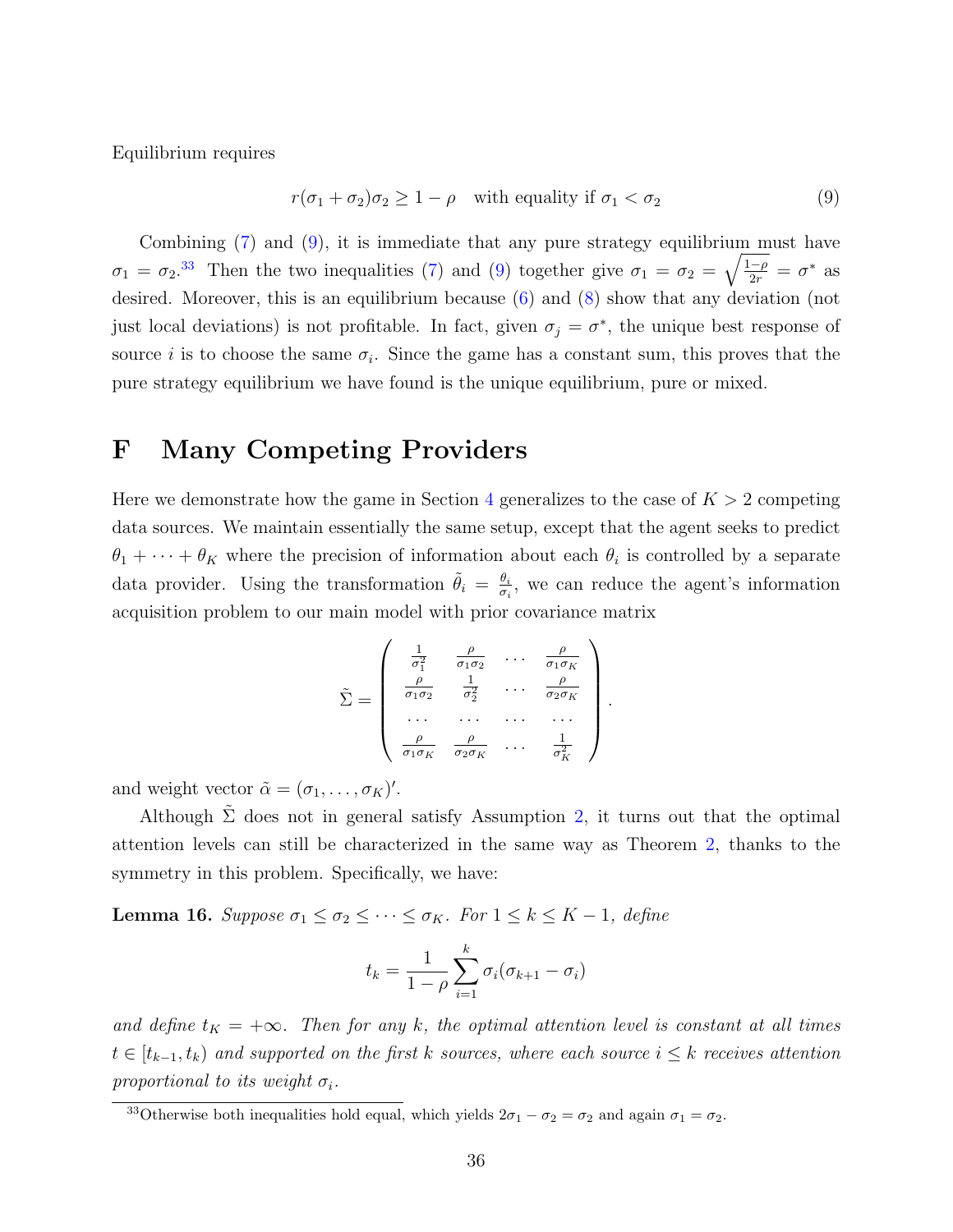Using this result, it is straightforward to solve for the symmetric pure strategy equilibrium of the game. Indeed, suppose the other sources all choose  $\sigma_2$ ; then, source 1's payoff when choosing  $\sigma_1 \leq \sigma$  is given by

$$
\frac{1}{r}\left(1-\frac{(K-1)\sigma}{\sigma_1+(K-1)\sigma}\cdot e^{\frac{-r\sigma_1(\sigma-\sigma_1)}{(1-\rho)}}\right).
$$

Differentiating this w.r.t.  $\sigma_1$  yields the first-order condition  $r \cdot (\sigma_1 + (K-1)\sigma) \cdot (2\sigma_1 - \sigma) \leq 1-\rho$ at  $\sigma_1 = \sigma$ , so that  $\sigma \leq \sqrt{\frac{1-\rho}{Kr}}$ .

On the other hand, by choosing  $\sigma_1 > \sigma$ , source 1 gets

$$
\frac{\sigma_1}{\sigma_1 + (K-1)\sigma} \cdot e^{\frac{-r(K-1)\sigma(\sigma_1 - \sigma)}{1-\rho}}.
$$

Differentiating w.r.t.  $\sigma_1$  yields another first-order condition  $r \cdot \sigma_1 \cdot (\sigma_1 + (K - 1)\sigma) \geq 1 - \rho$ at  $\sigma_1 = \sigma$ . Thus  $\sigma \geq \sqrt{\frac{1-\rho}{Kr}}$ , showing such an equilibrium is unique.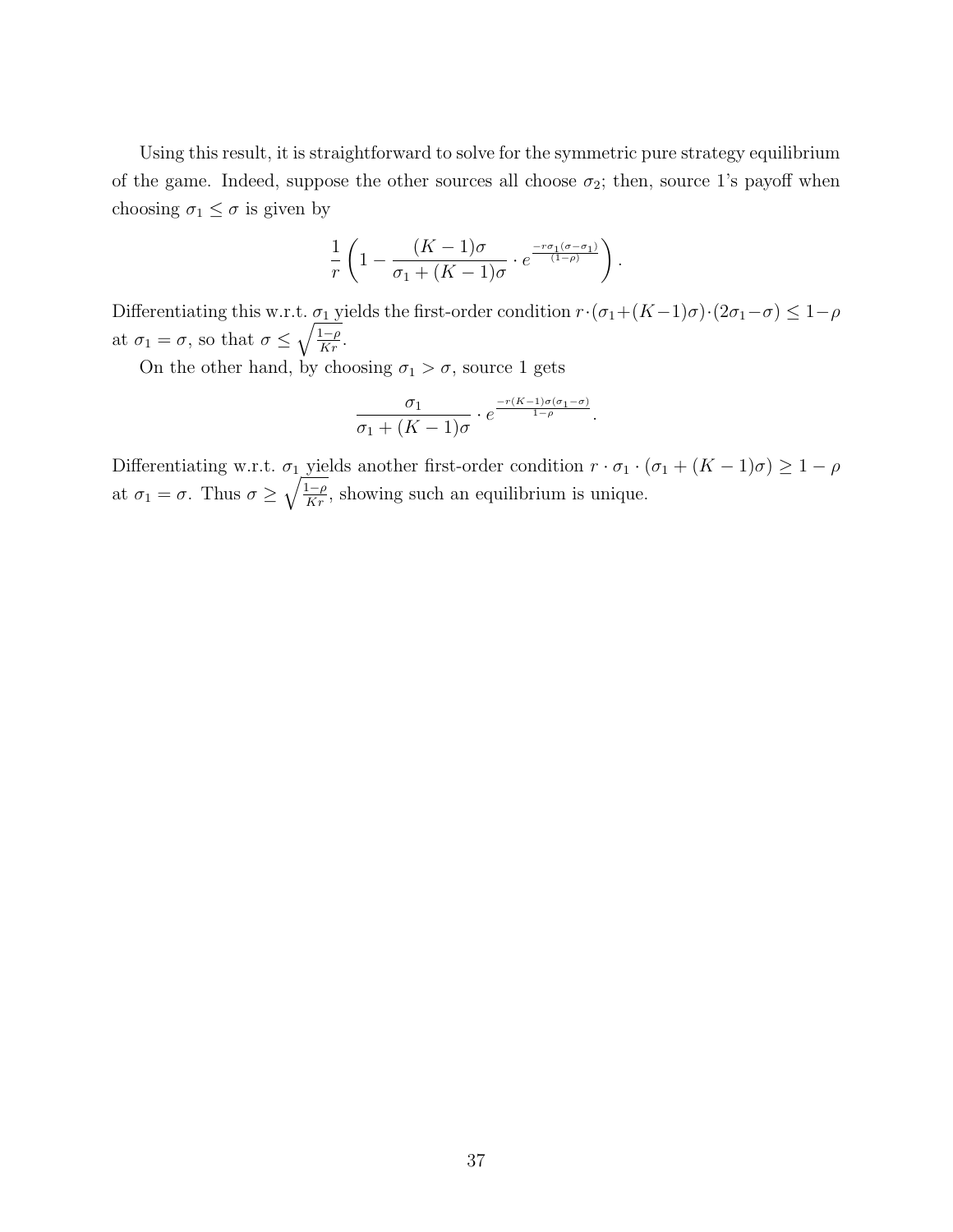## References

- <span id="page-38-11"></span>Azevedo, E., A. Deng, J. L. M. Olea, J. Rao, and G. Weyl (2019): "A/B Testing with Fat Tails," Working Paper.
- <span id="page-38-10"></span>BARDHI, A. (2018): "Optimal Discovery and Influence Through Selective Sampling," Working Paper.
- <span id="page-38-2"></span>BERGEMANN, D. AND J. VÄLIMÄKI (2008): "Bandit Problems," in The New Palgrave Dictionary of Economics, ed. by S. N. Durlauf and L. E. Blume, Basingstoke: Palgrave Macmillan.
- <span id="page-38-13"></span>BONATTI, A. AND G. CISTERNAS (2019): "Consumer Scores and Price Discrimination," Working Paper.
- <span id="page-38-8"></span>Callander, S. (2011): "Searching and Learning by Trial and Error," American Economic Review, 101, 2277–2308.
- <span id="page-38-16"></span>Carlson, D. and T. L. Markham (1979): "Schur Complements of Diagonally Dominant Matrices," Czechoslovak Mathematical Journal, 29, 246–251.
- <span id="page-38-4"></span>CHE, Y.-K. AND K. MIERENDORFF (2019): "Optimal Dynamic Allocation of Attention," American Economic Review, forthcoming.
- <span id="page-38-0"></span>FUDENBERG, D., P. STRACK, AND T. STRZALECKI (2018): "Stochastic Choice and Optimal Sequential Sampling," American Economic Review.
- <span id="page-38-9"></span>Garfagnini, U. and B. Strulovici (2016): "Social Experimentation with Interdependent and Expanding Technologies," Review of Economic Studies, 83, 1579–1613.
- <span id="page-38-1"></span>GITTINS, J. C. (1979): "Bandit processes and dynamic allocation indices," *Journal of the* Royal Statistical Society, Series B, 148–177.
- <span id="page-38-14"></span>GREENSHTEIN, E. (1996): "Comparison of Sequential Experiments," The Annals of Statistics, 24, 436–448.
- <span id="page-38-15"></span>Hansen, O. H. and E. N. Torgersen (1974): "Comparison of Linear Normal Experiments," The Annals of Statistics, 2, 367–373.
- <span id="page-38-6"></span>HÉBERT, B. AND M. WOODFORD (2018): "Rational Inattention with Sequential Information Sampling," Working Paper.
- <span id="page-38-12"></span>Immorlica, N., I. Kash, and B. Lucier (2018): "The Evolving Value of Data," Working Paper.
- <span id="page-38-7"></span>Liang, A., X. Mu, and V. Syrgkanis (2019): "Optimal and Myopic Information Acquisition," Working Paper.
- <span id="page-38-5"></span><span id="page-38-3"></span>Mayskaya, T. (2019): "Dynamic Choice of Information Sources," Working Paper.
- MOSCARINI, G. AND L. SMITH (2001): "The Optimal Level of Experimentation," Econo-